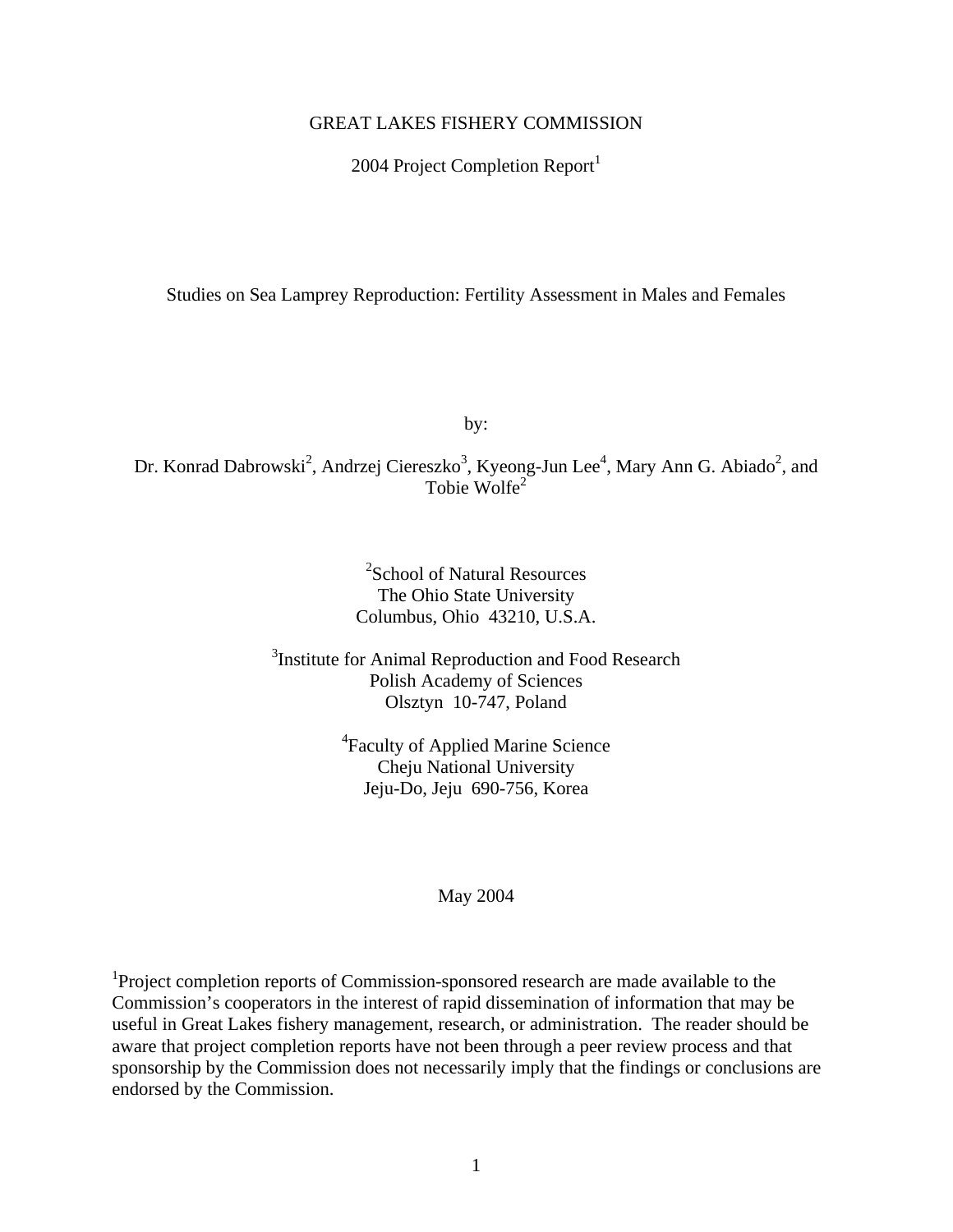## **Final Report to the Great Lakes Fishery Commission**

| <b>Project Title:</b>          | Studies on sea lamprey reproduction: fertility assessment in males |  |  |  |
|--------------------------------|--------------------------------------------------------------------|--|--|--|
|                                | and females                                                        |  |  |  |
|                                |                                                                    |  |  |  |
| <b>Principal Investigator:</b> | Konrad Dabrowski                                                   |  |  |  |
|                                | School of Natural Resources, The Ohio State University,            |  |  |  |
|                                | Columbus, Ohio 43210                                               |  |  |  |
|                                |                                                                    |  |  |  |
| Co-investigators:              | Andrzej Ciereszko                                                  |  |  |  |
|                                | Institute of Animal Reproduction and Food Research                 |  |  |  |
|                                | Polish Academy of Sciences, 10-747, Olsztyn, Poland                |  |  |  |
|                                |                                                                    |  |  |  |
|                                | Tobie Wolfe, Mary Ann G. Abiado, Kyeong-Jun Lee*                   |  |  |  |
|                                | School of Natural Resources, The Ohio State University,            |  |  |  |
|                                | 2021 Coffey Road, Columbus, Ohio 43210, USA                        |  |  |  |
|                                | (*Present address: Faculty of Applied Marine Science, Cheju        |  |  |  |
|                                | National University, Jeju-Do, Jeju 690-756, Korea)                 |  |  |  |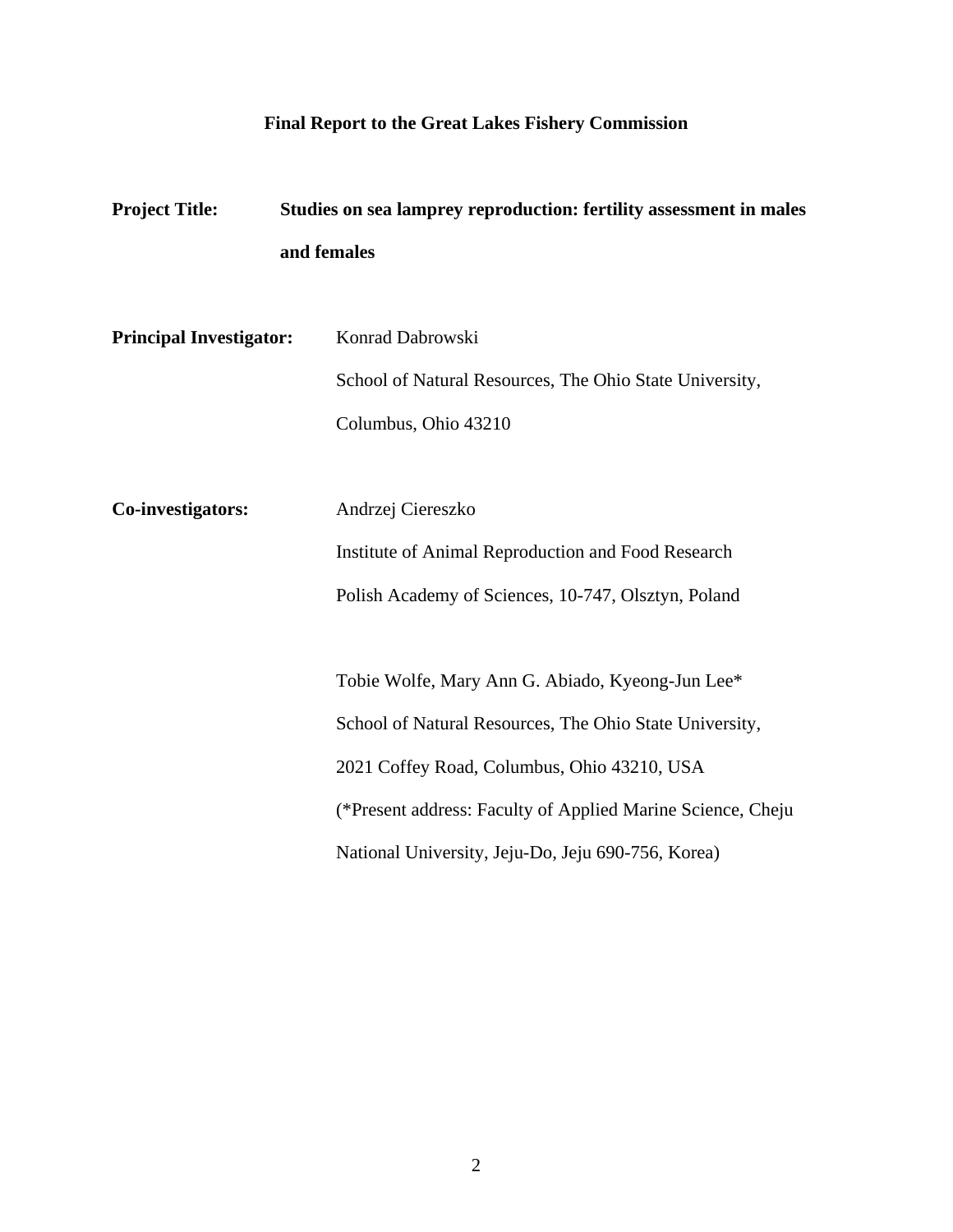### **1. Introduction**

With the opening of the St. Lawrence Seaway, the non-indigenous sea lamprey *Petromyzon marinus* gained access to the Great Lakes in 1932. The invasion of the sea lamprey in the Great Lakes had a devastating impact not only on lake trout, *Salvelinus namaycush*, but on other fish assemblages (Coble *et al*., 1990). Current attempts to control sea lamprey are mainly (1) treatment of streams with lampricides to kill larvae, (2) production and release of sterile males (sterilized with bisazir) to decrease spawning success, and (3) provision of barriers. Lampricide treatments frequently result in reduced growth and biomass of salmonids inhabiting small streams (DuBois and Blust, 1994). Assessment of sterilization success and efficacy of bisazir (especially in relation to state of sea lamprey spermiation/ovulation) may increase the likelihood of achieving the goals of the program. Unfortunately, short-term biological fertilization tests cannot be used for evaluation of bisazir effects because its mutagenic action is observed only during later stages of embryonic development (Ciereszko *et al*., 2000). Attractive alternatives to biological tests are assays directed to estimate the extent of damage to DNA. Due to the addition of females to the sterilization program, studies on bisazir effect on female reproduction are necessary. We developed procedures by which the success of fertilization at the 2-cell stage can be extrapolated to determine hatching percentages (Ciereszko *et al.*, 2000) and set criteria for evaluation of normal (control) and bisazir-treated sperm of sea lamprey (Ciereszko *et al.*, 2002). Based on these procedures, we attempted to evaluate the mutagenic actions of bisazir on sea lamprey erythrocytes as an index to its general physiological condition using single cell-electrophoresis (Comet assay). Additionally, to optimize the effectiveness of bisazir treatment in sea lamprey, in terms of timing and dosage, we will estimate the level of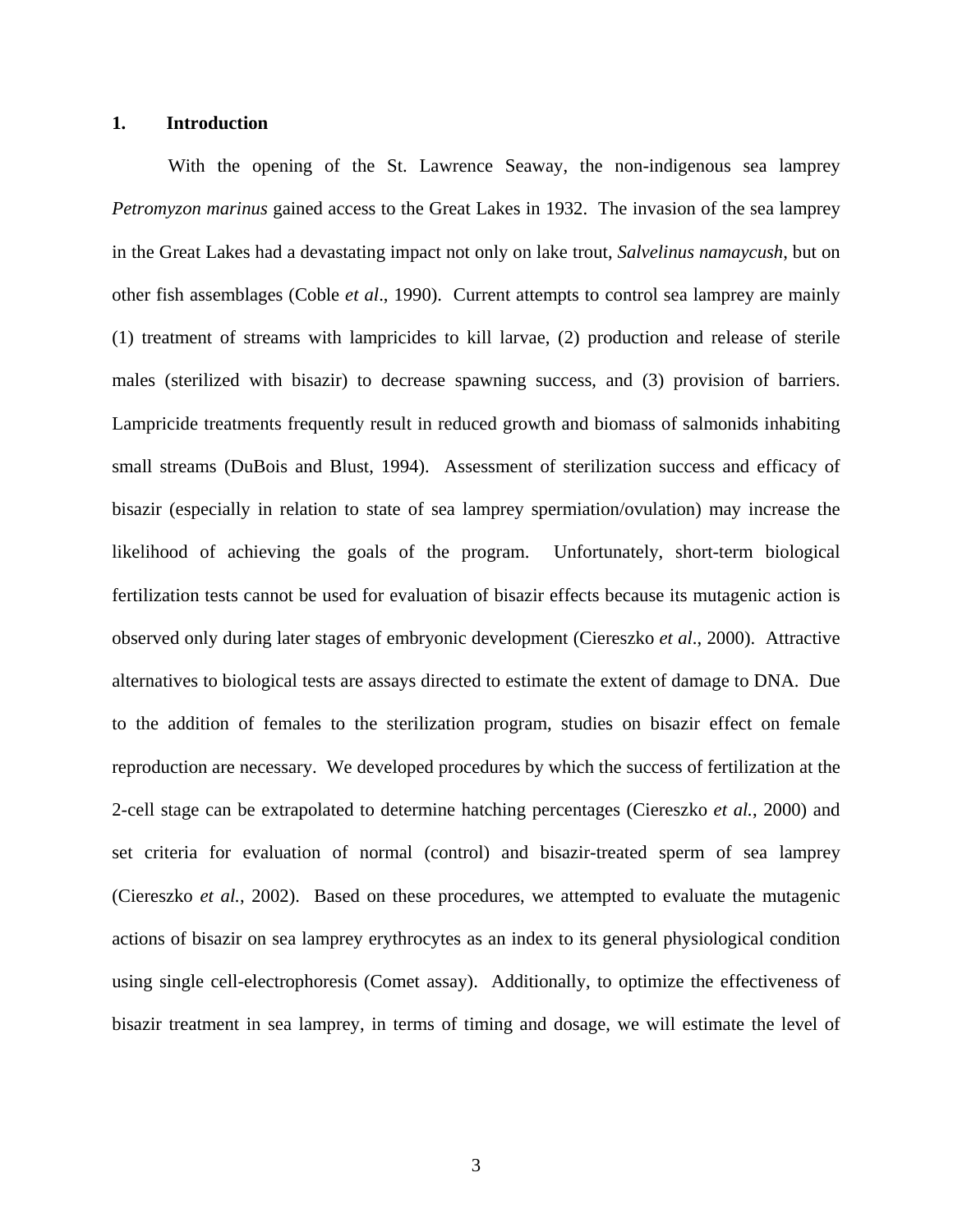bisazir in sea lamprey tissues right after injection, three to four days after treatment, and at the time of ovulation or spermiation.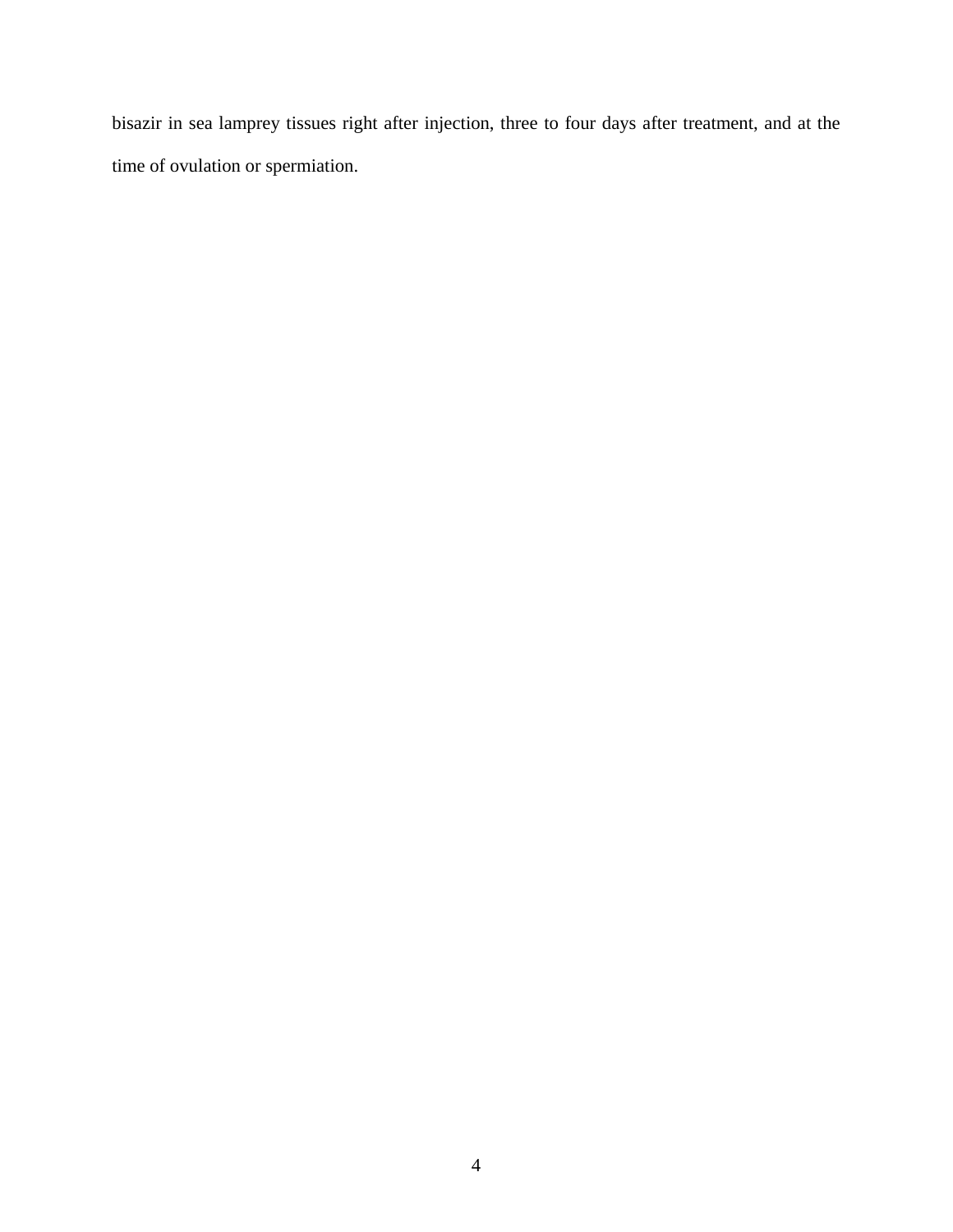## **2. Objectives**

## **Year 1**

- 1. To optimize comet and 8-hydroxy-deoxyguanosine assays
- 2. To validate bisazir assay in sea lamprey tissues using HPLC

## **Year 2**

- 3. To evaluate the mutagenic action of bisazir *in vitro* and *in vivo* using comet assay of sea lamprey erythrocytes
- 4 To evaluate the effect of bisazir on sea lamprey spermatozoa and ova;
- 5. To determine bisazir concentration in blood, seminal plasma and ova of sea lamprey

## **Year 3**

- 6. To evaluate the effectiveness of bisazir treatment in terms of timing and dosage.
- 7. To optimize of 8-hydroxy-deoxyguanosine assay of sea lamprey sperm and ova and measure its concentration in urine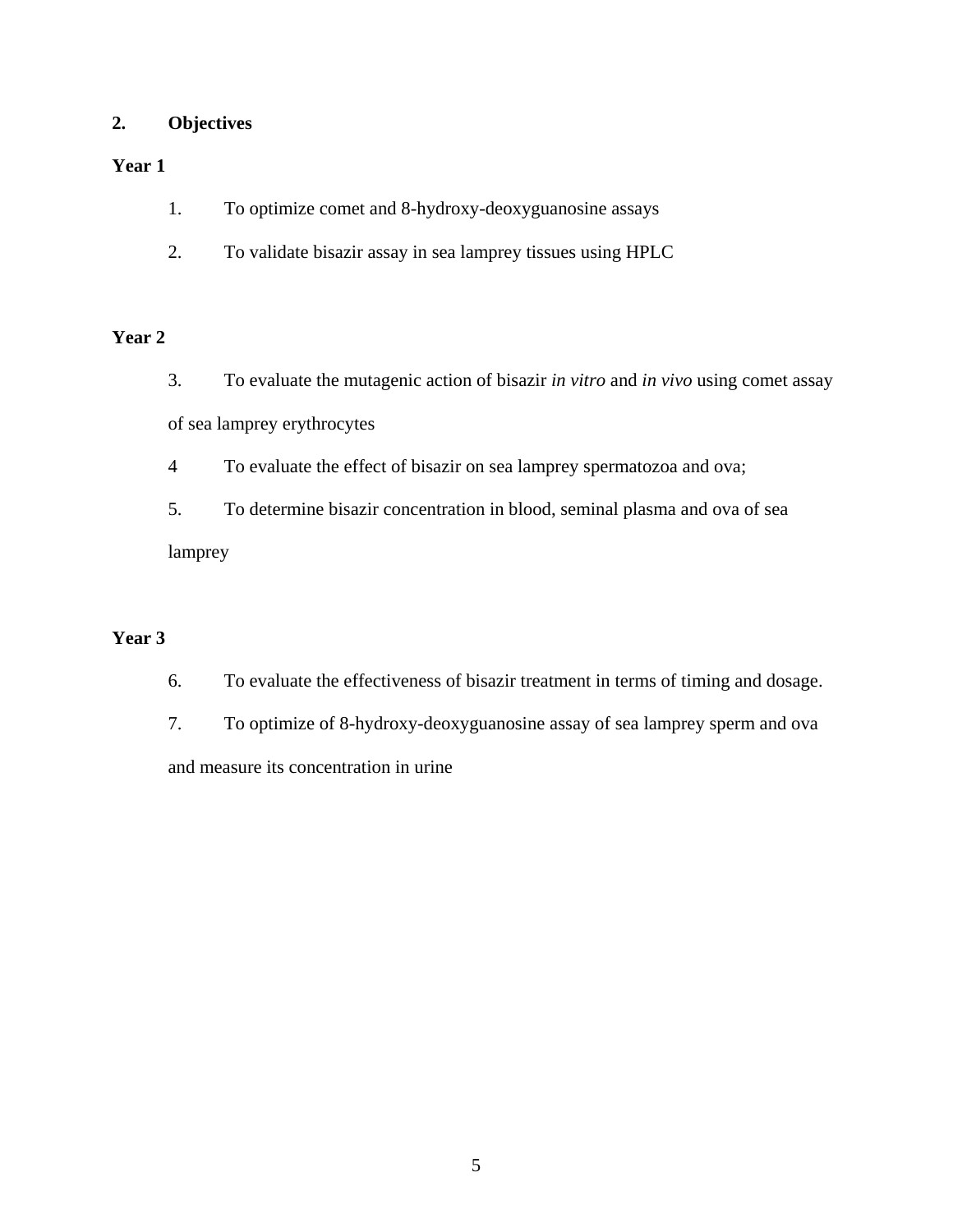## **3. Summary of Research Activities**

#### **3.1. Year 1**

#### **3.1.1. Source of experimental animals**

Sea lampreys were obtained on four separate occasions from Hammond Bay Biological Station. Two air shipments of non treated (May 5) and bisazir treated lamprey (May 15), were obtained (males and females). Three additional shipments were executed by direct road travel from Hammond Bay to Columbus (June 12, July 4 and July 14, 2001). Fish were separated at the time of arrival by sex and into those injected with bisazir or controls. We attempted to accelerate maturation in the case of the first batch of lamprey males  $(n = 15)$  with two subsequent luteinizing hormone releasing hormone analogue (LHRHa) (Sigma Chem. Co.) injections. The effect was significant. On June 6, 5 of 6 males in the LHRHa injected group and 2 of 7 in the control group provided semen. However, mortality, particularly in the case of bisazir-injected males, prevented further comparison. Significant loss in body weight was noticed in lamprey males (Figure 1) that was related to unseasonably high water temperatures in our facility (18°C). Female lamprey were also experiencing significant loss of body weight during 4-5 weeks maintenance in our facility. Mortality was higher in bisazir injected than control fish, however, ovulation was uniformly distributed among year 2001 fish. We upgraded our facility following the 2001 season to maintain live lamprey. Present technical features include cooling and partial recirculation system for 6 400L volume tanks.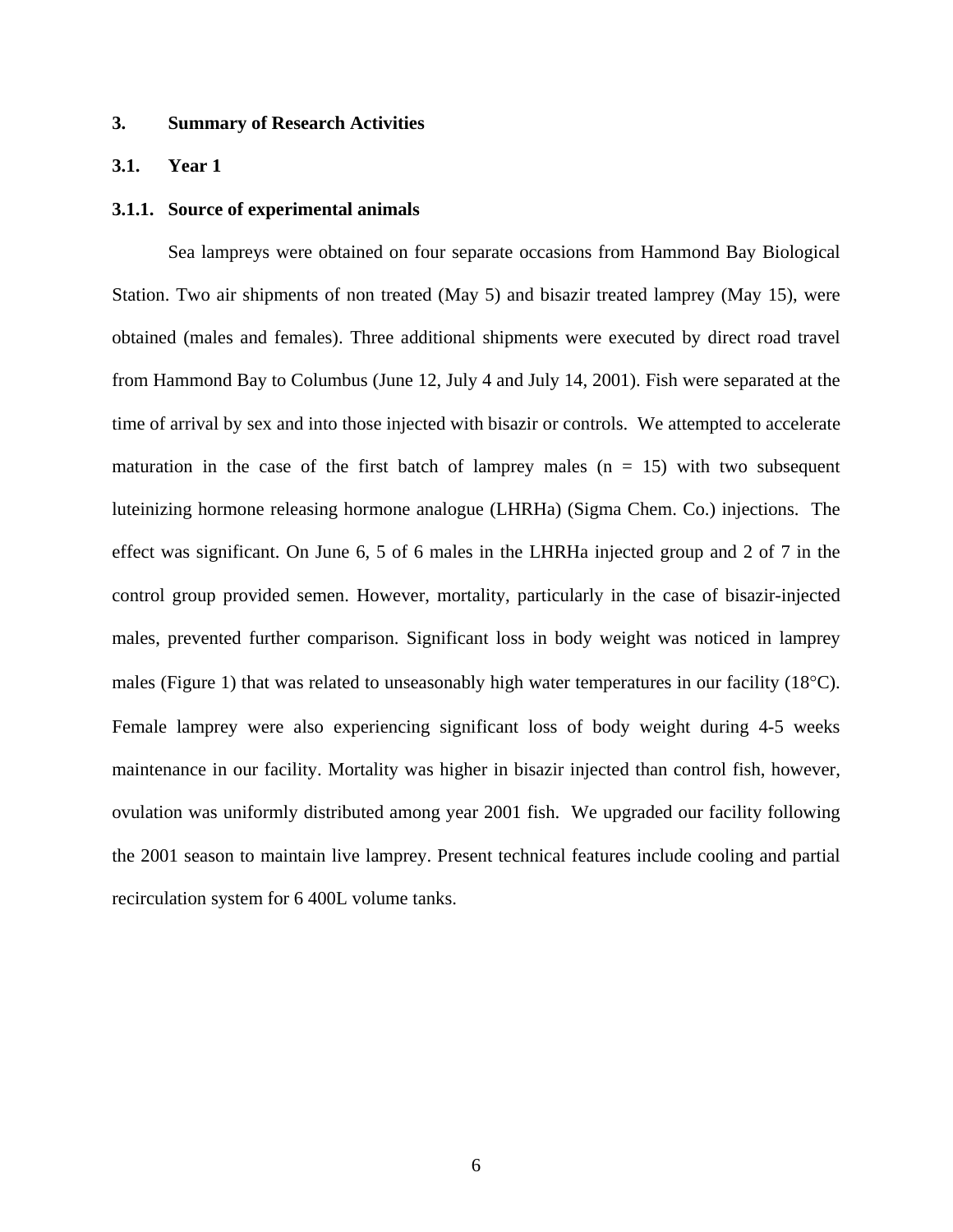

**Figure 1. Change in body weight of sea lamprey males (from May 15 to June 6) and females (from May 10 to June 6). Bars having different letters are significantly different (P<0.05).**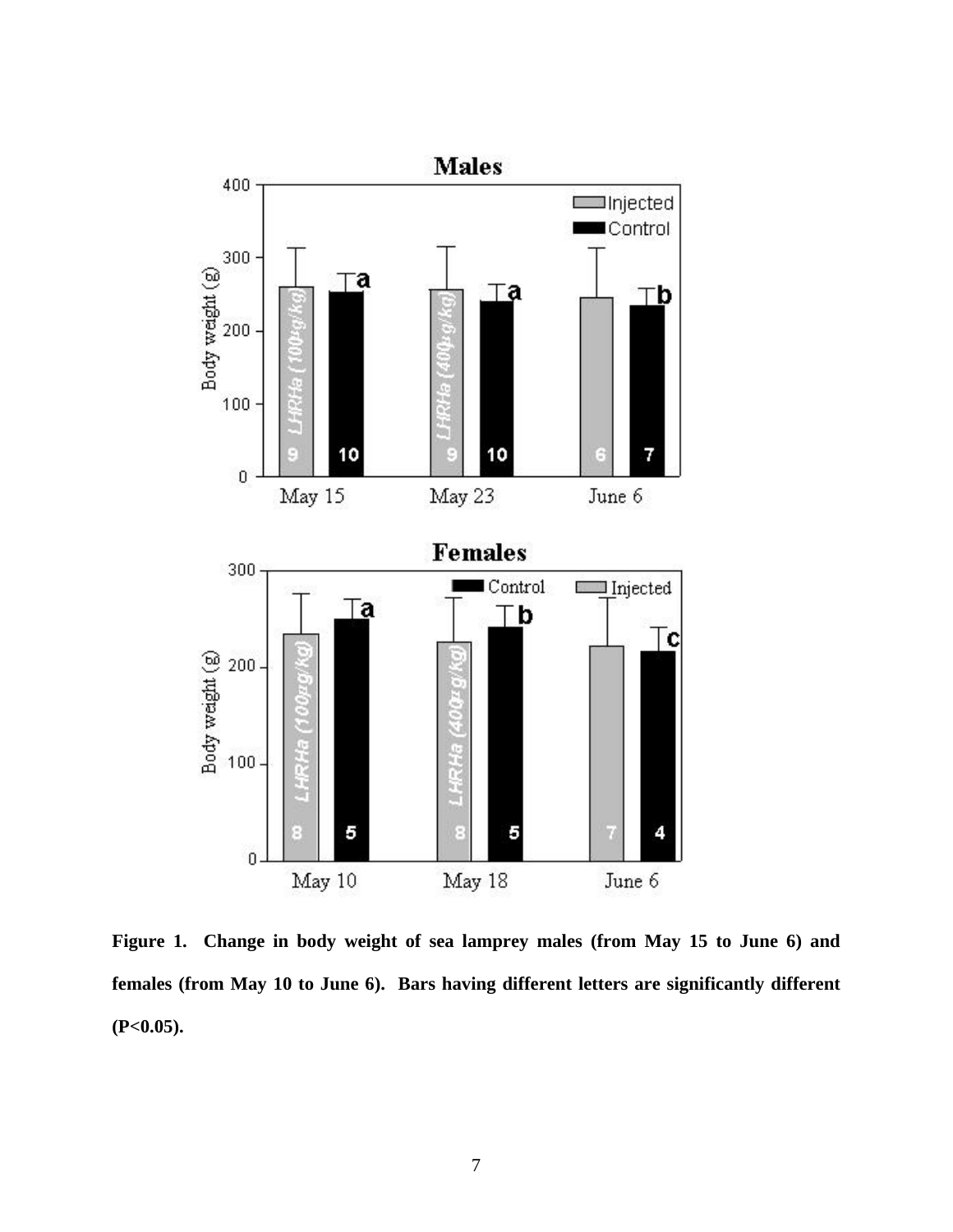**3.1.2. Objective 1. To optimize comet and 8-hydroxydeoxyguanosine assays** 

**Experiment 1-1.** Effect of  $H_2O_2$  concentrations on DNA fragmentation of sea lamprey **spermatozoa measured by neutral and alkali comet assay** 

### **Methods**

We evaluated the effects of hydrogen peroxide  $(H_2O_2)$  concentrations on DNA fragmentation of sea lamprey spermatozoa measured by neutral and alkali comet assay. Hydrogen peroxide is an oxidizing substance causing fragmentation of DNA. For this reason it can be used as a positive control for Comet assay. Spermatozoa differ from somatic cells in having more compactly packed DNA and different nuclear proteins. This may modulate the yield of comet production and their shape. Hence, we determined the usefulness of neutral and alkali comet assays for determination of damage to DNA of sea lamprey spermatozoa. Semen of three males was used. It was stored on ice for one day. Sperm concentrations amounted to 0.906, 0.634, and 0.797 x  $10^9$  mL<sup>-1</sup>, respectively. Spermatozoa were suspended in PBS containing 0, 1, 10, and 100 $\mu$ M of H<sub>2</sub>O<sub>2</sub>. Suspensions were incubated on ice for 30 minutes and after this period the comet assay was performed. The methodology of comet assay as described in Trevigen instructions was used. The procedure of Green et al. (1996) was used for visual scoring of comets.

#### **Results**

### **Neutral comet assay**

A dose-dependent increase in damage to DNA of sea lamprey sperm in relation to concentration (range  $0 - 100 \mu M$ ) was observed (Figure 2A). Control spermatozoa had minimal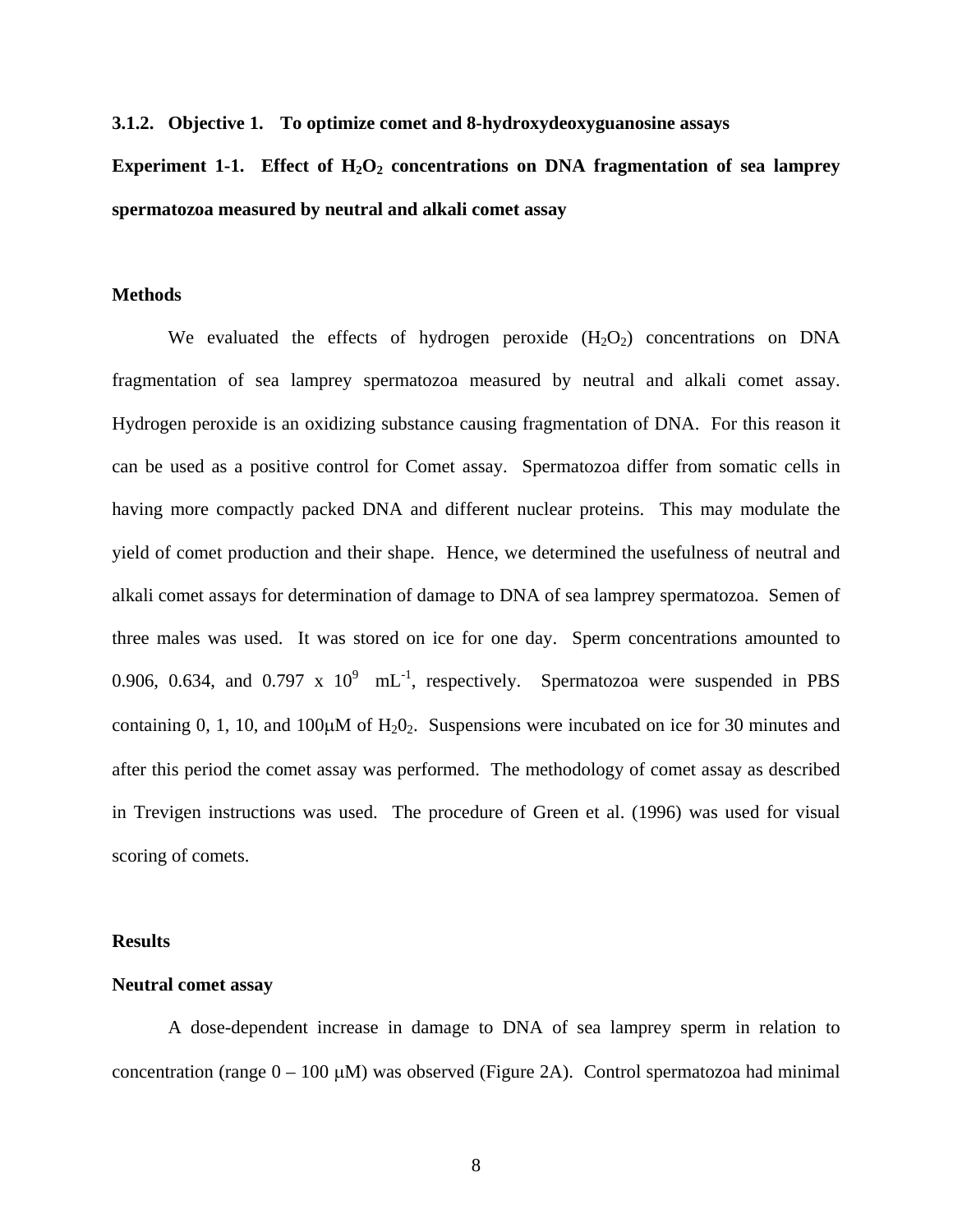damage (0.58  $\pm$  0.14). In parallel experiments, sperm exposed to 100  $\mu$ M H<sub>2</sub>O<sub>2</sub> had a mean score of  $3.26 \pm 0.09$ . Comet shape was typical for neutral electrophoresis of other cells, i.e. exhibiting round heads and long tails with a width close to the diameter of heads. Damage extent ranged from undamaged nuclei to maximal damage seen as a comet with a long tail. Tails were not clearly visible under normal light microscopy (Figure 3A). The quality of subjective scoring was significantly improved when negative-like microscopic pictures were employed (Figure 3B). We identified two peculiar characteristics of the neutral comet assay of sea lamprey spermatozoa. First, especially in the least damaged nuclei we found the presence of remnants of sperm structures, including tails. Second, it seems that the first damage to sperm is visualized as a significant increase in diameter of the nucleus.

### **Alkali comet assay**

A dose-dependent increase in damage to DNA in relation to concentration range  $(0 - 100)$  $\mu$ M) was observed (Figure 2B). Control spermatozoa had rather high levels of damage (2.19  $\pm$ 0.24), and sperm exposed to 10 and 100  $\mu$ M H<sub>2</sub>O<sub>2</sub> had mean scores close to the maximum possible (3.71  $\pm$  0.07 and 3.94  $\pm$  0.01, for 10 and 100  $\mu$ M H<sub>2</sub>0<sub>2</sub>, respectively). Comet shape was characterized by rather oval shape of heads and clearly visible tails (Figure 3C ). With increased damage the shape of tails tended to have an oval figure as well (Figure 3). Maximal damage to sperm DNA was characterized by a lack of comet heads (Figure 3C). No sperm remnants were observed.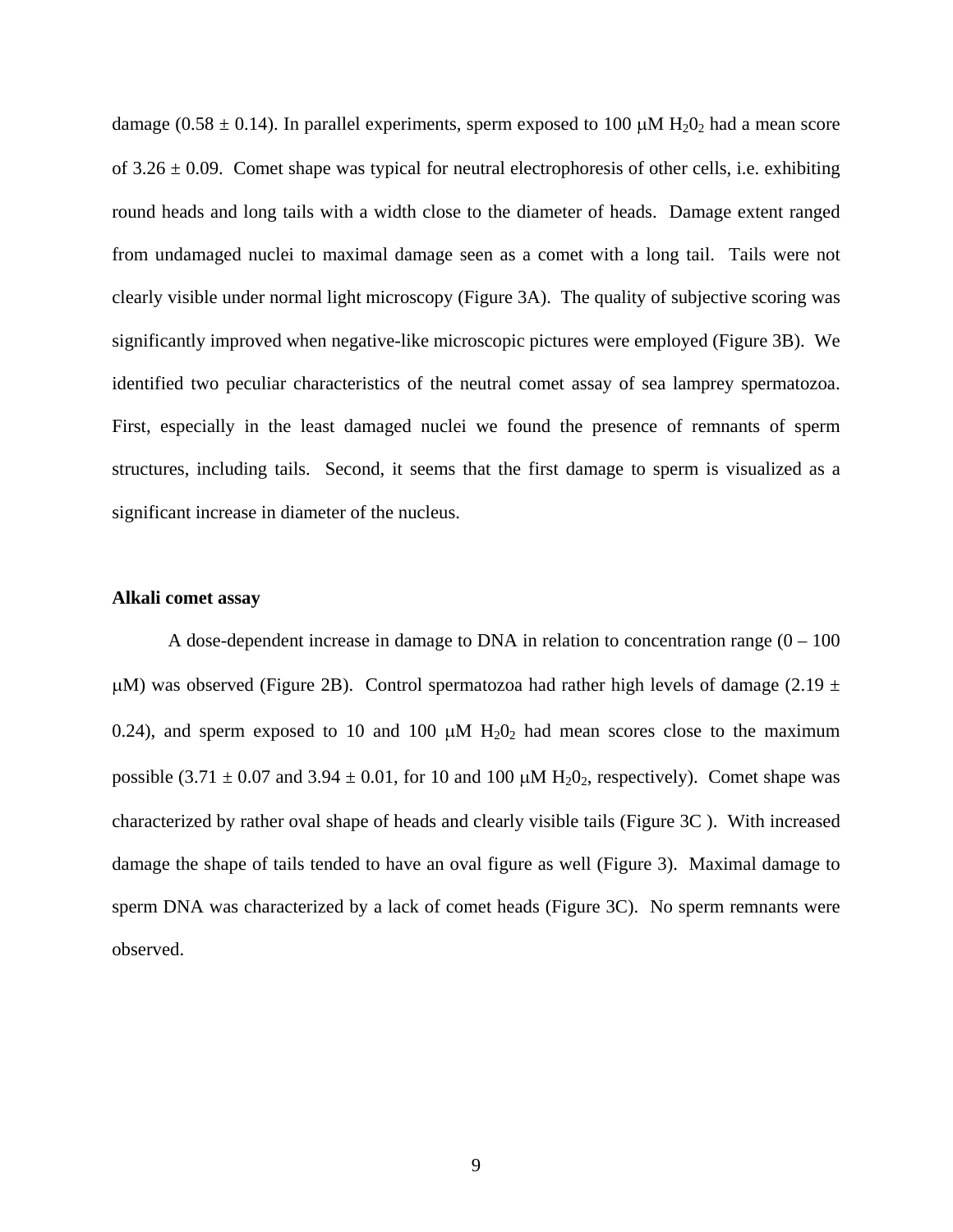

Figure 2. Effect of hydrogen peroxide (H<sub>2</sub>O<sub>2</sub>) concentrations on damage to sea lamprey **spermatozoa in neutral (A) and alkali (B) Comet assay.**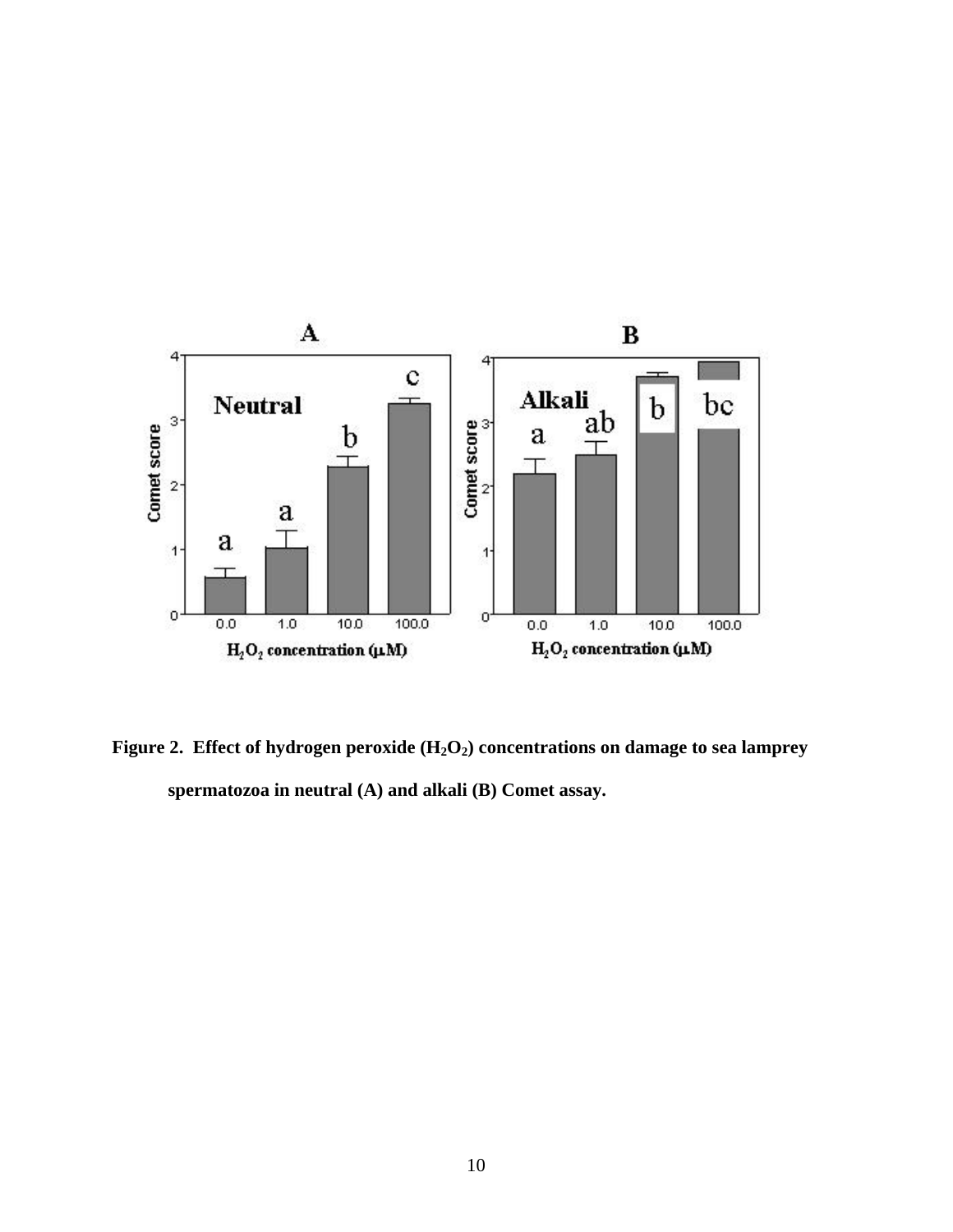

**Figure 3. Comet assay pictures of sea lamprey spermatozoa showing a positive control under normal light microscopy (A) and negative-like microscopy (B) by neutral and by alkali comet assay.**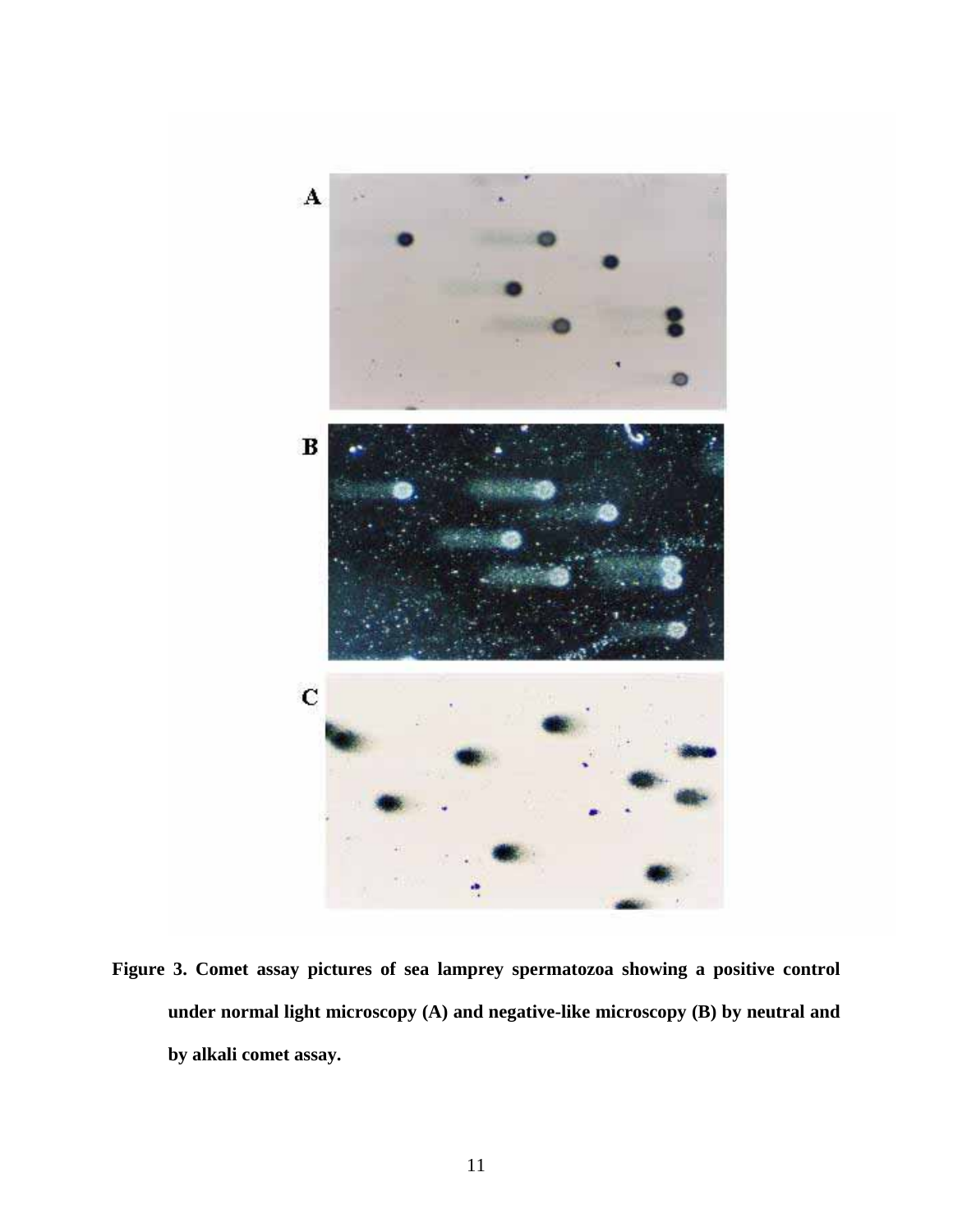#### **Conclusions**

These results indicate that both negative and alkali comet assays are able to detect damage to sea lamprey spermatozoa caused by an oxidizing agent. Induction of comets in sea lamprey spermatozoa was possible without special procedures used for mammalian sperm (due to the presence of protamines in the mammalian nucleus). This agrees with data indicating that in lampreys histones are the major protein component of the sperm of agnathans (Saperas et al., 1997). An optimal concentration range for the alkali comet assay is between 0 and 10  $\mu$ M of H2O2. On the other hand, a range for the neutral assay seems to be wider. Both analyses provide a different kind of information; comets produced differ in shape, scores for negative controls are different, and efficiency of lysis differs as well. It needs to be evaluated how information obtained may be used for better understanding of sperm physiology. A very efficient genotoxic action of hydrogen peroxide (100  $\mu$ M = 0.11%) makes this compound (or similar substances) a good potential candidate as a sterilizing agent for male sea lampreys.

# **Experiment 1-2. Neutral and alkali comet assay of sperm and erythrocytes of control and bisazir-treated sea lamprey**

As part of an ongoing sterile-male-release program to control sea lamprey in the Great Lakes, males are sterilized with injections of bisazir. Sterility of these lampreys was confirmed in our previous *in vitro* studies. In these experiments we sought to find if sterility of sperm may be indicated by neutral and alkali comet assays. We also sought to find if the action of bisazir is specific or if its action is at the level of somatic cells. We tested sperm motility, concentrations (Ciereszko *et al.,* 2002) and DNA fragmentation of sperm and red blood cells.

## **Methods**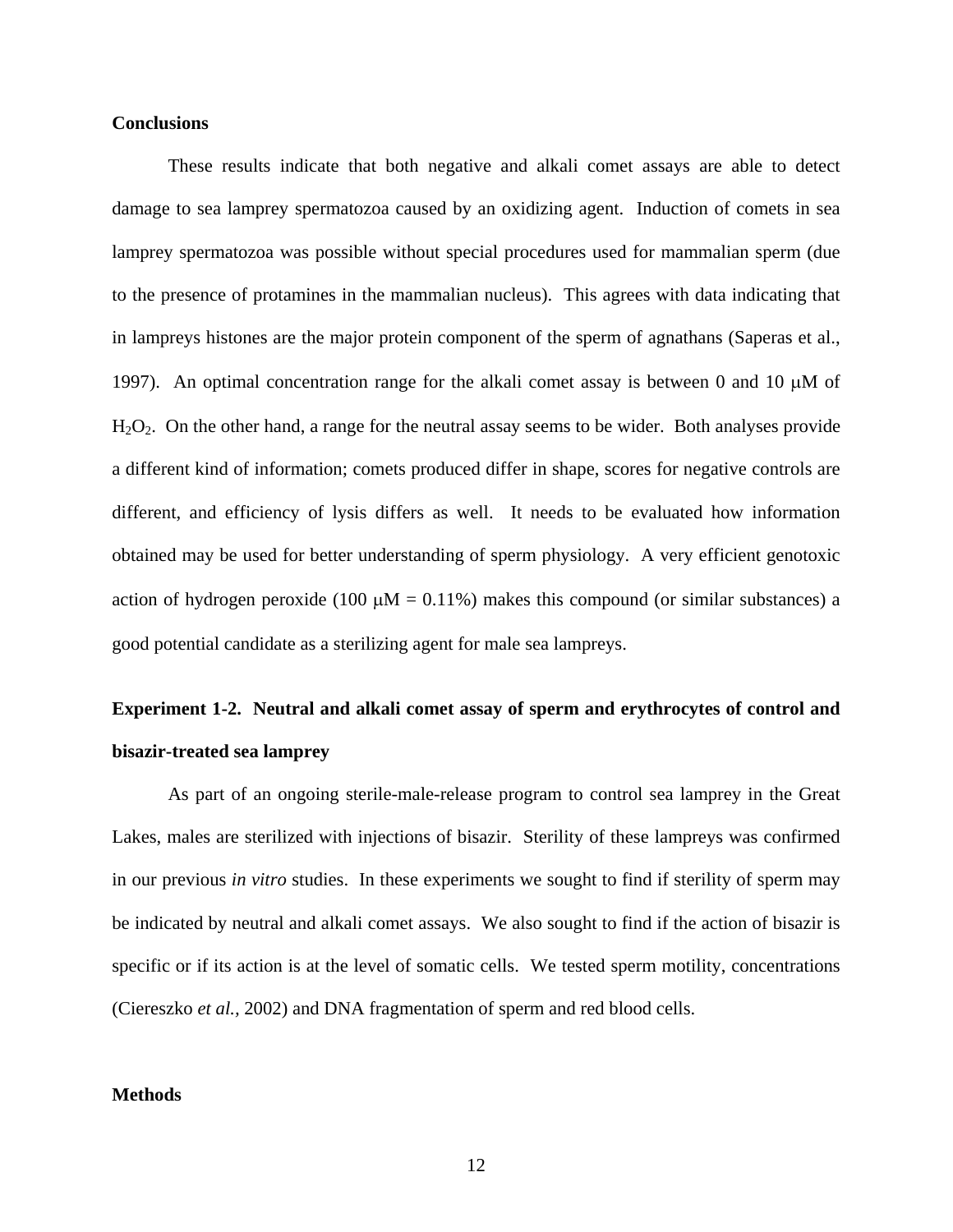In 2000, we evaluated the extent of DNA damage of sperm and erythrocytes of treated and control sea lamprey using the alkali comet assay. Semen of 5 (13 for semen characteristics) bisazir-treated males and 5 (11 for semen characteristics) control males was used. Blood of 8 bisazir-treated females and 8 control females was used. In 2001, we evaluated the extent of DNA damage of sperm and erythrocytes of treated and control sea lamprey using the neutral comet assay. Semen of 3 bisazir-treated males and 5 control males was used. Blood of 4 bisazirtreated males and 4 control males was used.

#### **Results**

#### **Semen characteristics and neutral comet assay of spermatozoa**

Sperm motility did not significantly differ between bisazir-treated and control males (Figure 4A). The significant difference was found in sperm concentration and comet assay scores between these groups (Figure 4A). Bisazir-treated sea lampreys had sperm of lower concentration and higher damage to DNA than control males (Figure 4B). The levels of damage, however, were far lower as compared to the maximal damage of the positive control, established previously (Figure 5).

#### **Neutral comet assay of erythrocytes**

Erythrocytes of bisazir treated sea lampreys showed higher levels of DNA damage than those of control males. The comet scores were similar to values recorded for spermatozoa.

#### **Alkali comet assay of erythrocytes**

Erythrocytes of bisazir treated sea lampreys showed higher levels of DNA damage than those of control males (Figure 5B).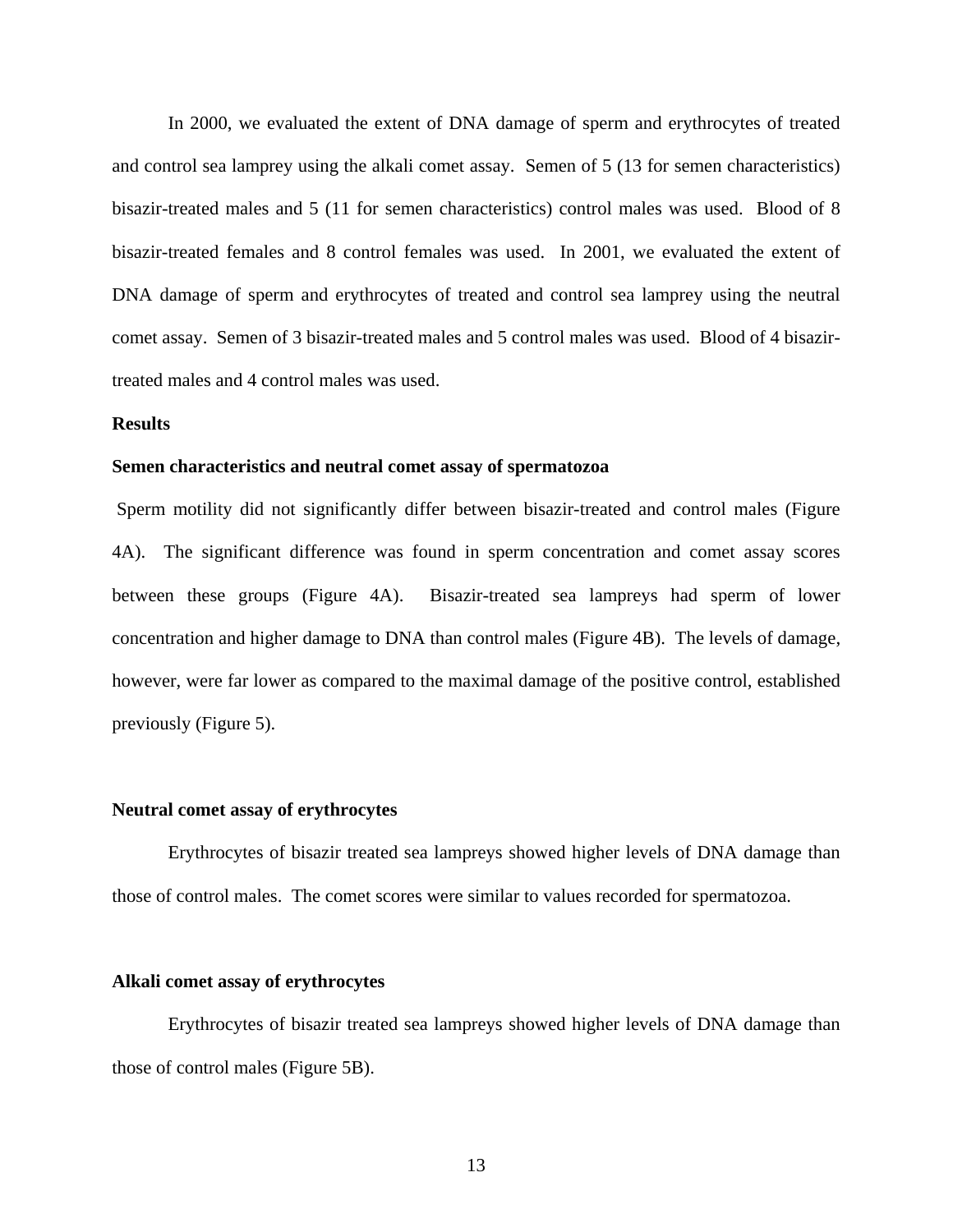

Figure 4. A) Sperm concentrations and motility of control and bisazir-injected sea lamprey (2001), B) Neutral assay of erythrocytes and sperm of control and bisazir-injected sea lampreys (2001). Bars having different letters are significantly different (P<0.05).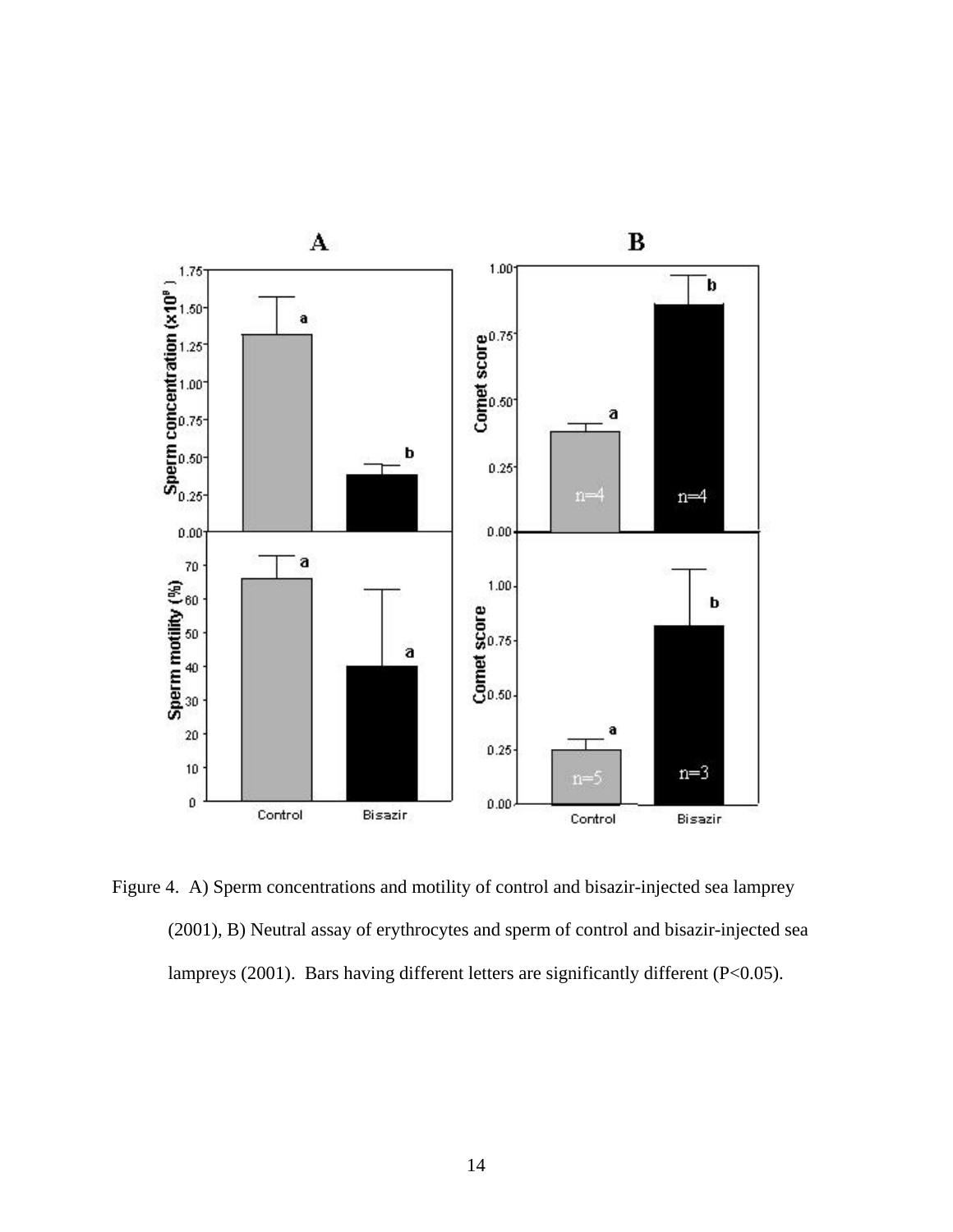

Figure 5. A) Sperm concentration and motility, and B) Comet assay score for erythrocytes and spermatozoa of control and bisazir-injected sea lampreys (2000). Bars having different letters are significantly different (P<0.05).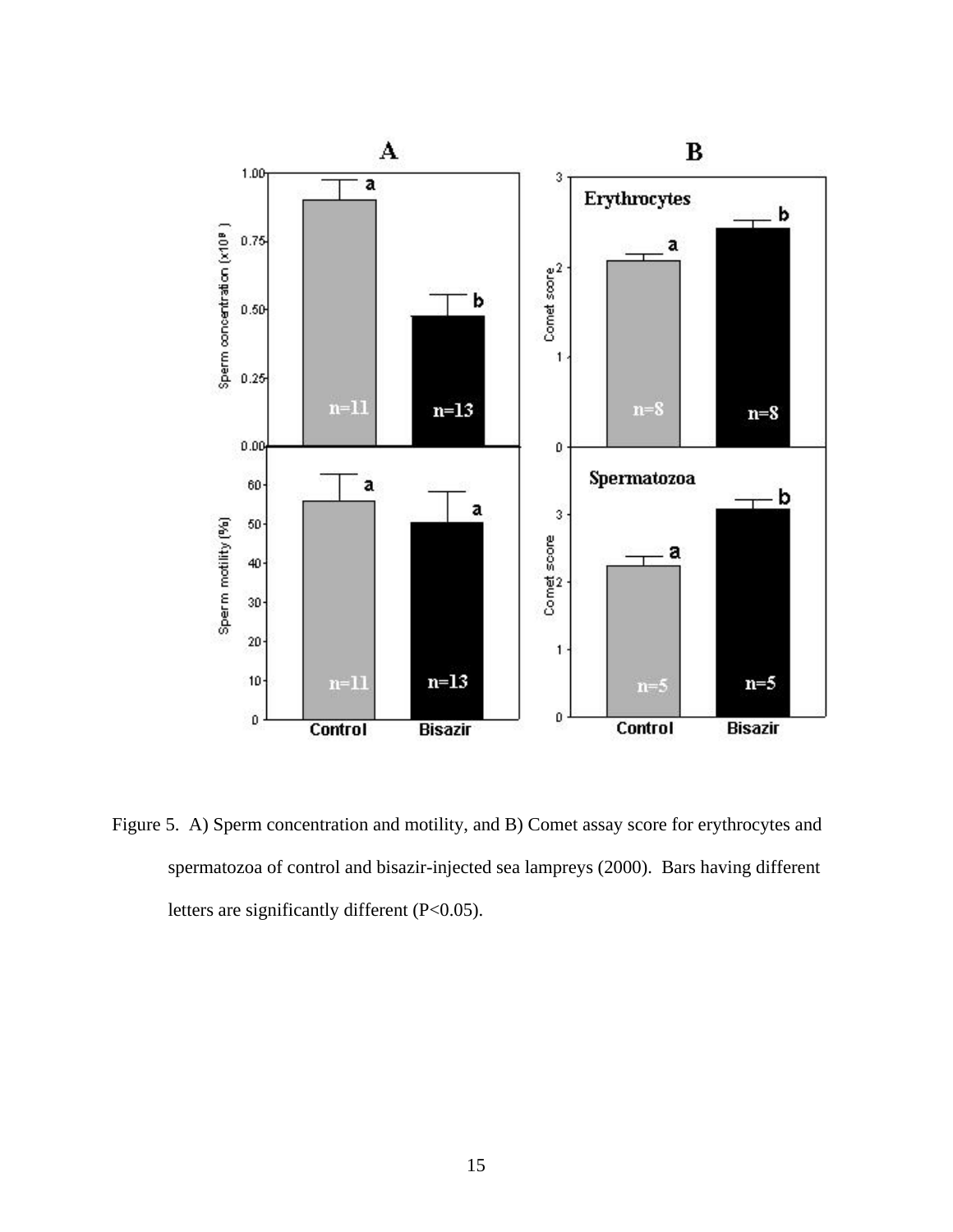#### **Conclusions**

Our data confirmed, for the second year in a row, the lower quality of bisazir-treated animals. This may be related to a different quality of bisazir used. Sterility of males is not associated with maximal damage to sperm, when compared to the positive control (100  $\mu$ M  $H<sub>2</sub>O<sub>2</sub>$ ). This may suggest that total fragmentation of DNA is not part of the mechanism related to the genotoxic effects of bisazir and points to rather restricted action of this compound towards the sperm genome. It is possible that the lower sperm concentration of bisazir-treated animals may indicate that spermatozoa (or their precursors) with higher levels of damage died due to apoptosis and were removed from the reproductive tract. This hypothesis needs to be tested by performing comet assays during different times after injection of bisazir. Damage to erythrocytes identified by the comet assay suggests that action of bisazir is not restricted to germ cells but acts also on somatic cells. It needs to be estimated if these damages may affect the condition of sterilized males and decrease their ability to compete with normal males.

# **Experiment 1-3. Standardization of 8-hydroxy-deoxyguanosine (8-OHdG) analysis by HPLC**

## **Methods**

For the 8-OHdG standardization, the procedure described by Foksinski et al. (1999) was used. The standard of 8-OhdG was purchased from Sigma (Sigma Chemicals Co., St. Louis, MO). The standard of 8-OhdG was run using the HPLC system with simultaneous operation of UV and EC detectors. The stock solution of 8-OHdG standard was prepared and diluted with the mobile phase solution, which was a major solvent for sample extractions. The mobile phase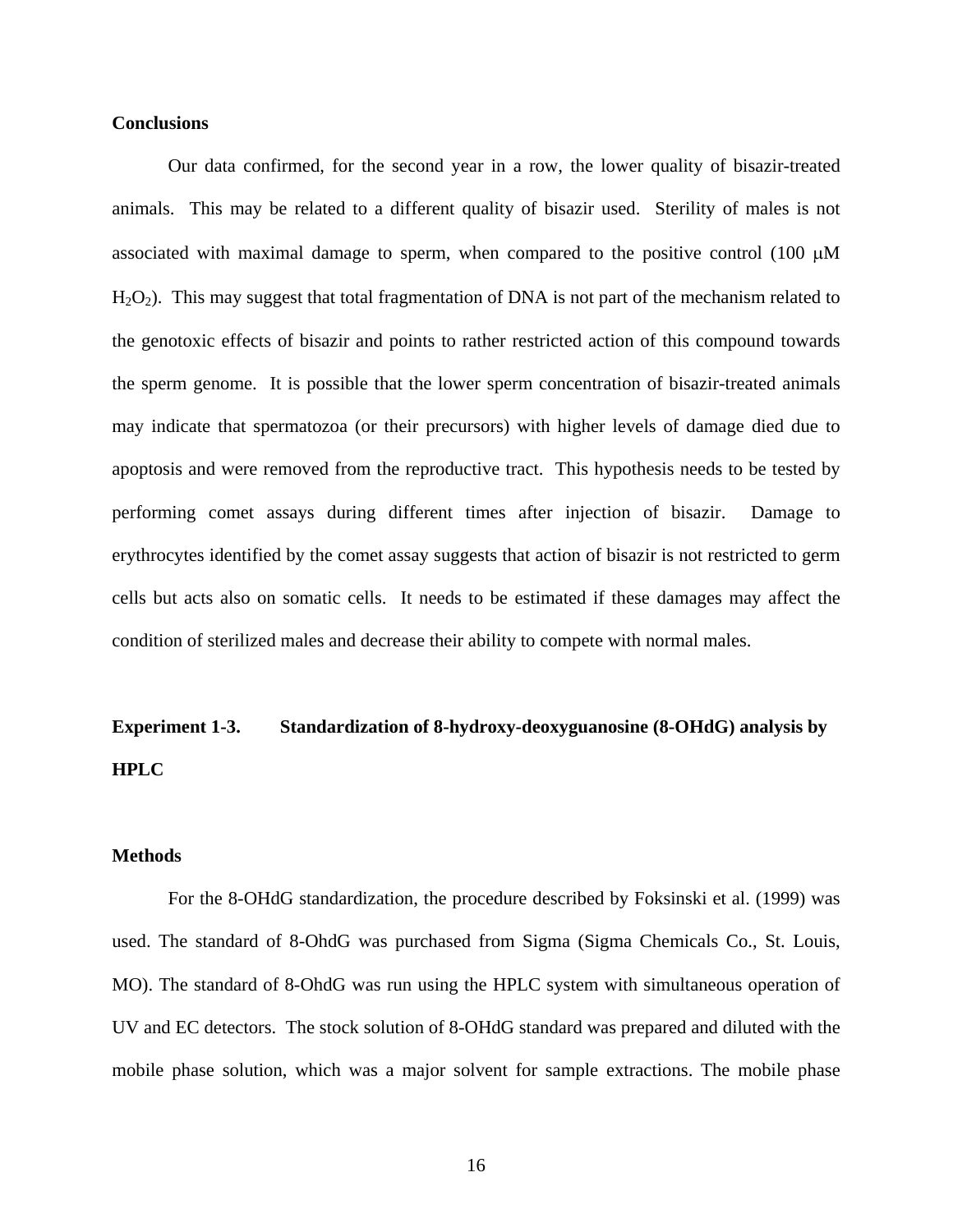consisted of 20 mM ammonium acetate (pH 5.3) and methanol (85:15, v/v) and the wavelength for UV detection was 290 nm. For electrochemical detection, we adopted 850 mV of applied potential with the range value of 20 nA. The flow rate was 1.0 ml/min.

## **Results**

The standard curve showed a linear response from 0.14 to 7.0 ppm concentrations ( $r =$ 0.999) for both UV and EC detectors. The chromatograms of 8-OHdG standards are provided in Figure 6.



Figure 6. Chromatogram of 8-hydroxydeoxyguanosine (8OHdG: standard of 1.4 mg/ml) by ultraviolet [UV] detection, top; the same standard by electrochemical [EC] detection, bottom)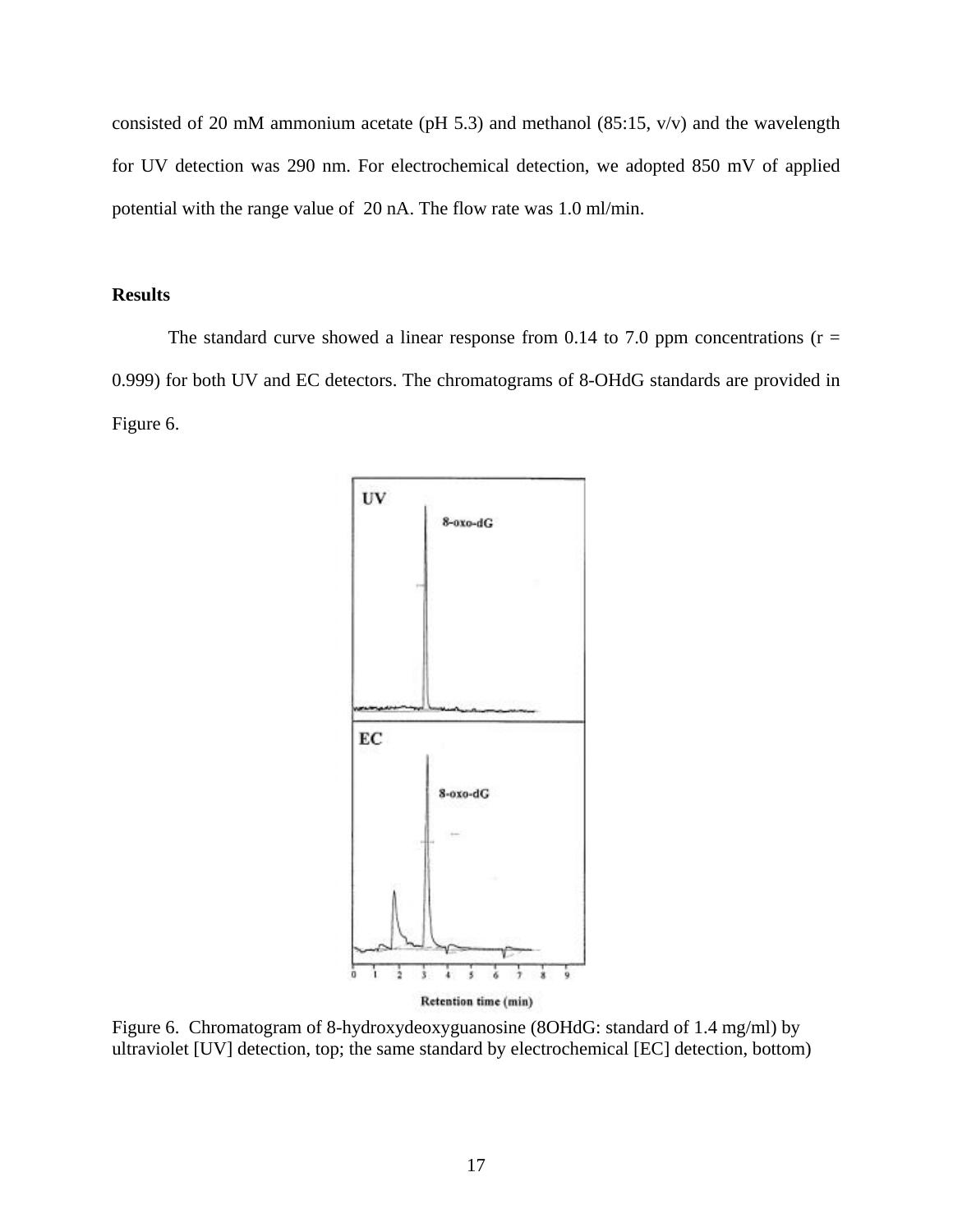#### **3.1.3. Objective 2. To validate bisazir assay in sea lamprey tissues using HPLC**

#### **Experiment 2-1. Standardization of bisazir analysis by HPLC**

Bisazir (p,p-bis 1-azirridinyl-N-methylphosphoinothionic amide) was provided by CCR Inc. (USA). For validation of chromatographic techniques, the HPLC system with UV and electrochemical (EC) detectors was adopted (see Lee and Dabrowski, 2002). The procedure used for bisazir determination was based on methods described by Scholefield *et al.* (1997). The mobile phase consisted of water and methanol (1:1, v/v) and the wavelength for the UV detector was 210 nm. The stock solution of bisazir standard was first prepared in deionized water and diluted with the mobile phase. Methanol/water was the main solvent for sample extractions. The standard curve showed a linear response from  $0.4$  to  $40$  ppm concentrations ( $r = 0.999$ ). The electrochemical detector cannot be used for bisazir molecule detection. The effect of storage of bisazir standard in room temperature and illumination or refrigerated (and in dark) was compared after several days (Figure 7). No significant losses were recorded (~4%).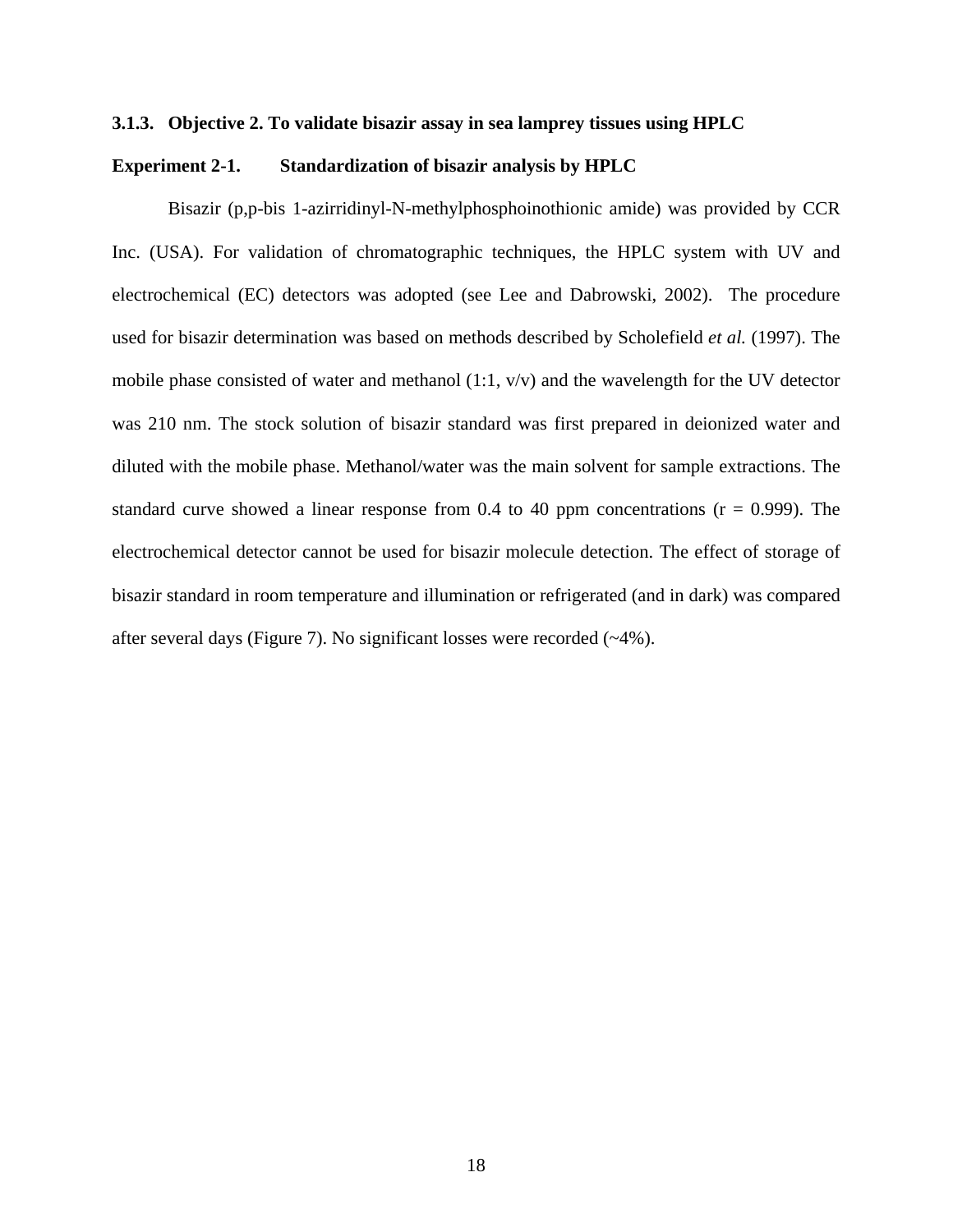

Figure 7. Chromatogram of bisazir (A:standard of 40 µg/ml), top; the same standard after 65 hours kept under light and room temperature, bottom).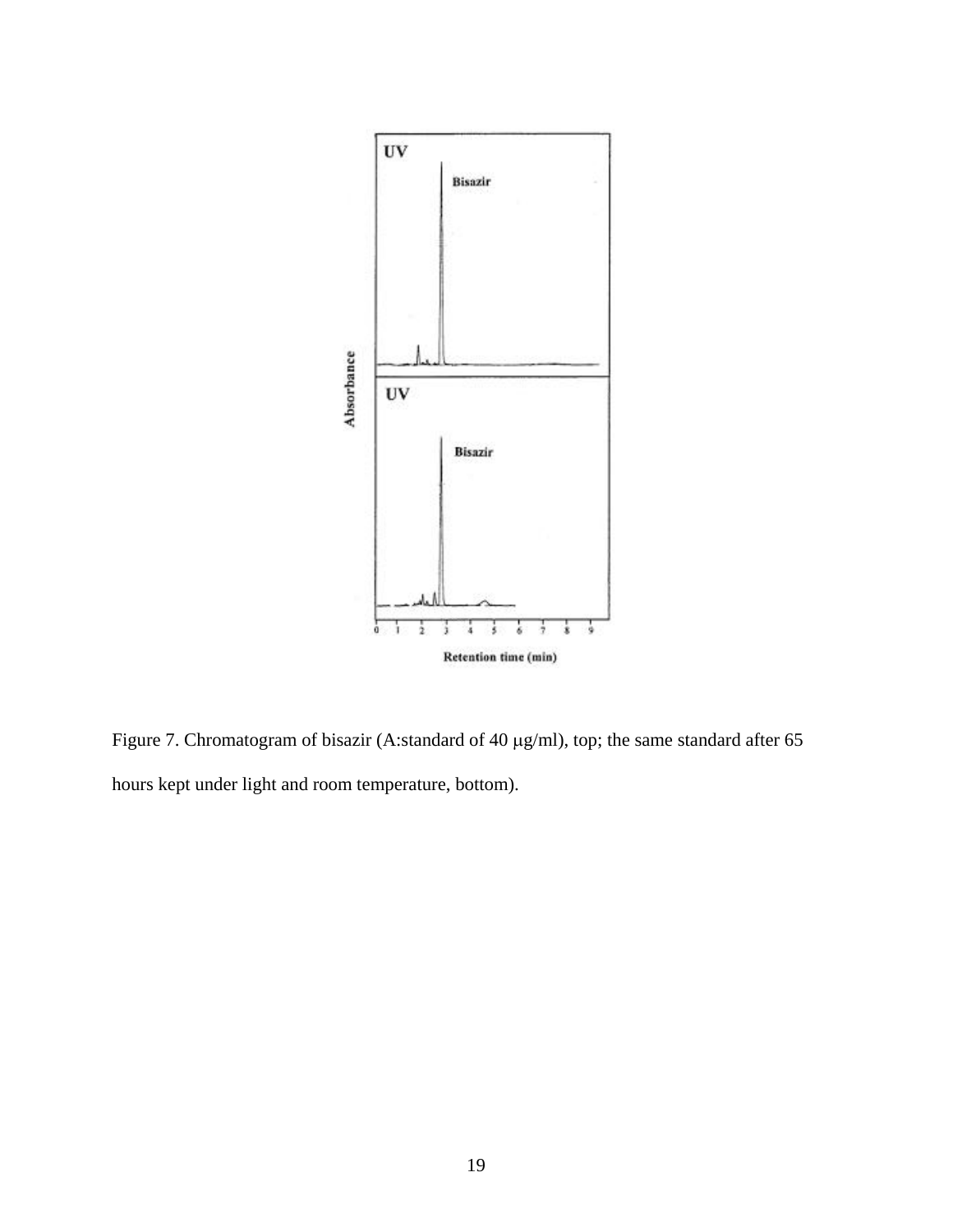## **3.2. Year 2**

#### **3.2.1. Source of experimental animals**

Sea lampreys were obtained on four separate occasions from Hammond Bay Biological Station, Millersburg, Michigan. Three shipments were transported by ground from Hammond Bay to Columbus (June 1, July 12 and August 9, 2002). Fish were separated at the station by sex and into control and bisazir-injected groups. We attempted to accelerate the maturation in the second batch of animals (n=6 male and 5 female controls) with prime and resolving doses of luteinizing hormone releasing hormone analogue (LHRHa) (Sigma Chemical Company, St. Louis, Missouri). Sperm was obtained from only 1 of 6 injected males 8 days following the initial injection. Sperm was obtained from 6 non-injected males 5 and 8 days post injection. Eggs were obtained from 1 of 5 injected females 8 days after injection. Eggs were obtained from 4 non-injected females 11 and 14 days post injection. Animals were maintained at 16°C for 25- 40 days.

During maintenance of animals at the Columbus Aquaculture facility, skin lesions were observed and sloughing mucus contributed to increased water turbidity. The poor response to hormone injection could be attributed to poor water quality and separation of males and females in both control and bisazir-treated groups. In order to reduce water turbidity, we constructed an activated carbon filter to fit in the chilling tank. The filter significantly decreased water turbidity. For the 2003 season, we will routinely utilize this filter to maintain good water quality and improve survival. We will also administer LHRHa injections soon after arrival of males and females to re-evaluate the response, spermiation and/or ovulation.

Semen was stripped from spermiating males and sperm was stored on ice. Concentrations of spermatozoa were measured using a Double Neubauer Counting Chamber.

20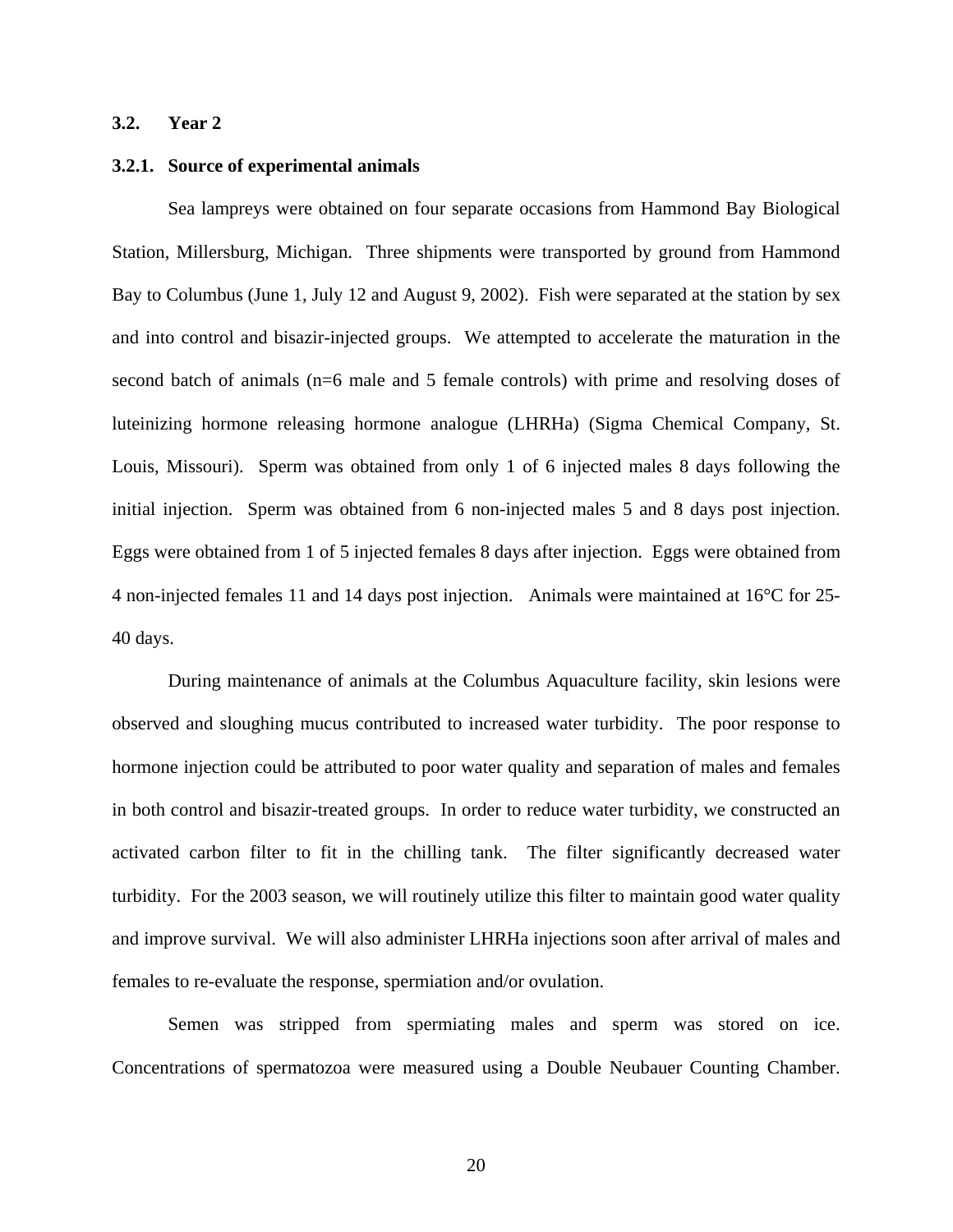Sperm cells were diluted with cold phosphate buffered saline (PBS) to a final concentration of 250,000 per ml and used for comet assay on the day of collection.

## **3.2.2. Objective 3: To evaluate the mutagenic action of bisazir** *in vitro* **and** *in vivo* **using comet assay on sea lamprey erythrocytes**

#### **Experiment 3-1. Comet assay of spermatozoa and erythrocytes treated with bisazir**

We hypothesize that the sterilizing effect of bisazir may be better estimated if it can be evaluated *in vitro.*

## **Methods**

Semen or blood from 3 – 4 lampreys was used. After resuspension to a concentration of 150 000 cells/ml, cells were exposed to bisazir (final concentration 2 mg/ml; stock 200 mg/ml in ethanol). Control suspensions received 1% ethanol. After 60 min incubation on ice, alkali or neutral comet assays were performed.

### **Results**

We did not observe any significant effect of bisazir on fragmentation of DNA by neutral and alkali comet assays (Figure 8).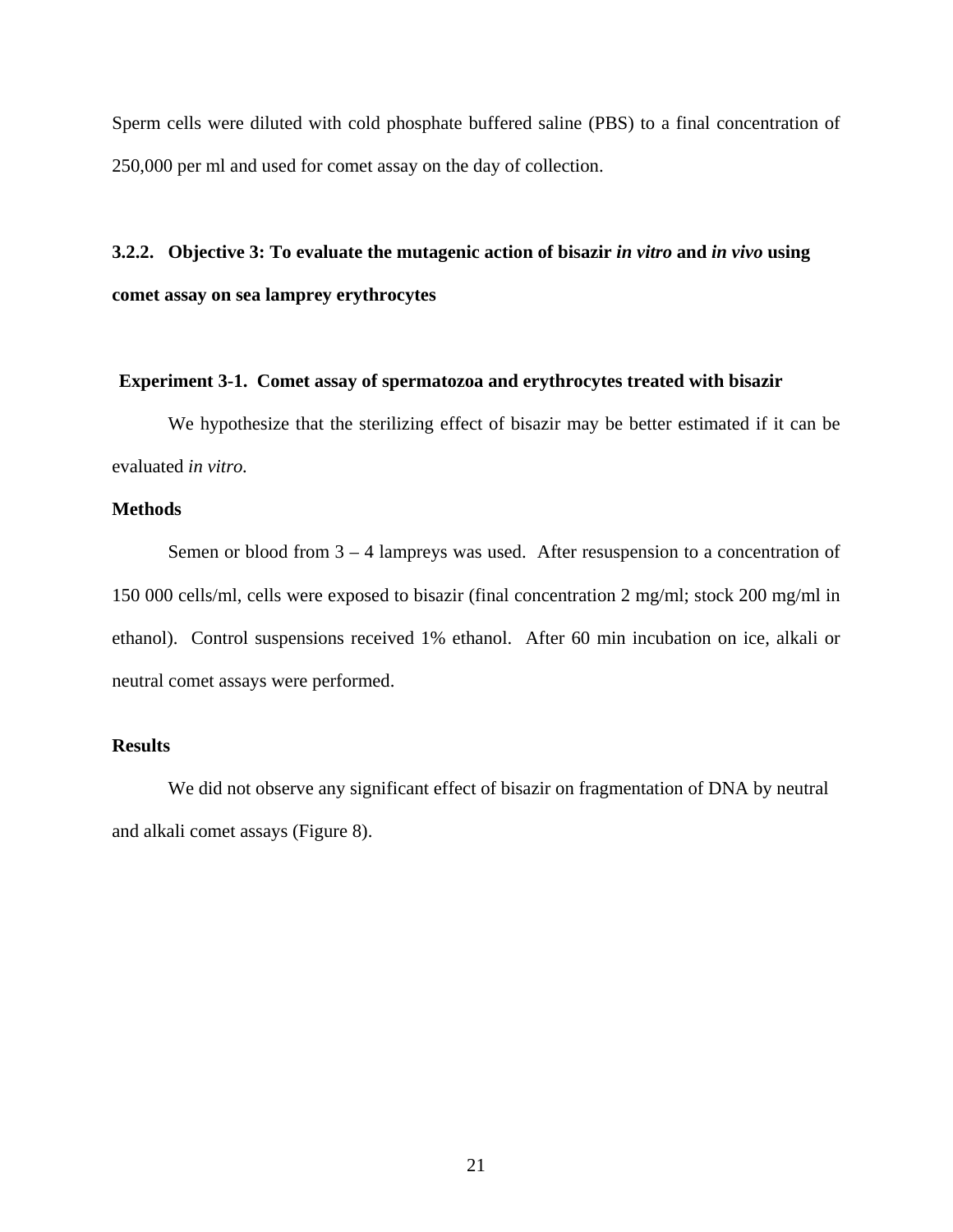

Figure 8. *In vitro* effect of bisazir (2 mg/ml) on comet assay score in sea lamprey spermatozoa and erythrocytes. Bars having different letters are significantly different (P<0.05)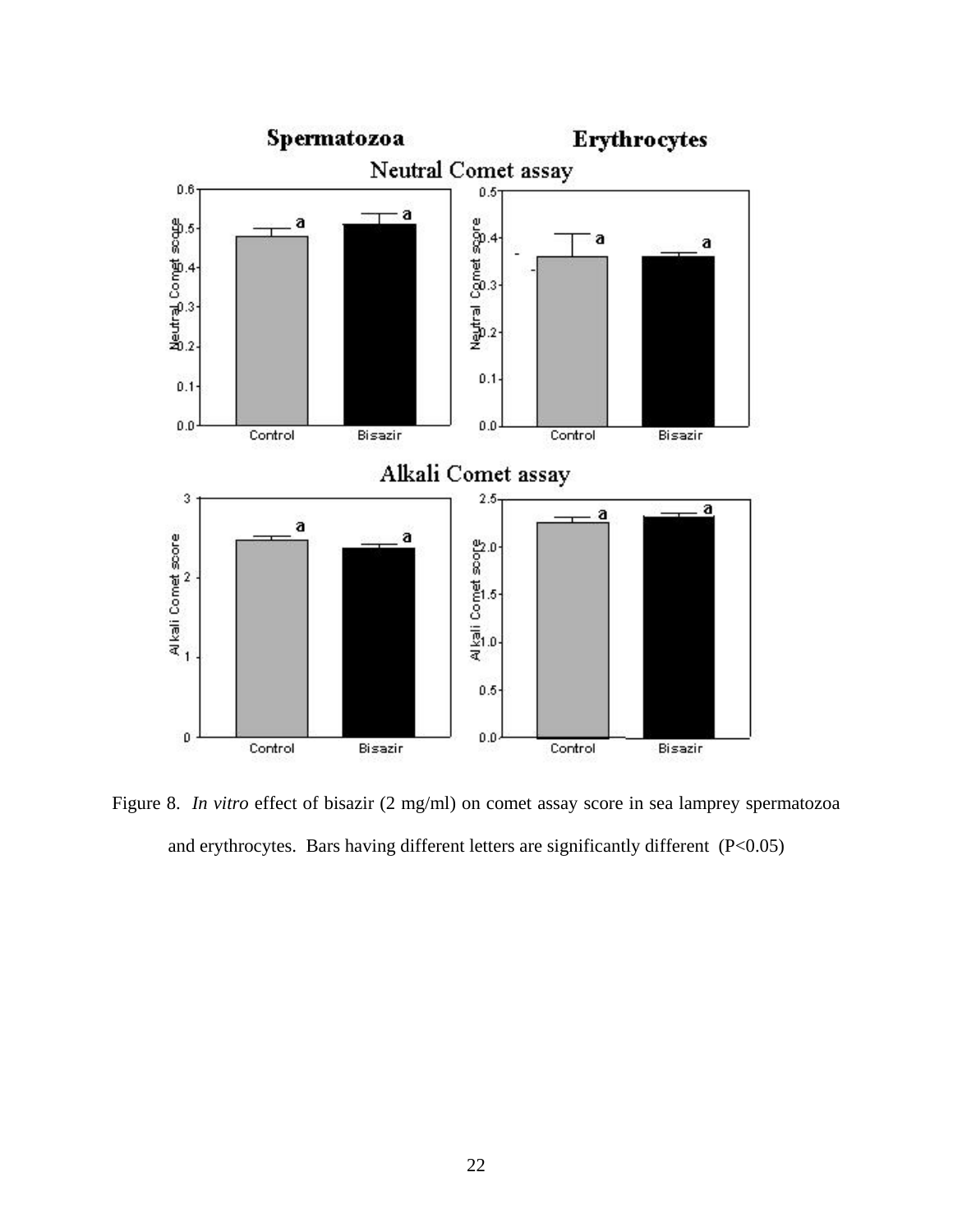#### **Conclusions**

These data confirmed the conclusion of the previous experiment suggesting that the mechanism of bisazir action on sea lamprey spermatozoa and erythrocytes does not involve dramatic fragmentation of DNA. It needs to be tested if some extent of DNA fragmentation (as observed in bisazir-injected sea lamprey sperm) may be induced by prolonged in vitro exposure of spermatozoa to bisazir.

#### **Objective 4. To evaluate the effect of bisazir in sea lamprey spermatozoa and ova**

#### **Comet assay**

A comet assay reagent kit for single cell gel electrophoresis (SCGE) (Trevigen, Inc., Gaithersburg, MD) was used. Cells were combined with molten LM Agarose (at  $42^{\circ}$ C) at a ratio of 1 to 10 (v/v) and immediately pipetted onto one of two sample cavities on Comet Slide microscope slides. Slides were incubated at 4°C in the dark for 30 minutes in order to solidify and adhere the agarose to the slide. The slides were then immersed in cold lysis solution (2.5 M NaCl, 100 mM EDTA, 10 mM Tris base, 1% sodium lauryl sarcosinate, 1% Triton X-100, and 1% DMSO) for 60 minutes (4°C) followed by immersion in alkali solution (300 mM NaOH, 1 mM EDTA) at room temperature in the dark. After DNA unwinding, slides were subjected to alkali electrophoresis for 30 minutes (300 mM NaOH – 1 mM EDTA,  $pH > 13$ ). Electrophoresis was performed in a Sub-Cell BT cell, 15 x 15 cm gel (Bio-Rad, Hercules, California). Current parameters were 25 V, 300 mM. By using this apparatus, we were able to run up to 12 slides concurrently. After electrophoresis, samples were immersed in ethanol and air-dried. DNA was stained with diluted SYBR Green (Trevigen, Inc., Gaithersburg, MD) for epifluorescence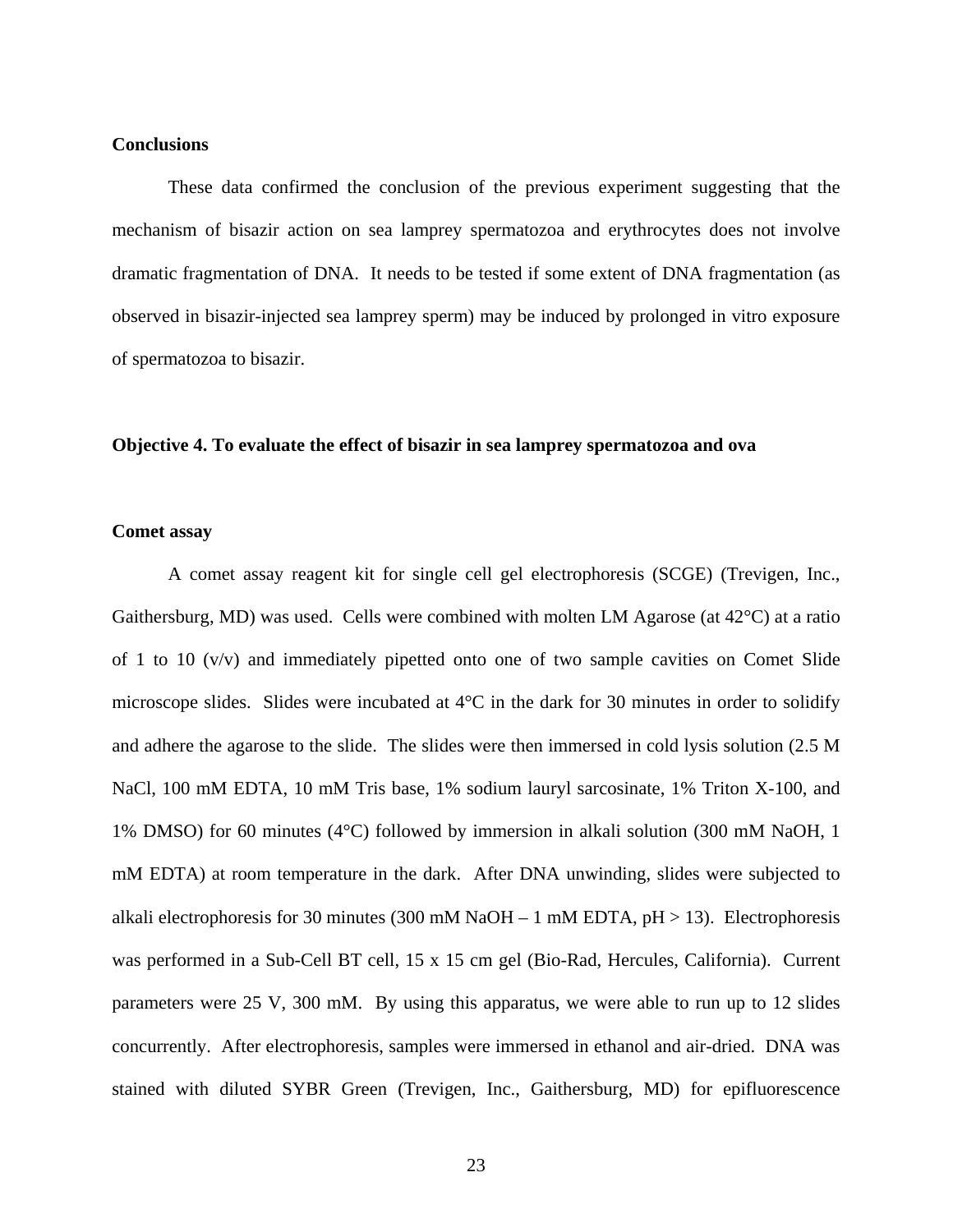microscopy. The excess dye was tapped off the slide and an anti-fade solution (Trevigen, Inc., Gaithersburg, MD) was applied to each circle. The slides were mounted, sealed with nail polish and viewed immediately.

Comets were scored using Komet6 (Kinetic Imaging, Bromborough, Wirral, United Kingdom) software. Approximately 25-50 comets were measured per sample (i.e., slide circle).

According to the manufacturer's instructions, alkali electrophoresis will detect singlestranded DNA breaks, double-stranded DNA breaks and the majority of apurinic, apirymidinic sites as well as alkali labile DNA addicts (e.g., phosphoglycols, phosphotriesters). A representative comet of fish spermatozoa is shown in Figures 9-13.

Previous comet measurements (Annual Report, 2002) have been performed by manually scoring comets using a 5-type scale (0-4) related to the extent of DNA damage (Green et al., 1996). Zero damage was scored as 0 and maximal damage (induced by 100  $\mu$ M H<sub>2</sub>O<sub>2</sub>) was scored as 4. This method is limited by the parameters that can be measured, but it is also subject to a "scorer bias". Furthermore, previous studies (Annual Report, 2002) revealed no detectable damage to DNA by visual scoring of comets. Komet6 software (Kinetic Imaging, Wirral, United Kingdom) was purchased and tested as an unbiased tool to measure various parameters of the comet and to detect a traceable damage that may be missed by visual scoring. Emphasis was placed on learning the capabilities of the software in providing quantitative measures of comet parameters for direct evaluation between treatments. Following is a list of parameters that Komet6 measures (Kinetic Imaging, Wirral, United Kingdom):

Comet intensity profile: (mode, mean, std. dev., extent, distributed moment,

inertia, skew, coefficient of variation, optical intensity)

Head parameters: (mode, mean, std. dev., extent, distributed moment,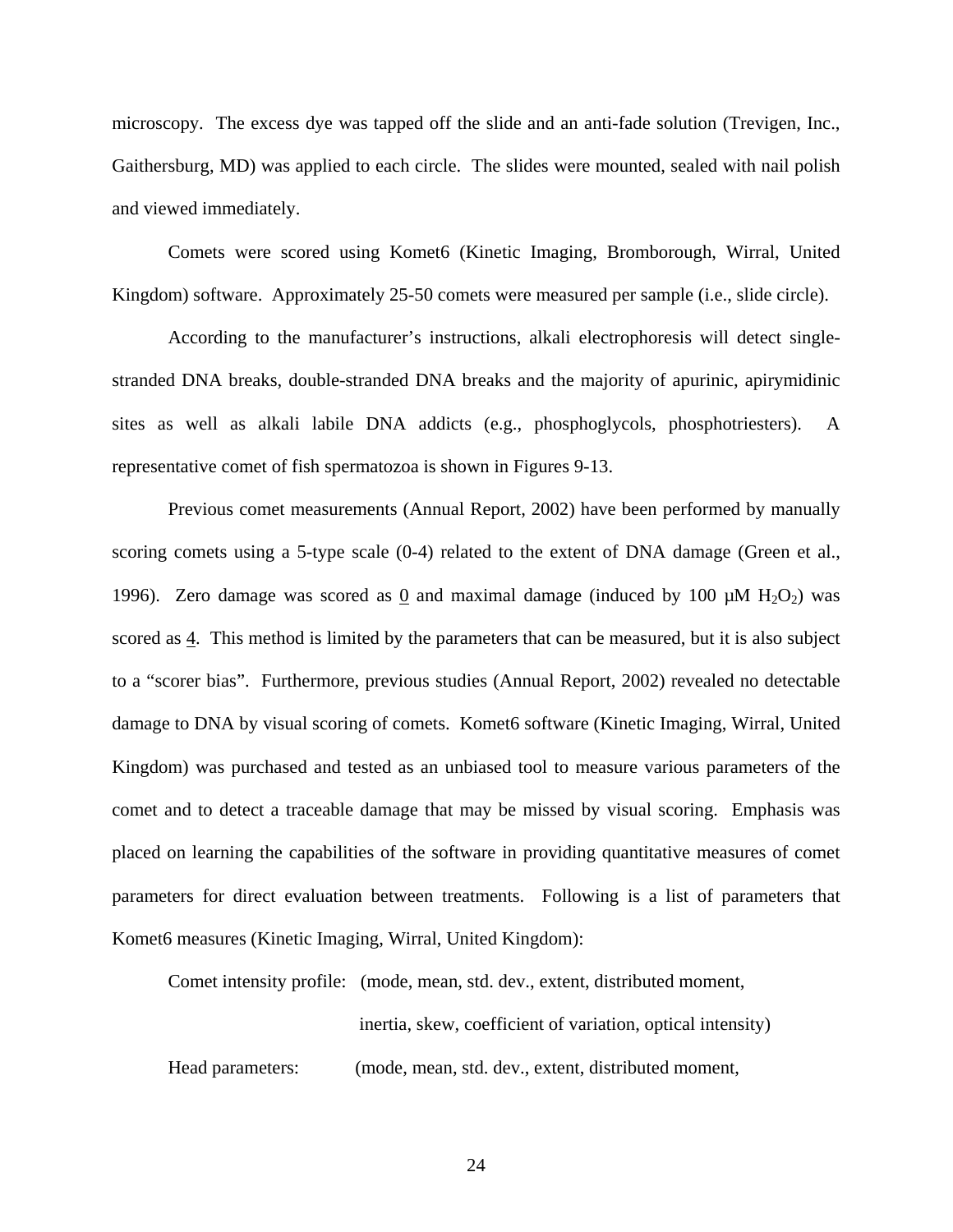inertia, skew, coefficient of variation, optical intensity) Tail parameters: (mode, mean, std. dev., extent, distributed moment, inertia, skew, coefficient of variation, optical intensity) Global Comet Parameters: (head % DNA, Tail % DNA, comet optical intensity, tail length, tail from center, tail/head, Olive tail moment  $=$  (tail mean- head mean)\*tail %DNA/100, extent tail moment = tail length  $*$  tail % DNA/100

## **Experiment 4-1. Alkali comet assay of sperm from negative control and bisazir-treated sea lamprey**

As part of an ongoing sterile-male-release program to control sea lamprey in the Great Lakes, males are sterilized with injections of bisazir. Sterility of these lampreys was confirmed in our previous *in vitro* studies. In these experiments, we sought to find if sterility of sperm might be indicated by alkali comet assay and measured by Komet6. Manual scoring has previously shown very low levels of damage compared to the maximal damage of the positive control.

### **Methods**

Prior to the assay, sperm characteristics were evaluated from eleven control and eight bisazir-treated males. Comet assay was conducted from four of the eleven control males and four of the eight bisazir-injected males. Semen was stored on ice for use the same day. Results were compared to experiments from 2000 and 2001 (data of all years including 2002 were evaluated by different investigators). We tested sperm motility, concentrations (Ciereszko et al., 2002) and DNA fragmentation of sperm cells.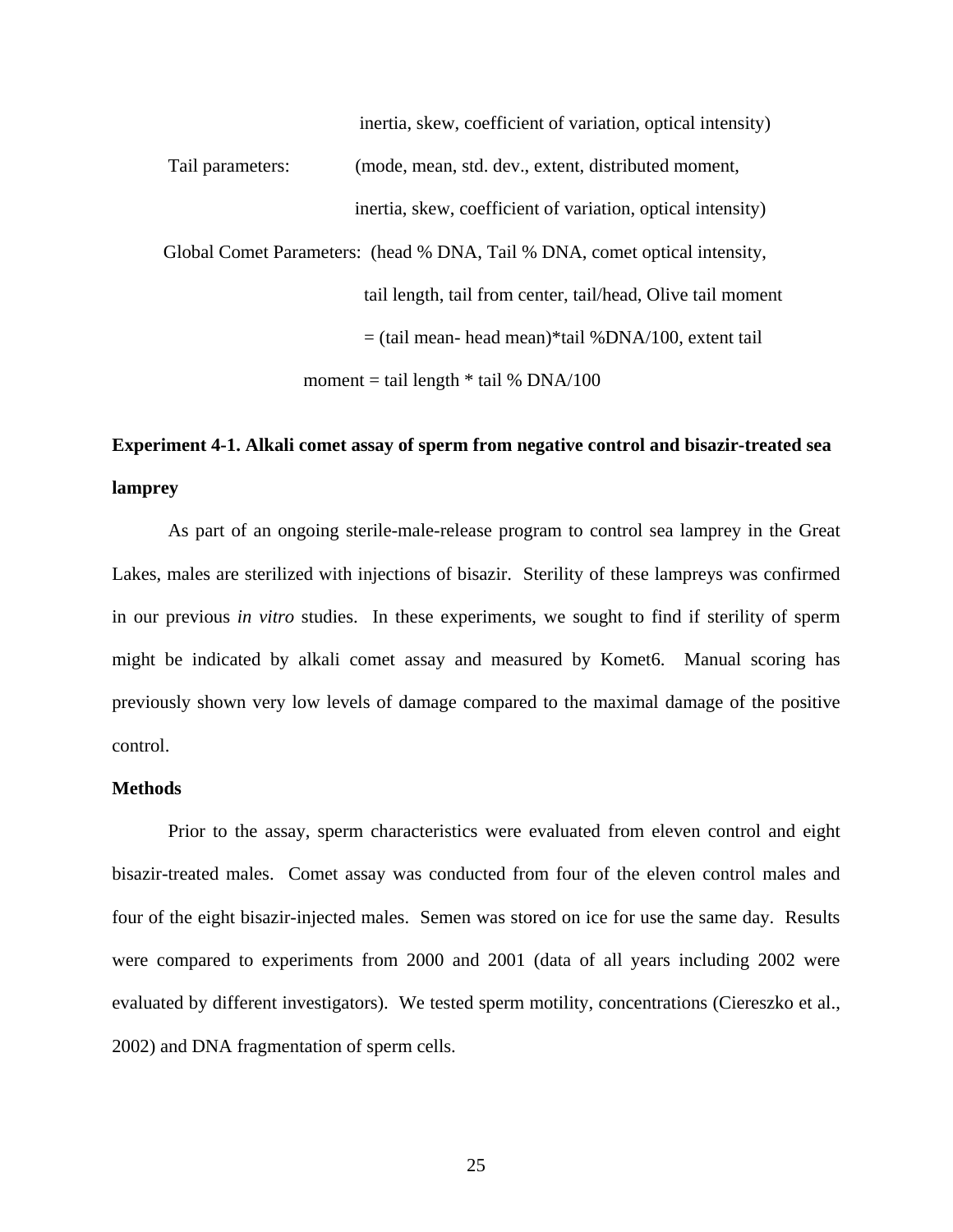## **Results**

Sperm concentration and motility of fish from each treatment group are shown in Table 1. Sperm concentrations for the control males selected for comet assay were: 1.64, 0.88, 1.08, and 0.96 x  $10^9$  ml<sup>-1</sup>. Likewise, sperm concentrations for the bisazir-treated males were: 1.3, 0.93, 0.45, and  $1.14 \times 10^9$  ml<sup>-1</sup>.

Negative control demonstrated no DNA damage. Comet appearance was illustrated as an intact head with no trailing DNA fragments. These comets were the brightest, as all the DNA was still within the "head" and thus fluorescence was concentrated in this region. Bisazir treated spermatozoa demonstrated no visibly detectable DNA damage. Heads were intact and bright with no or small tails (Figure 10 A,B) and the heads tended to have a high diameter.

| Table 1. Mean $(\pm SD)$ characteristics of sperm from control and bisazir-treated males. |                     |                       |  |  |  |
|-------------------------------------------------------------------------------------------|---------------------|-----------------------|--|--|--|
| Treatment group                                                                           | Sperm concentration | Sperm motility $(\%)$ |  |  |  |
|                                                                                           | $(x 10^9$ sperm/ml) |                       |  |  |  |
| Control males $(n=11)$                                                                    | $1.02 \pm 0.47$     | $36.0 \pm 28.1$       |  |  |  |
| Bisazir-treated males $(n=8)$                                                             | $0.70 \pm 0.41$     | $46.9 \pm 24.9$       |  |  |  |

Results of the computerized analyses confirmed our results obtained earlier by visual scoring. A small but significant differences in percentage head and tail DNA were found between control and bisazir-injected males (Figure 14). On the other hand, no differences in the other comet measurements were found presumably due to a high variability within bisazirinjected males.

We performed the same analyses in 2003. Although the same trends in differences between the control and bisazir-injected males were revealed, no statistically significant differences were found, likely due to a high variability in the comet parameters in the bisazirinjected males (Figure 14A). These data suggest that the response of individual males to bisazir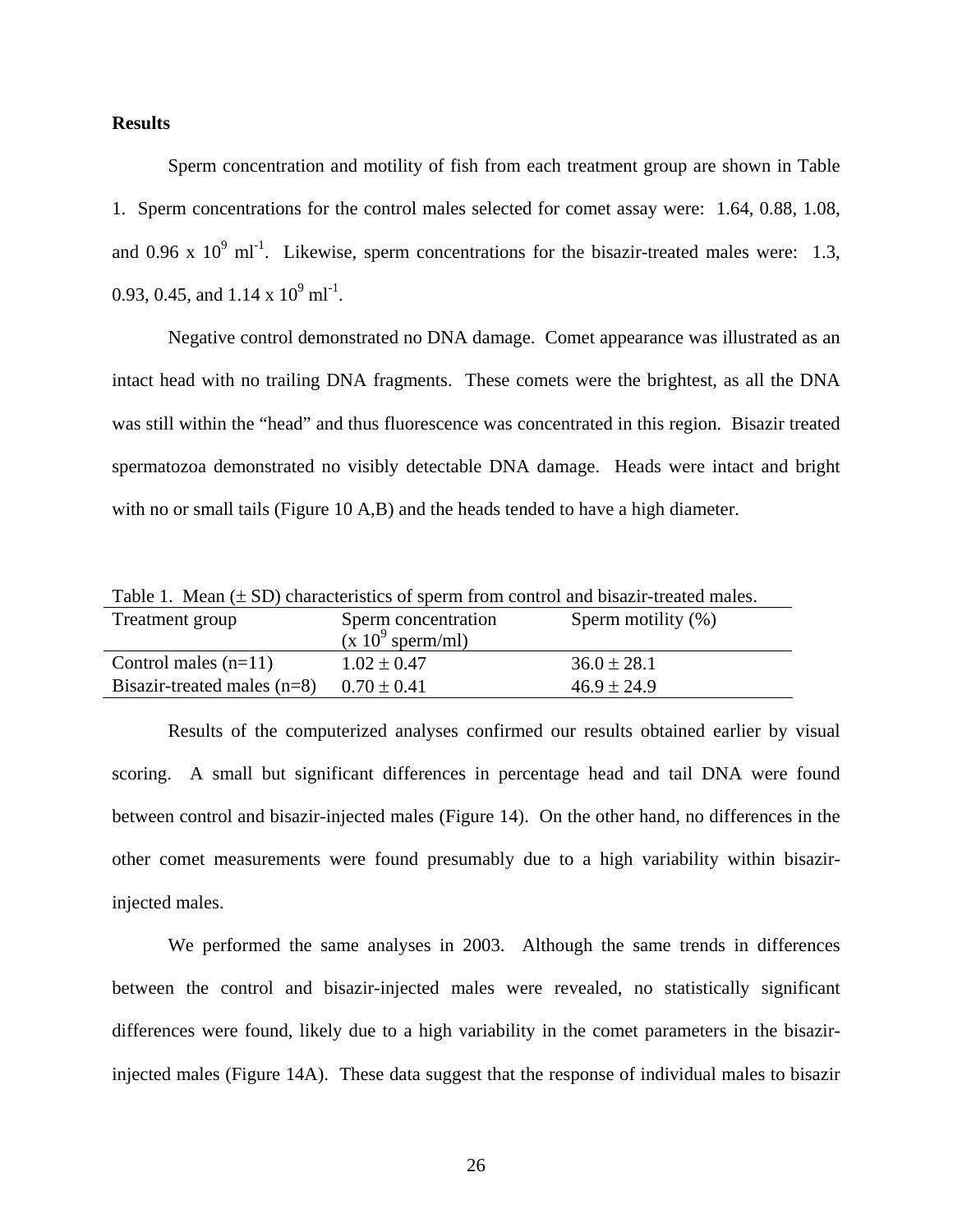may vary. Interestingly, the fertilizing ability of bisazir-injected animals in 2003 was unusually high when compared to previous years. Perhaps lower DNA fragmentation revealed by comet assay may substantiate the lower efficacy of bisazir for sterilization in 2003.

# **Experiment 4-2.** Effect of hydrogen peroxide  $(H_2O_2)$  concentrations on DNA **fragmentation of sea lamprey spermatozoa (Figure 15)**

Hydrogen peroxide is an oxidizing substance causing fragmentation of DNA in fish cells (Mitchelmore and Chipman, 1998). For this reason, it can be used as a positive control for comet assay. Spermatozoa differ from somatic cells in having more compactly packed DNA and different nuclear proteins. This may modulate the yield of comet production and their shape. The objective of this experiment is to to determine the usefulness of epifluorescence microscopy and Komet6 software for determination of damage to DNA of sea lamprey spermatozoa.

### **Methods**

Semen from eight males was collected and stored on ice for use the same day. Sperm concentrations were: 0.66, 1.17, 1.59, 1.08, 0.96, 1.57, 0.25, and 2.635 x  $10^9$  ml<sup>-1</sup>, respectively. Spermatozoa were suspended in ice-cold PBS containing 0, 100 and 1000  $\mu$ M H<sub>2</sub>O<sub>2</sub>. Suspensions were incubated on ice for 30 minutes immediately followed by the comet assay procedure.

### **Results**

A dose-dependent increase in damage to DNA of sea lamprey sperm in relation to concentration range  $(0-1000 \mu M)$  was observed (Figure 15). Control spermatozoa had minimal damage. Sperm exposed to 100 and 1000  $\mu$ M H<sub>2</sub>O<sub>2</sub> demonstrated high and maximal damage,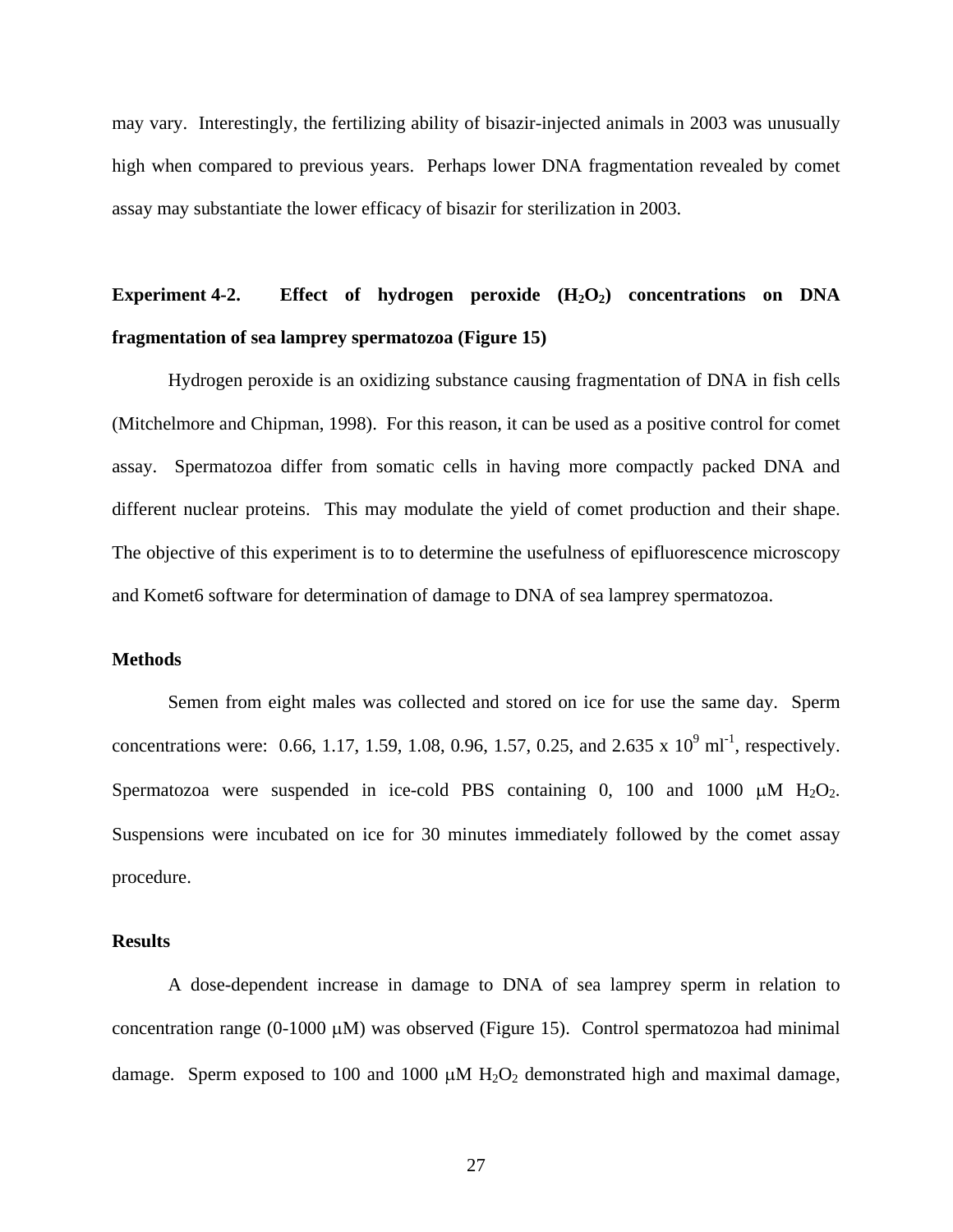respectively. Comet shape was characterized by round heads with a few trailing DNA fragments (Figure 2). With increased damage, the shape of the tails became elongated and oval in appearance, with some separation between head and tail observable in some samples. Maximal damage to sperm DNA was characterized by the absence of a comet head (Figure 10C). All or most DNA was concentrated in the tail. No sperm remnants were observed.

Increased concentrations of  $H_2O_2$  caused a significant decrease of sperm DNA in the head and an increase in the tail as well as in tail length (Figure 15). Both extent tail moment and Olive tail moment increased with an increase of  $H_2O_2$  concentrations. This data indicate that all major comet measurements are useful for evaluation of  $H_2O_2$  effects on sea lamprey spermatozoa.

# **Experiment 4-3. Short-term effects of ice storage on sperm motility and DNA fragmentation of sea lamprey spermatozoa**

In our laboratory, we routinely store sperm of sea lamprey on ice prior to fertilization of eggs. This experiment was performed to test whether progressive DNA damage occurs as storage of sperm on ice is prolonged.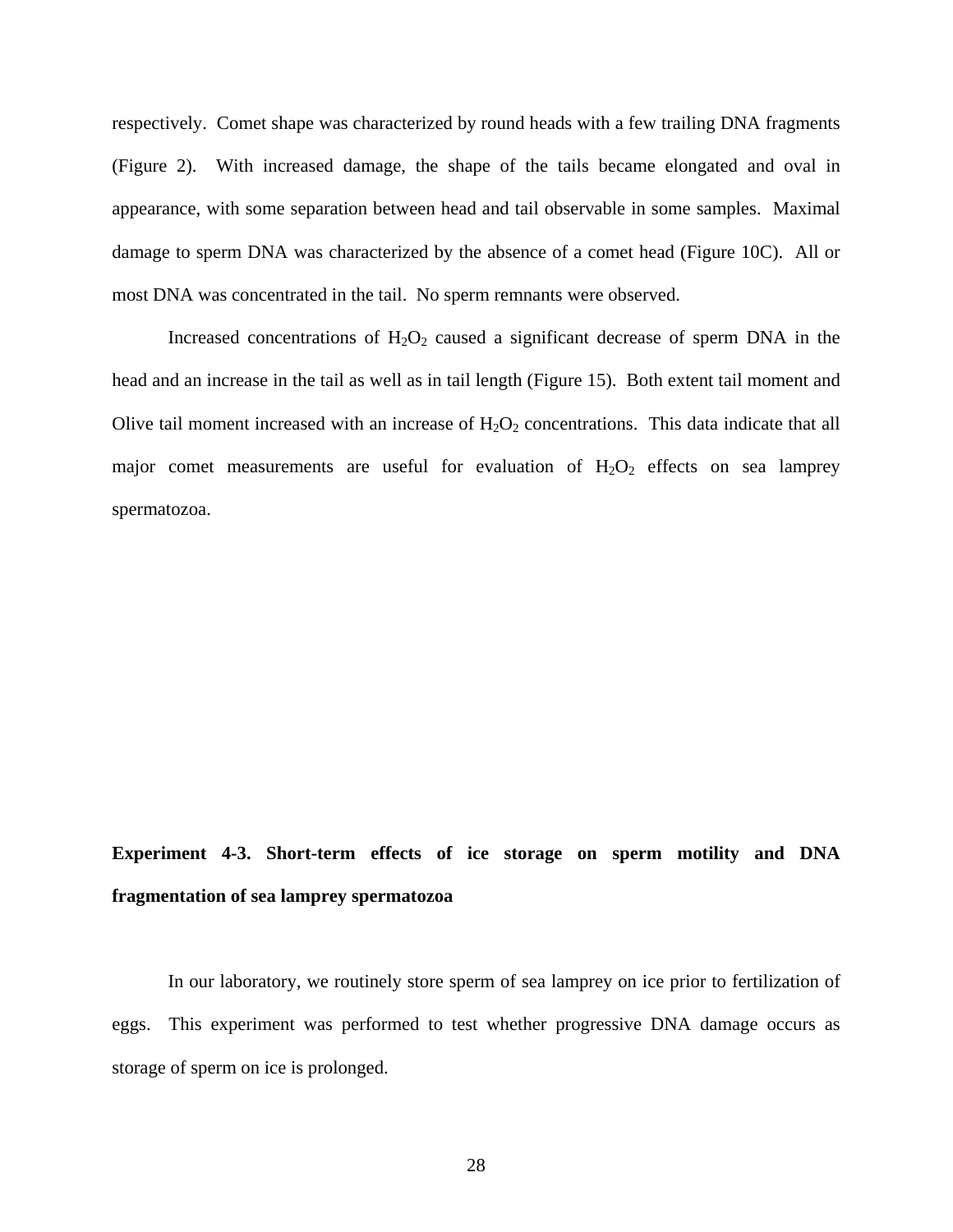## **Methods**

Sperm was collected by stripping and stored on ice for 0, 1, 2 and 4 days. Following each respective incubation period, cells were counted using a hematocytometer and diluted to  $250,000$  cells ml<sup>-1</sup> for comet assay.

## **Results**

A significant decrease in head and an increase in tail DNA were found during a shortterm storage of sea lamprey milt. Those differences were parallel to the decrease in sperm motility at the same time (60  $\pm$  4, 37  $\pm$  12, and 14  $\pm$  9%, for 0, 2, and 4-day storage, respectively). These results indicate for the first time that an increase in DNA fragmentation may be characteristic for sea lamprey sperm storage on ice.

# **Experiment 4-4. Effect of UV irradiation on DNA fragmentation of sea lamprey spermatozoa**

UV irradiation is a known DNA mutagen. To further test the efficacy of the comet assay and Komet6 program, we performed additional positive controls. This was deemed necessary to further evaluate the Komet software since the observed damage to bisazir treated spermatozoa is very low.

Sperm was collected by stripping and stored on ice. 150 µl of sperm was diluted with 850µl of sea lamprey Ringer's solution. 500 µl of this dilution was placed on a glass dish sitting on ice, and irradiated using the Stratalinker (Stratagene, La Jolla, California). Sperm was irradiated for 0, 0.1, 0.2, 0.3 or 0.6 minutes. The dish was covered with "black-painted" cover to prevent photoreactivation. Eggs (0.3 g) were immediately inseminated with 200µl irradiated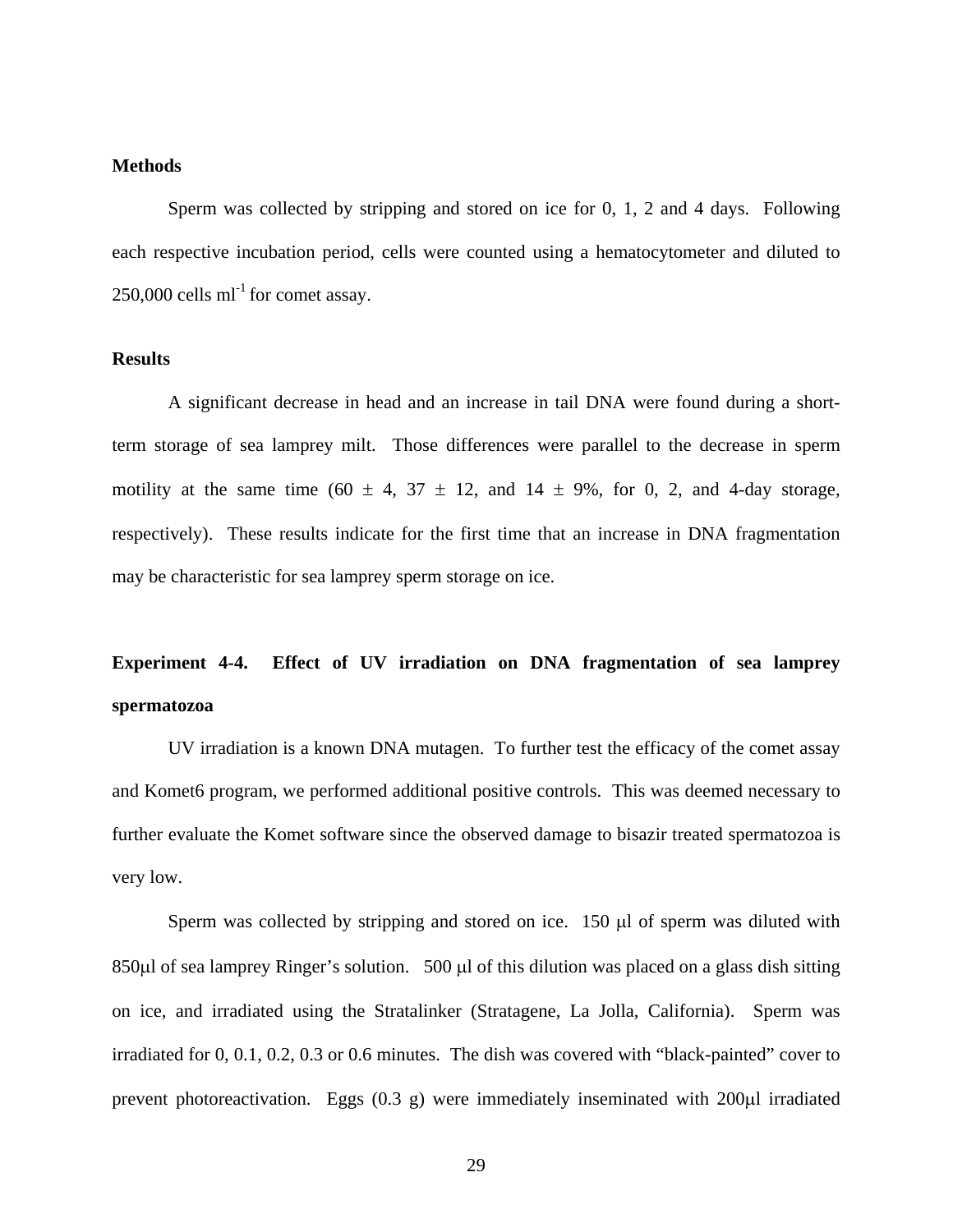sperm and covered with 5 ml well water. Irradiated sperm  $(10 \mu l)$  was pipetted into 10ml of ice cold PBS, counted with a hematocytometer and diluted to final concentrations of 250,000 cells  $ml^{-1}$  for comet assay.

#### **Results**

Comet assay appears to be a useful tool for monitoring of UV effects of sea lamprey sperm DNA. We are able to indicate dose-dependent effects of UV on DNA fragmentation for most comet characteristics (Figure 16). Those changes were parallel to dose-dependent decrease in sperm fertilizing ability measured at pre-hatching stage (71.4  $\pm$  5.2, 29.6  $\pm$  2.3, and 15.3  $\pm$ 1.6%, for 0, 0.1, and 0.2 min exposure, respectively).

#### *Experiment 4-5*

# *Effect of potassium permanganate (KMnO4) on DNA fragmentation of sea lamprey spermatozoa*

KMnO4 was tested as an additional positive control, although we suspected that this could not induce a severe treatment as ultraviolet light radiation or  $H_2O_2$ . To develop accurate procedures for measuring bisazir treated spermatozoa, it is necessary to test a wide range of positive controls.

#### **Methods**

Sperm was collected by stripping and stored on ice for use the same day. Stock solutions of KMnO<sub>4</sub> were prepared by mixing 25 µl of PBS (negative control), 25 or 250  $\mu$ M KMnO4 with 1.325 ml ice cold PBS. 10 µl of each stock solution was added to 90 ul of sperm and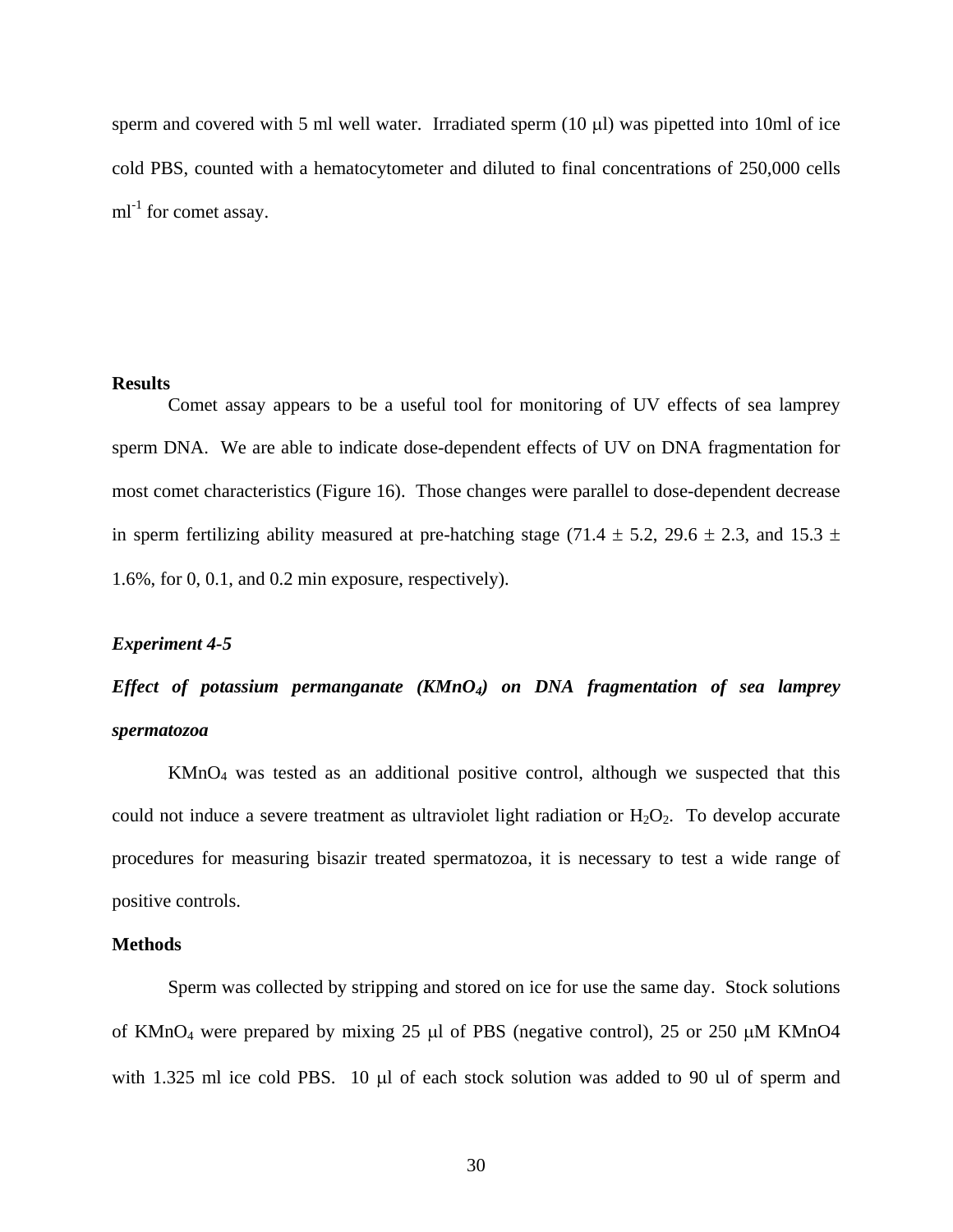incubated on ice for 30 minutes. Sperm motility was then checked. 0.3 g of eggs were fertilized with 200ul of sperm and covered with 5ml of well water. Sperm was counted on a hematocytometer and diluted to  $250,000$  cells ml<sup>-1</sup> for comet assay.

## **Results**

Representative comets from these experiments and quantitative measurements of the comets are shown in Figures 9-17.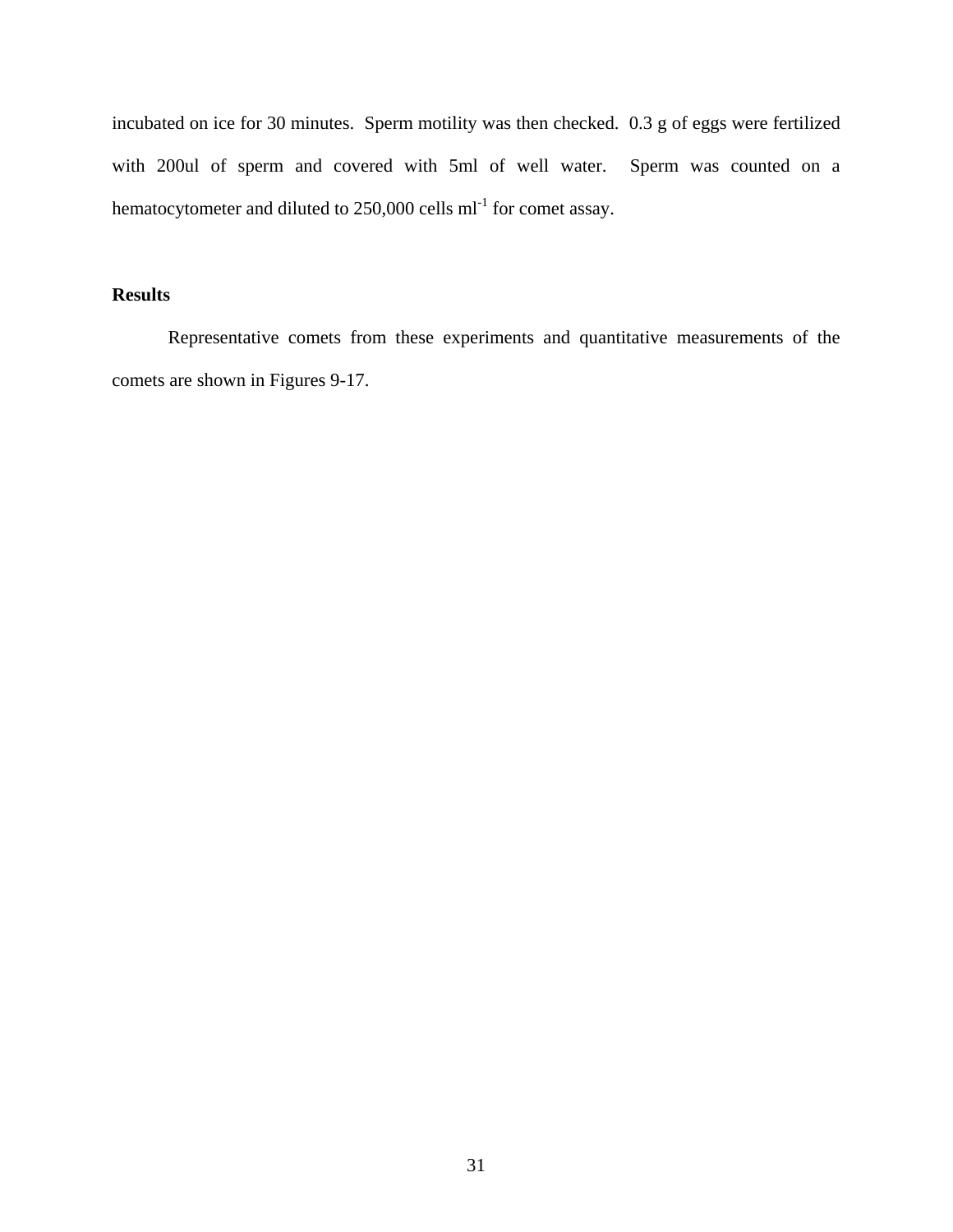

Figure 9. A typical comet showing DNA migrating away from the sperm cell (head), forming a "tail" of DNA fragments. The tail length is positively correlated with the extent of DNA damage. Likewise, high fluorescence intensity indicates high concentration of DNA in a specific region.



Figure 10. Comets of sperm of bisazir-treated fish **(A)**, non-bisazir-treated fish (**B**, negative control), and sperm treated with hydrogen peroxide  $(C, H<sub>2</sub>O<sub>2</sub>$ , positive control).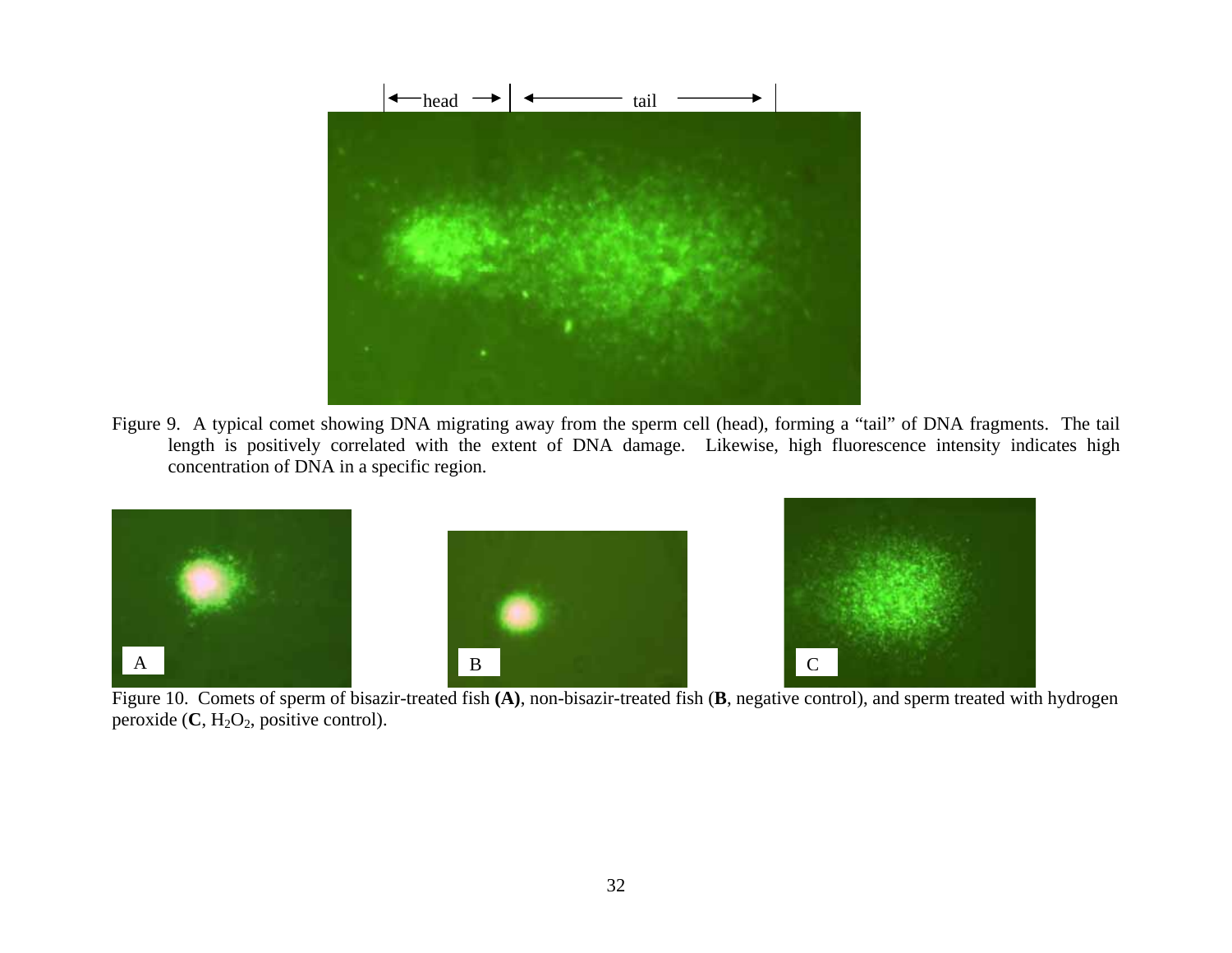

Figure 11. Comets of sperm after two **(A)** and four days **(B)** storage on ice.



Figure 12. Comets of sperm exposed to increasing duration of ultraviolet light radiation, 0.1 min **(A)**, 0.2 min **(B)**, 0.3 min **(C)**, and 0.6 min **(D)**.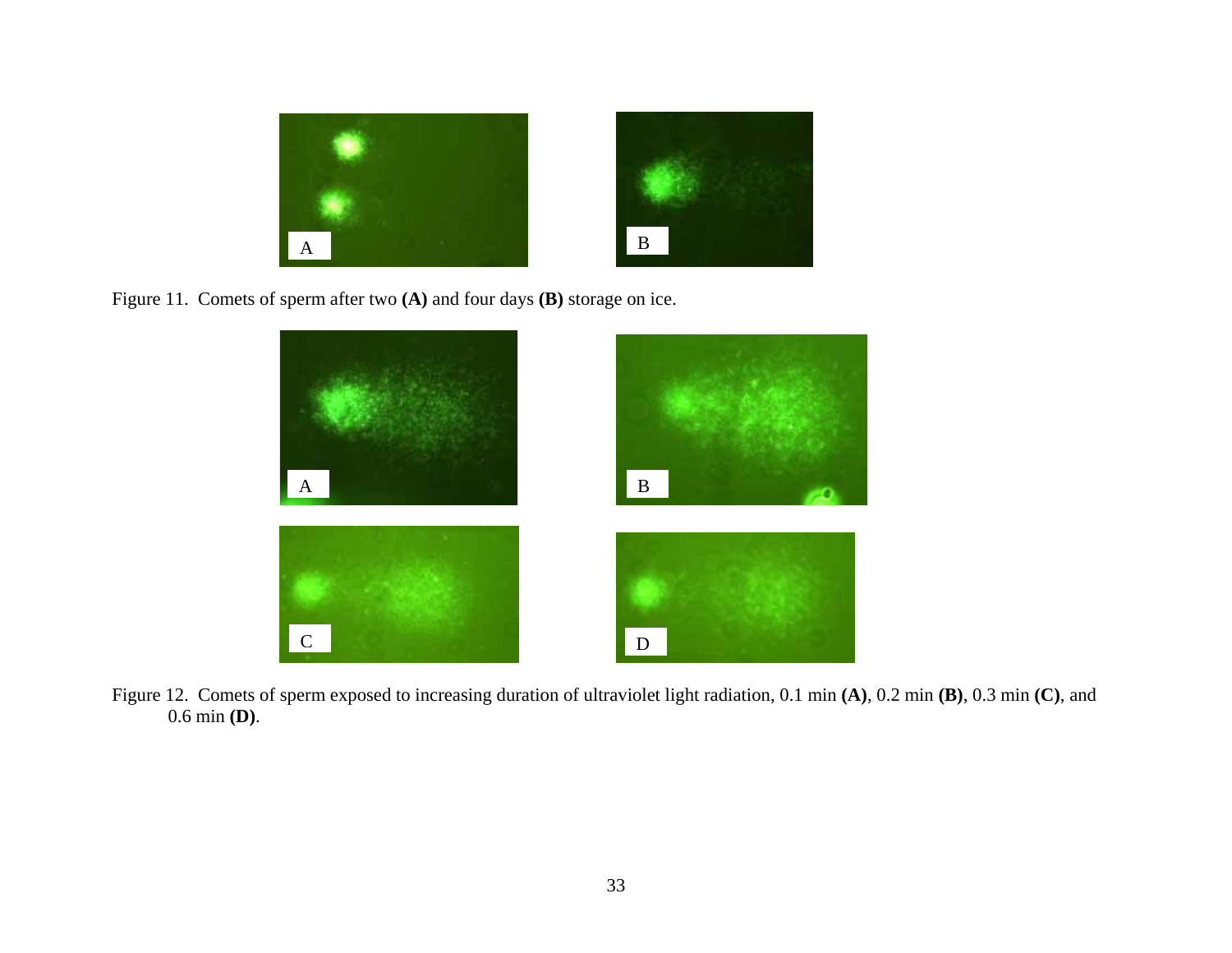

Figure 13. Comets of sperm exposed to increasing concentrations of potassium permanaganate (KMnO4), 25 µM **(A)**, and 250 µM **(B)**.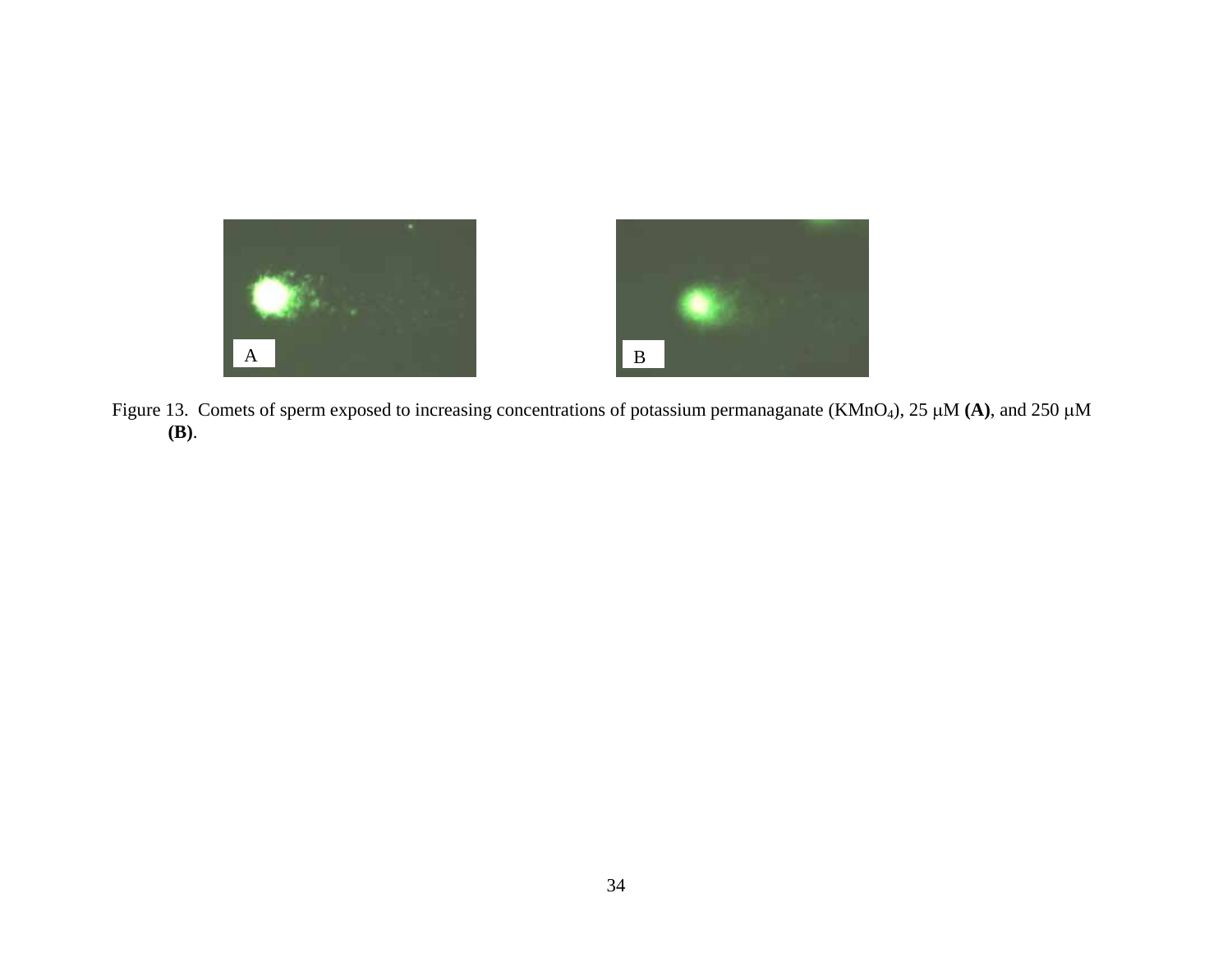

Figure 14. Sea lamprey sperm comet measurements of the control and bisazir-treated males (Data from 2002).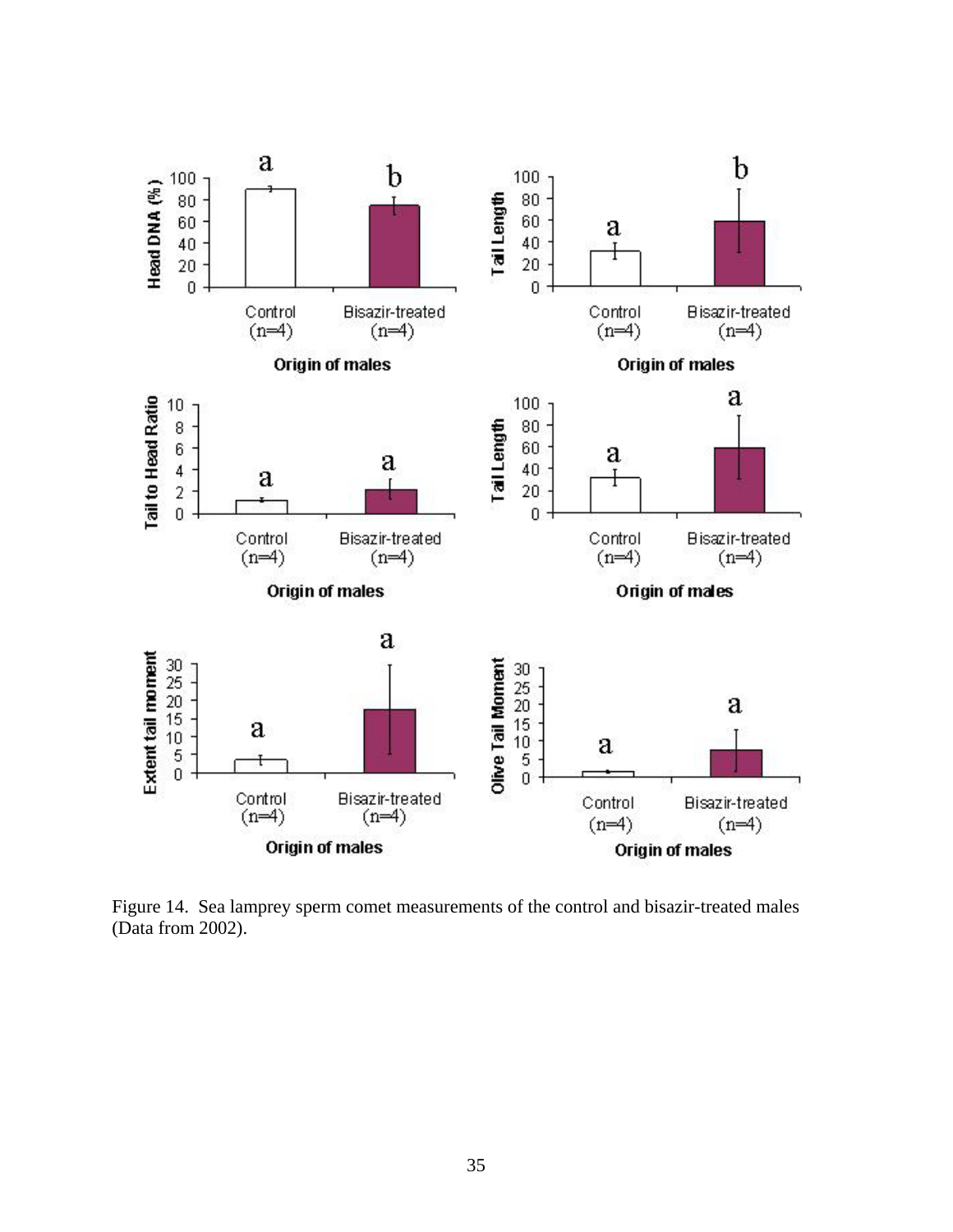

Figure 14a. Sea lamprey sperm comet measurements of the control and bisazir-treated males (Data from 2003)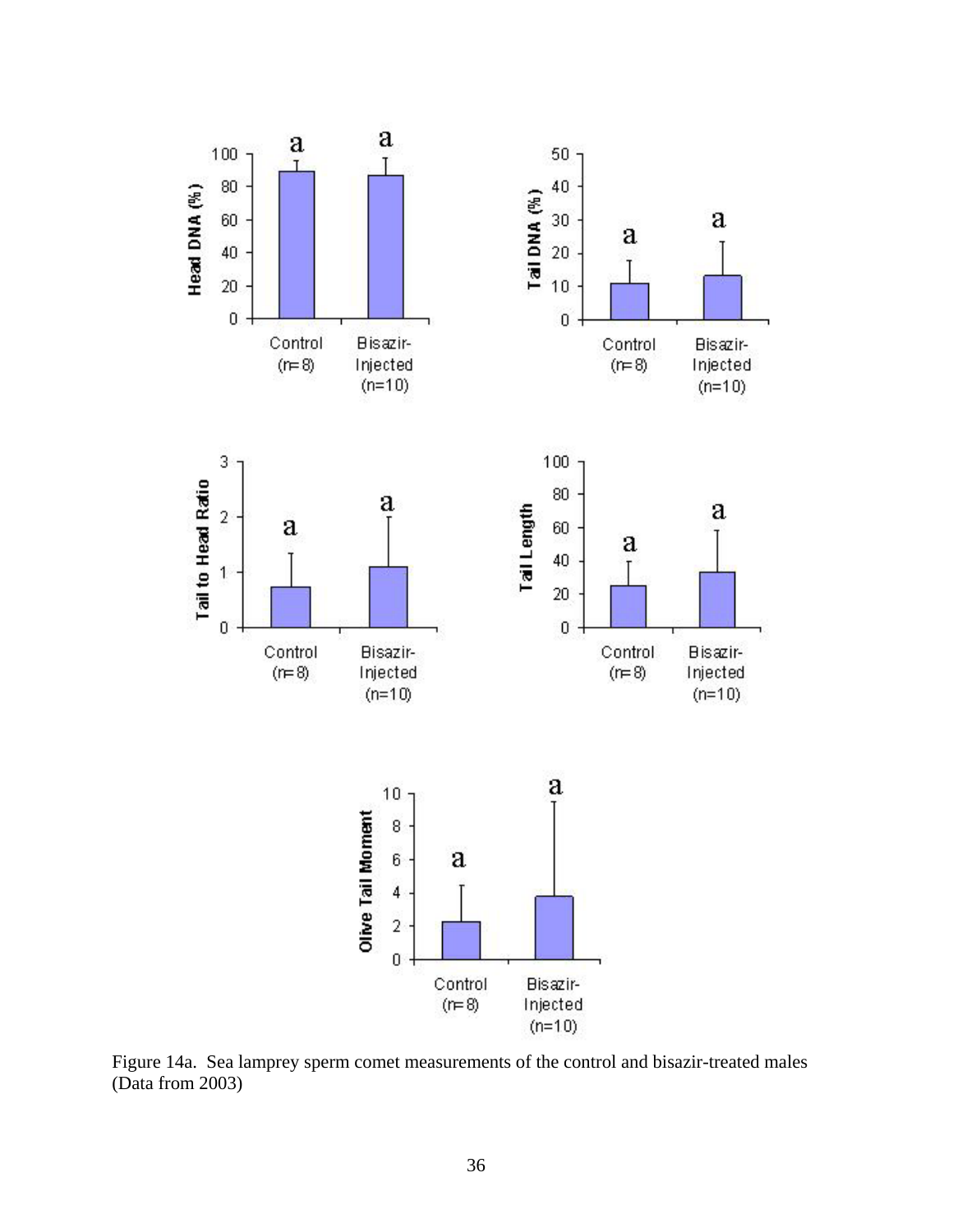

Figure 15. Effect of hydrogen peroxide  $(H_2O_2)$  on sea lamprey sperm measurements.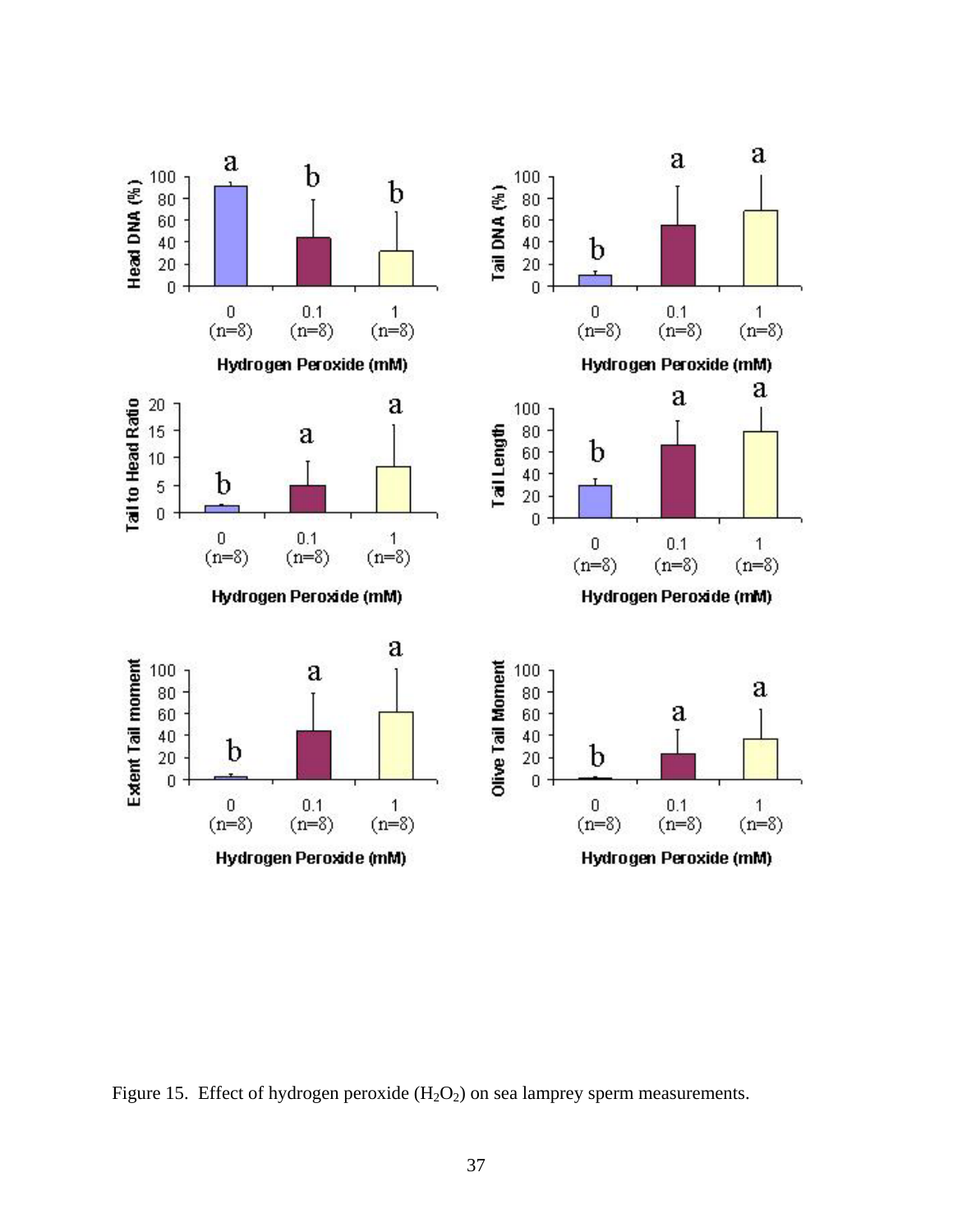

Figure 16. Effect of UV irradiation on sea lamprey sperm comet measurements.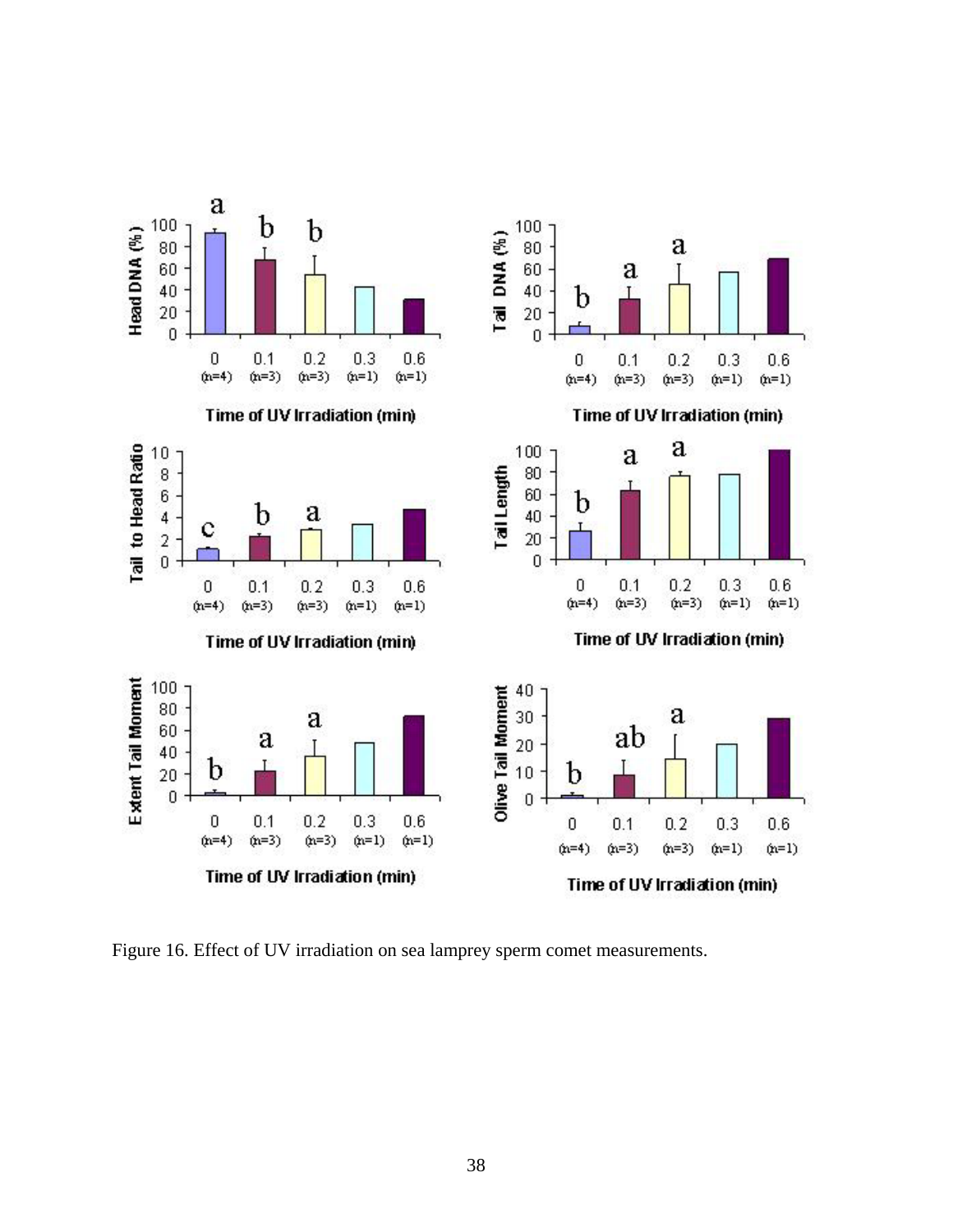

Figure 17. Effect of storage time on sea lamprey sperm comet measurements.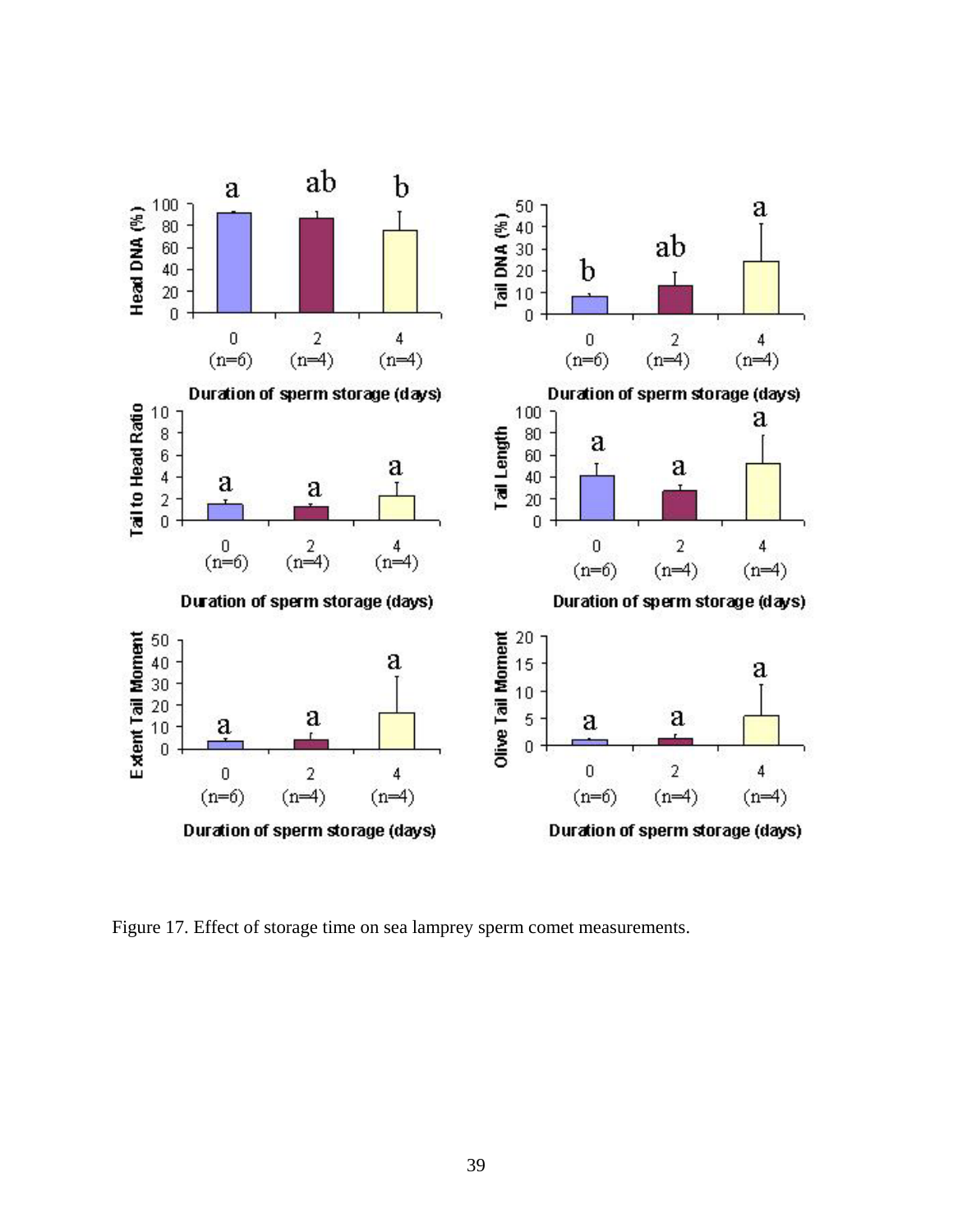**Objective 5. To determine bisazir concentration in blood, seminal plasma and ova of sea lamprey** 

## **Experiment 5-1. Analysis of bisazir in fish tissues using high performance liquid chromatography**

Blood and other tissues (liver, kidney, and gonads) were collected from male and female, bisazir-treated sea lamprey within three to four days after injection. The main objective is to detect the difference in concentrations of bisazir injected and the remaining amount accumulated in the blood and other tissues to have a measure of the bisazir concentration released into the water, effects of sex, maturation and environmental conditions on depuration rates.

#### **Materials and Methods**

Bisazir in holding water and liver tissues of sea lamprey was analyzed by HPLC with modification of the method described by Scholefield et al. (1997). No extraction steps were applied for the water sample. The water sample was directly filtered through a syringe filter (0.45 µm, Whatman Inc., Clifton, NJ, USA) and injected into HPLC system. The liver sample of approximately 0.5 g was weighed and 1.5 ml of an extraction solvent was added. The sample mixture with the extraction solvent (50% methanol in water) was homogenized (Model: Omni 5000, Omni International, Inc., Marietta, GA, USA) for 30 s and centrifuged for 30 min at 10,000 rpm at  $4^{\circ}$ C. After centrifugation, an aliquot of the supernatant was diluted with demineralized distilled water to obtain a desirable concentration for detection. The diluted sample extract was filtered with the syringe filter and injected into the HPLC system. The HPLC system consisted of two delivery system pumps (Model 506A, Beckman Instruments Inc., San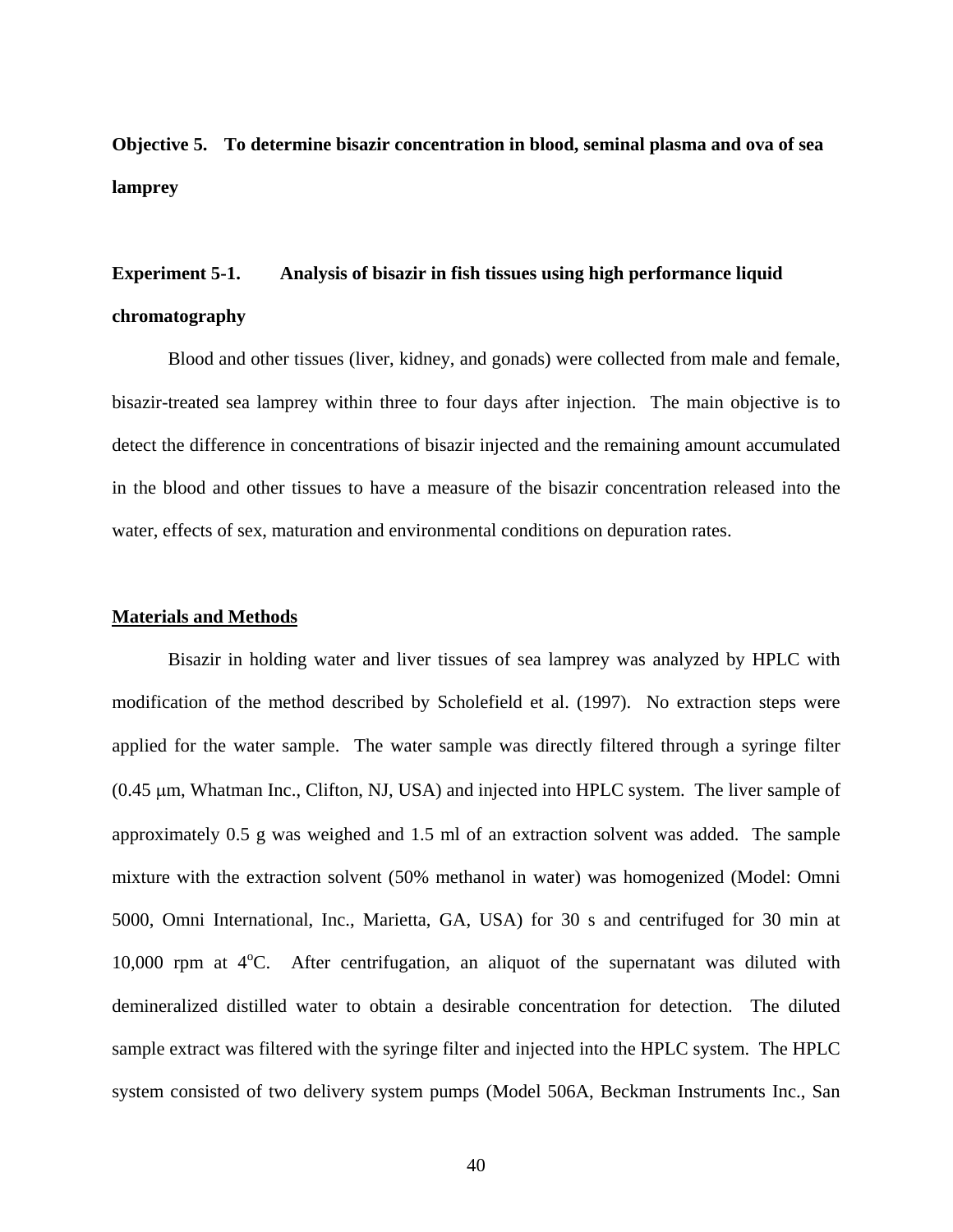Ramon, CA, USA) equipped with a 20  $\mu$ l injection loop connected to a 4.6 mm  $\times$  150 mm Phenomenex Discovery C-18 column (Phenomenex USA, Torrance, CA, USA) packed with octadecyl-bonded porous silica gel (5 µm). The UV detector (Programmable detector module 166) was purchased from Beckman Instruments Inc., San Ramon, CA, USA. The UV wavelength was set to 210 nm. The flow-rate was set to 1.0 ml/min. The mobile phase was composed of water and methanol (1:1, v/v). External standard curve of bisazir was made for the calculations. Detection levels for bisazir was  $< 1.0$  ng/20  $\mu$ l with a signal-to-noise ratio of 3 for UV detection at 210 nm.

### **Results**

The HPLC system was effectively separating bisazir based on chromatograms produced (Figure 18). All bisazir peaks were distinct, occurring at the same retention time.

Bisazir treated animals were segregated into male and female groups and held in a closed water system for twelve hours during transport from Millersburg, Michigan to Columbus, Ohio. Ice in plastic bags was used for cooling. Upon arrival at The Ohio State University, Columbus, Ohio, water and tissue samples were collected. Liver samples from four bisazir treated males contained an average of 174.7 µg/g of bisazir and liver samples from four bisazir treated females contained an average of 129.2 µg/g of bisazir (Figure 19). The water in which the male animals were held contained an average of  $3.21 \pm 1.77$  µg/ml of bisazir 12 hours after the lamprey were injected. The water housing the females contained an average of  $2.90 \pm 1.24$  µg/ml of bisazir.

Bisazir concentrations in both liver and water samples of male lamprey were 26% and 10%, respectively, higher than those found in females. The average whole body weights of males exceeded females by only 0.05g, or 1%. The females appear to be eliminating bisazir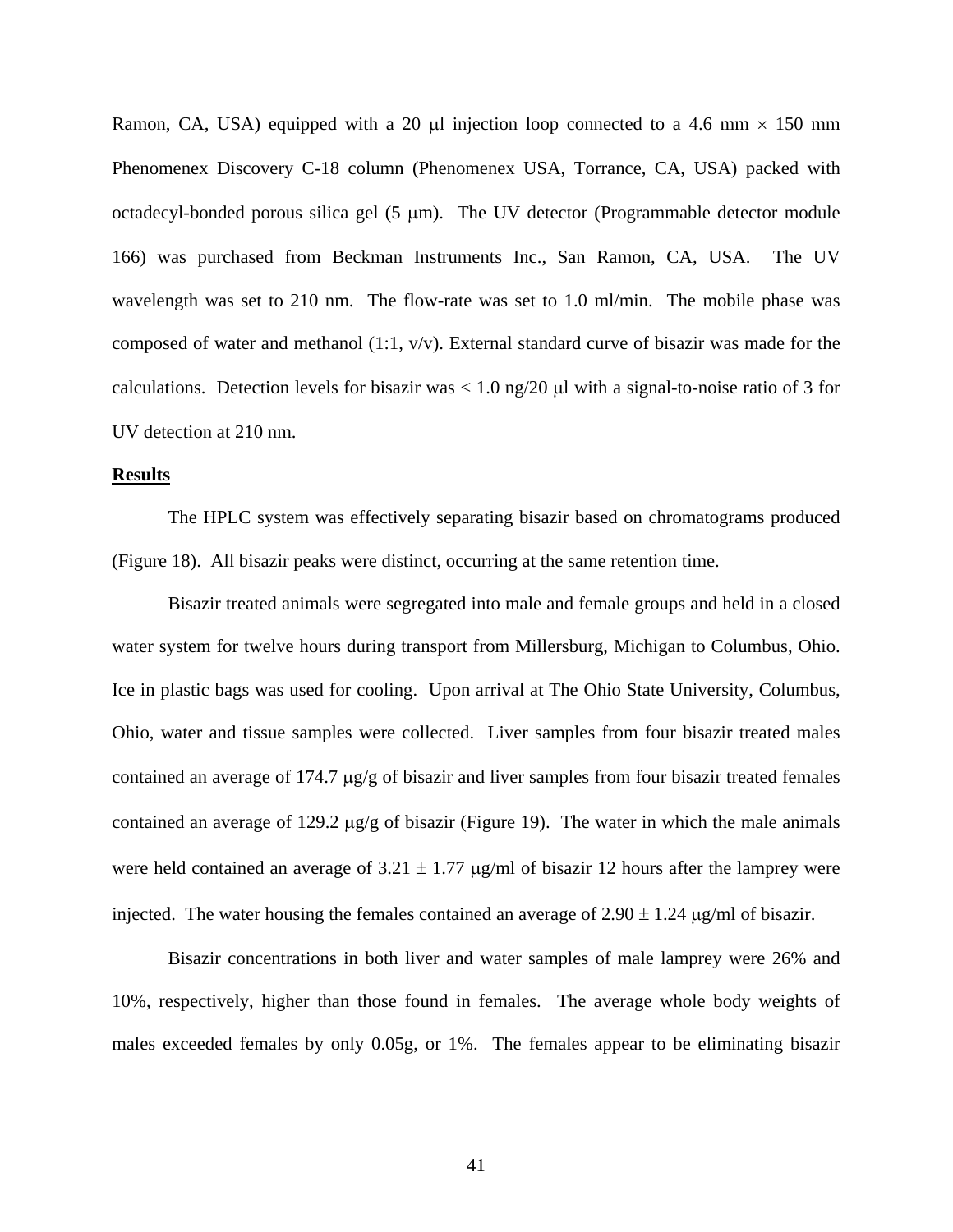from the liver more rapidly than the males but are not excreting the chemical from their bodies as quickly.

In 2003, we determined bisazir concentration in liver, kidney, gonad, and muscle tissues (Figure 20; Table 2-3). The highest concentrations were found in gonads. These results suggest that bisazir can be preferentially accumulated in the gonads. However, due to a high variability, more data needs to be obtained.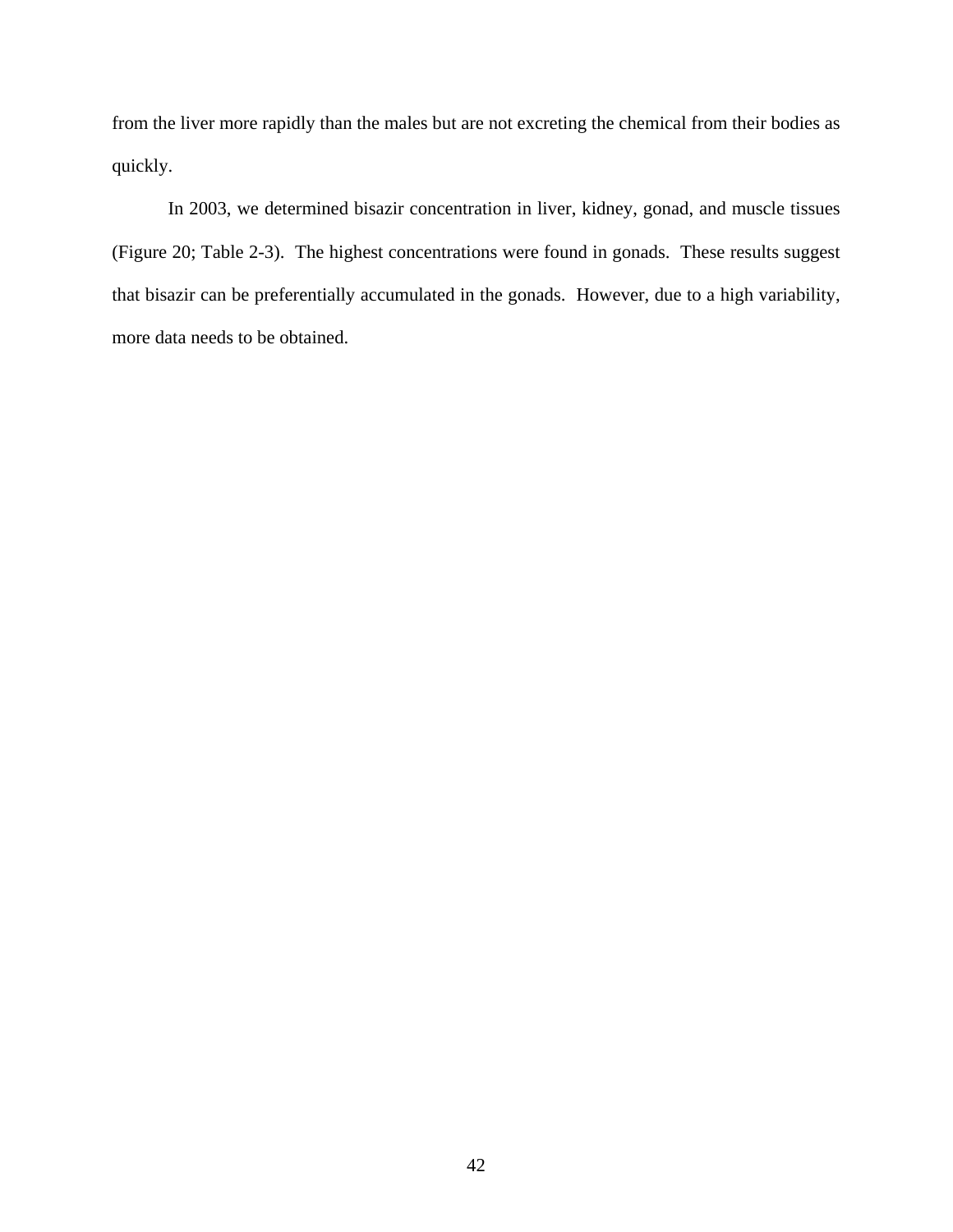

Figure 18. Chromatogram of bisazir; Bisazir standard **(A)**, bisazir in holding water of treated male sea lamprey 12 h post-injection **(B)**, bisazir in liver of treated sea lamprey female 12 h postinjection **(C)**, and spiked with bisazir standard **(D)**. "B" designates bisazir.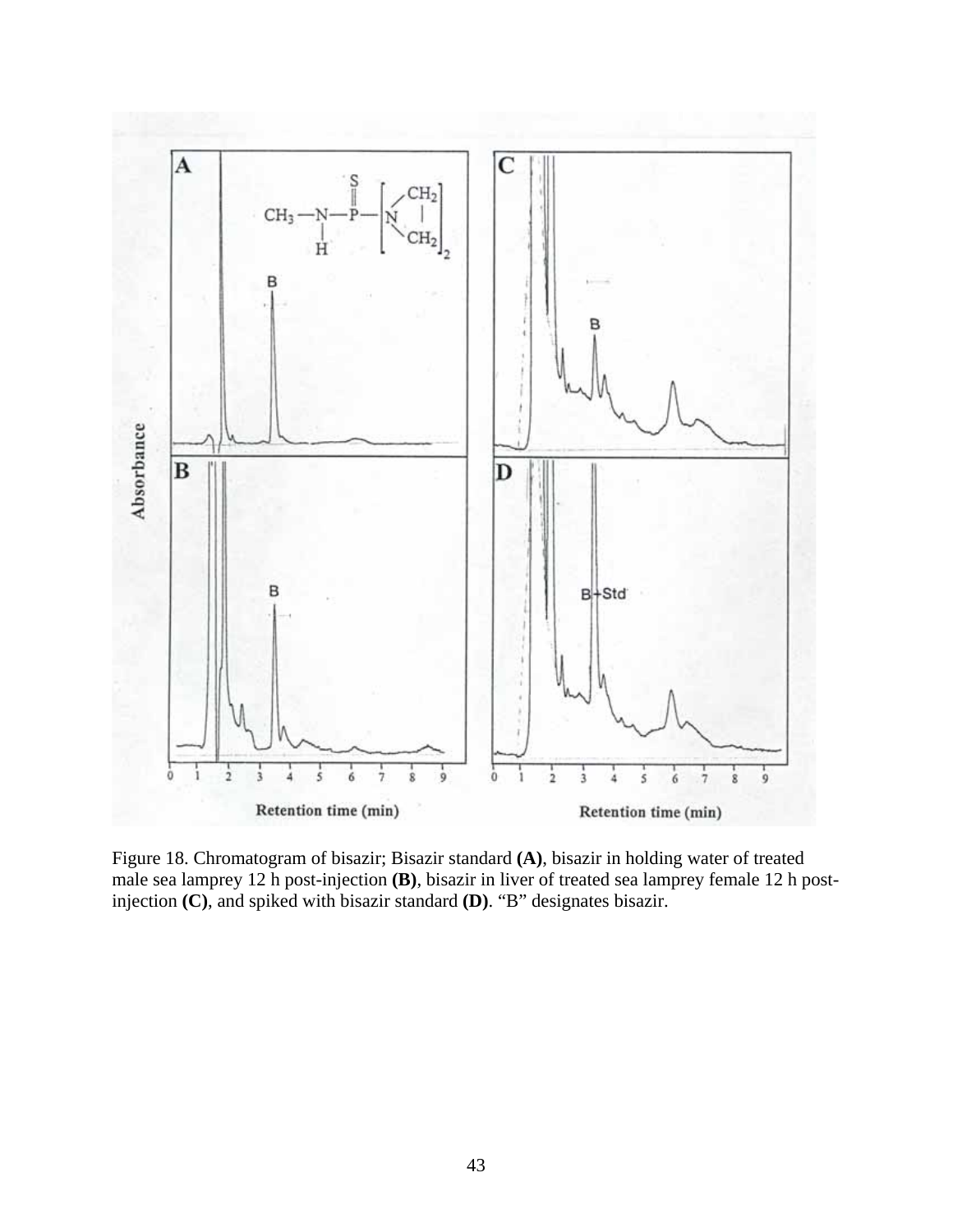

Figure 19. Bisazir concentration in liver of sea lamprey 12 h post-injection.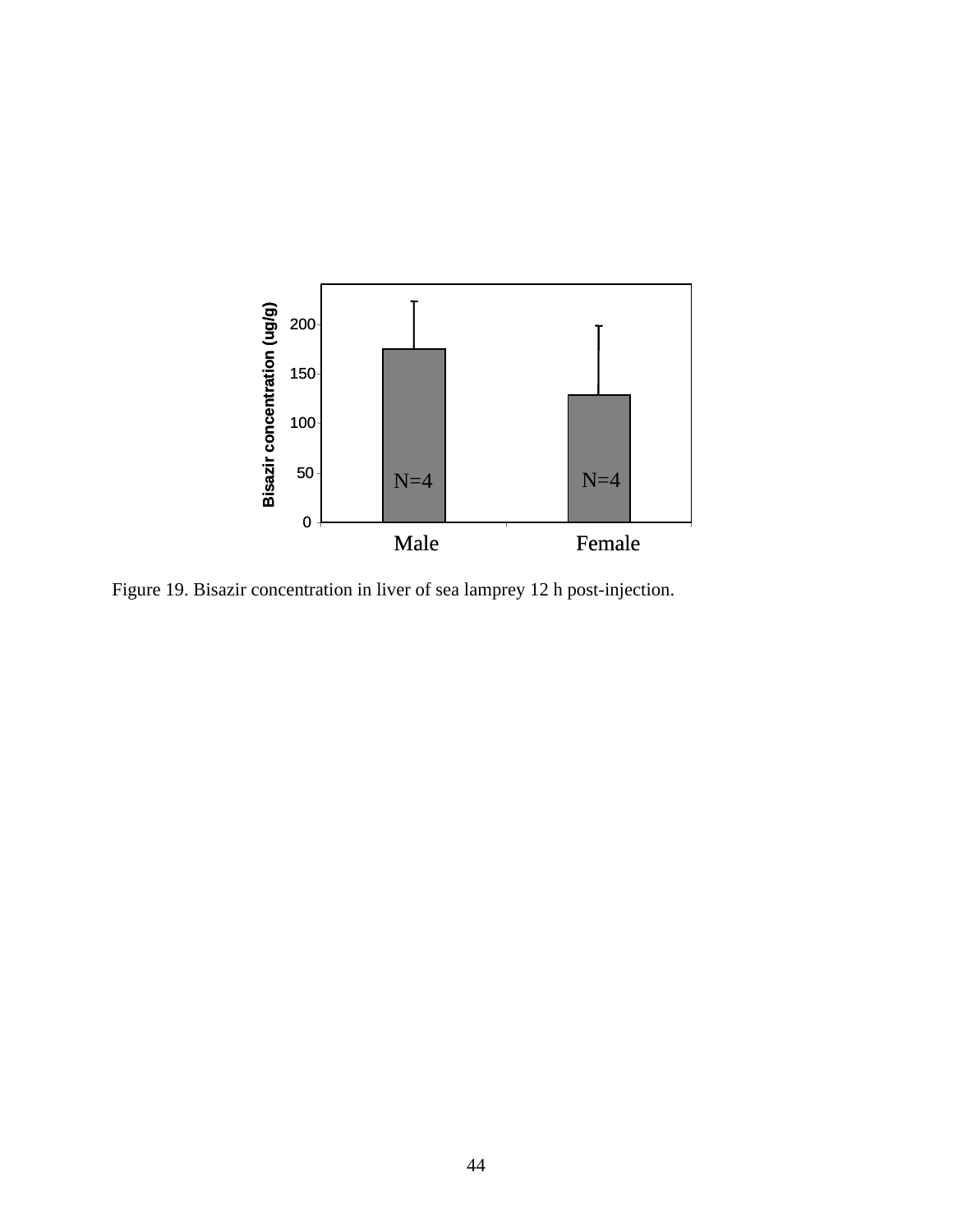|               | <b>Bisazir Concentration</b> |                   |             |             |                  |                    |
|---------------|------------------------------|-------------------|-------------|-------------|------------------|--------------------|
| <b>Sex</b>    | Code                         | Liver $(\mu g/g)$ | Kidney      | Gonad       | Muscle           | <b>Blood</b>       |
|               |                              |                   | $(\mu g/g)$ | $(\mu g/g)$ | $(\mu g/g)$      | plasma $(\mu l/l)$ |
| Female        | 9                            | 17.26             | 10.87       | 43.76       | 6.34             |                    |
| $(252.5 \pm$  |                              |                   |             |             |                  |                    |
| 89.2 g)       |                              |                   |             |             |                  |                    |
|               | 11                           | 17.17             | 15.95       | 61.40       | 11.25            |                    |
|               | 12                           | 23.89             | 16.79       | 8.62        | 15.43            |                    |
|               | Mean                         | 19.44             | 14.54       | 37.93       | $11.01 \pm 4.55$ |                    |
|               | $\pm$ SD (n=3)               | ± 3.85            | ± 3.20      | ± 26.87     |                  |                    |
| Male          | 7                            | 15.31             | 11.49       | 26.38       | 9.15             | 19.87              |
| $(288.13 \pm$ |                              |                   |             |             |                  |                    |
| 42.7 g)       |                              |                   |             |             |                  |                    |
|               | 8                            | 57.14             | 37.68       | 41.27       | 34.27            | 66.00              |
|               | 10                           | 3.30              | 3.213       | 5.47        | 2.42             | 8.00               |
|               | Mean                         | 25.25             | 17.46       | $24.37 \pm$ | $15.28 \pm$      | $31.29 \pm$        |
|               | $\pm$ SD (n=3)               | ± 28.26           | ± 17.99     | 17.98       | 16.79            | 30.64              |

Table 2. Bisazir concentration in tissues at 10 hours post-injection (6-17-03).

One way analysis of variance revealed no significant differences in bisazir concentration of various muscles between females and males.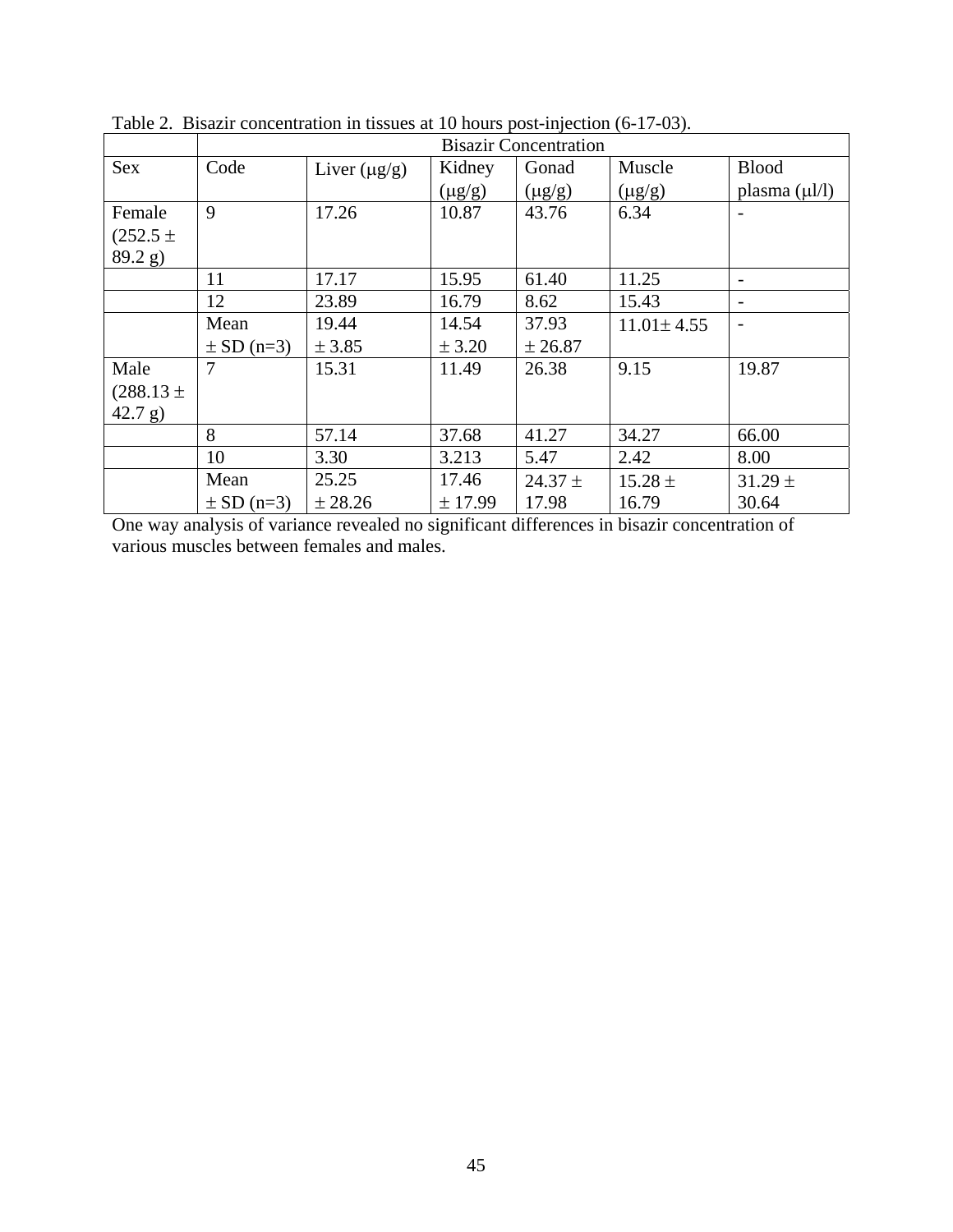|                   | Bisazir Concentration $(\mu g/g)$ |                   |                   |                   |                  |
|-------------------|-----------------------------------|-------------------|-------------------|-------------------|------------------|
| <b>Sex</b>        | Code                              | Liver             | Kidney            | Gonad             | Muscle           |
| Female            | 20                                | 12.54             | 6.44              | 111.55            | 2.19             |
| $(242.3 \pm 9.6)$ |                                   |                   |                   |                   |                  |
| g)                |                                   |                   |                   |                   |                  |
|                   | 21                                | 17.47             | 9.27              | 1.04              | 5.54             |
|                   | 22                                | 13.97             | 6.89              | 2.83              | 5.35             |
|                   | Mean $\pm$ SD                     | $14.66 \pm 2.54$  | $7.53 \pm 1.52$   | $38.47 \pm 63.30$ | $4.36 \pm 1.88$  |
|                   | $(n=3)$                           |                   |                   |                   |                  |
| Male $(317.3 \pm$ | 17                                | 67.84             | 42.94             | 198.66            | 22.02            |
| 32.0 g)           |                                   |                   |                   |                   |                  |
|                   | 18                                | 25.02             | 12.05             | 14.85             | 11.60            |
|                   | 19                                | 21.06             | 18.56             | 45.37             | 9.11             |
|                   | Mean $\pm$ SD                     | $37.97 \pm 25.94$ | $24.52 \pm 16.28$ | $86.29 \pm 98.50$ | $14.24 \pm 6.85$ |
|                   | $(n=3)$                           |                   |                   |                   |                  |

Table 3. Bisazir concentration 9 hours post-injection (7-10-03)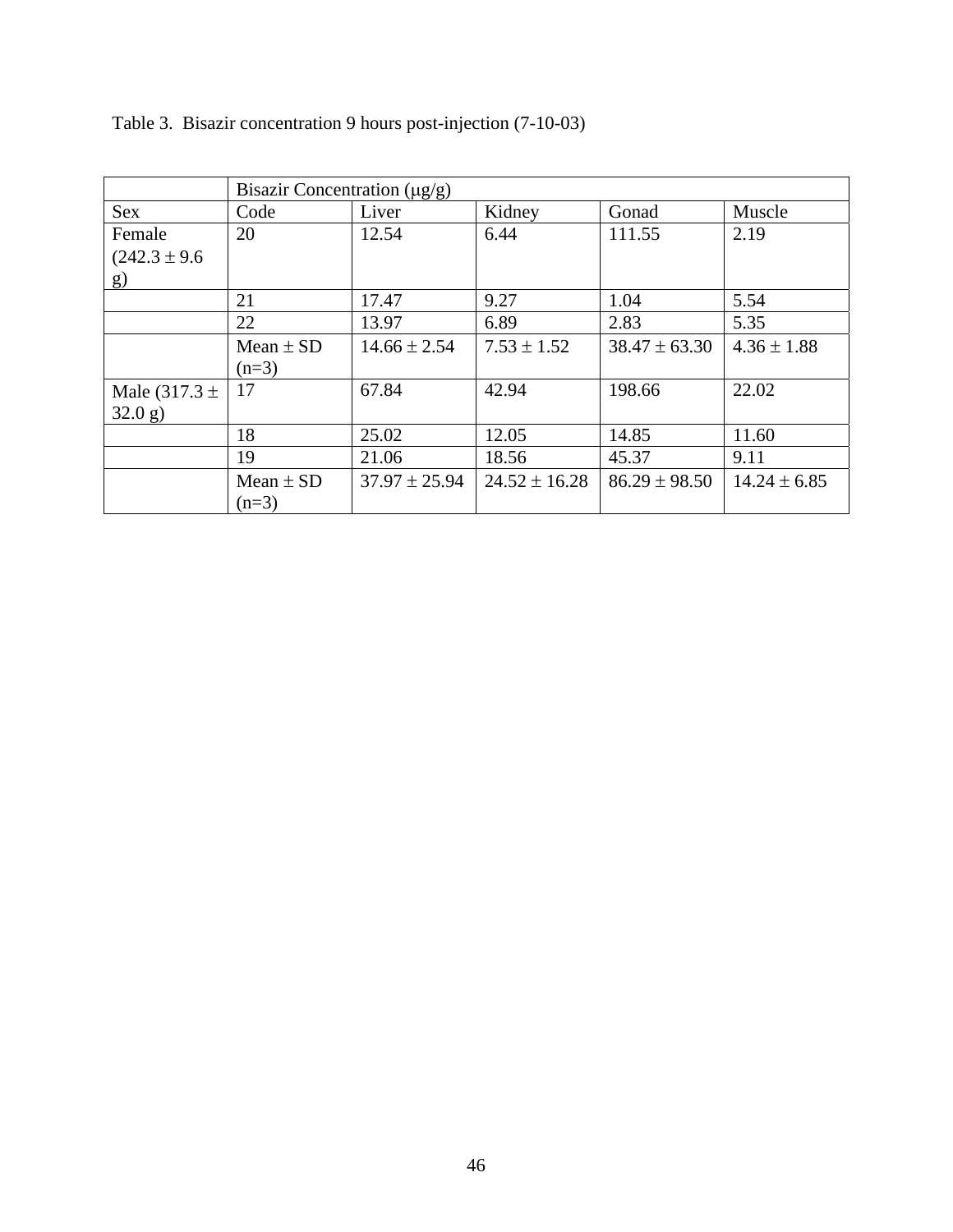

Figure 20. Bisazir concentration in various tissues of sea lamprey at 9-10 hours post-injection. No detectable bisazir levels were observed seven days after injection. Four control sea lampreys (non-bisazir injected had no detectable levels of bisazir. One way analysis of variance revealed no significant differences between sexes and between dates of sampling (6/17/03, 7/10/03).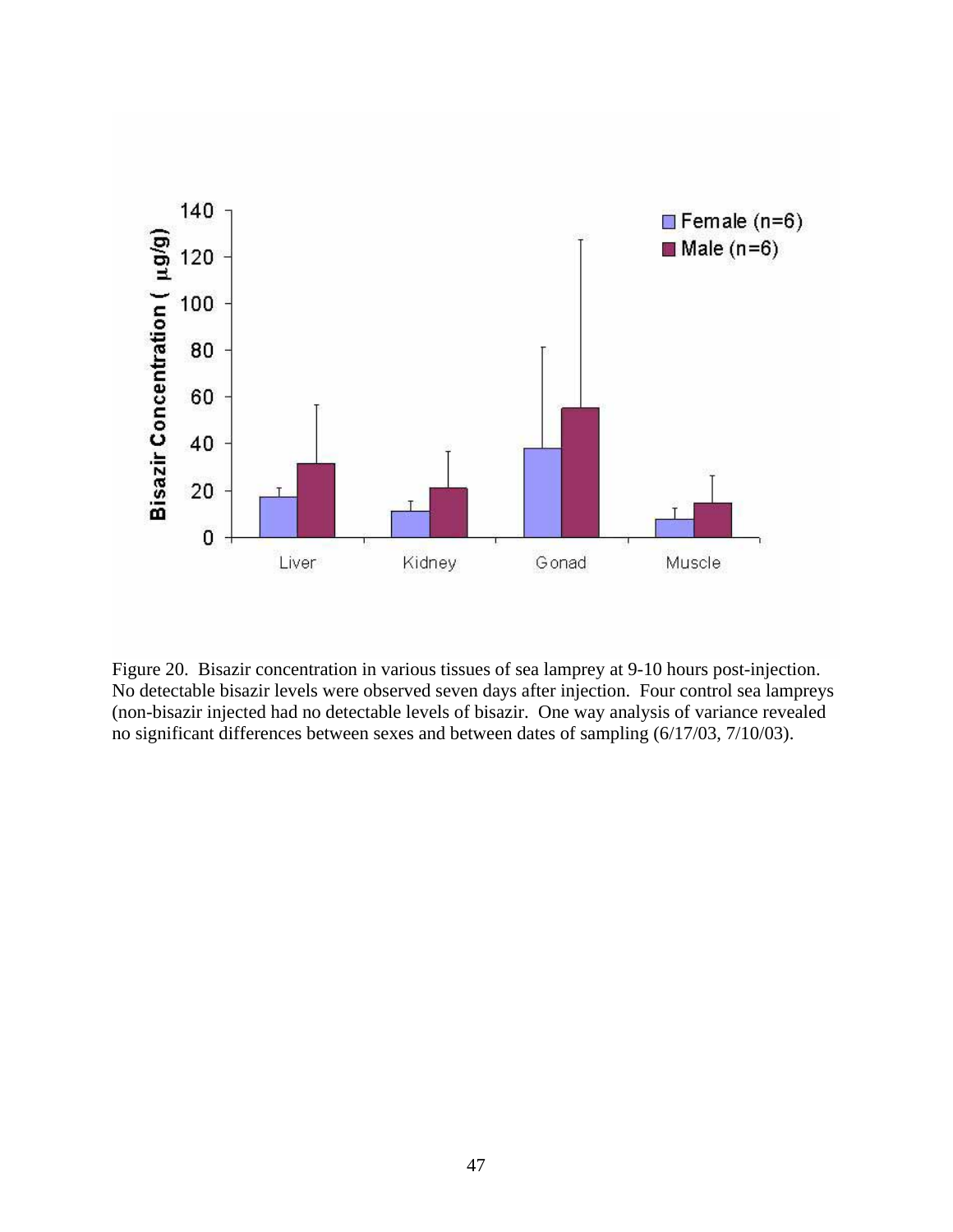**3.3. Year 3.** 

## **3.3.1. Objective 6. To evaluate the effectiveness of bisazir treatment in terms of timing and dosage**

# **Experiment 6-1. Effects of bisazir injection on gonadal maturation, hatching and larval viability of progenies**

Male and female sea lampreys were obtained from Hammond Bay Biological Station, Millersburg, Michigan. Some fish were injected intraperitonneally with bisazir (100mg/kg) and some were kept as controls (non-injected). Fish were then transported to Columbus, Ohio in "ice" water for 8-9 hours and acclimated to 18°C upon arrival. Some fish were injected intraperitonneally with bisazir (100mg/kg) and some were kept as controls (non-injected). Fish were then maintained in 4 circular 400-L tanks, with bisazir and control animals separated, in the aquaculture facility at the School of Natural Resources, The Ohio State University.

 Both genders, on average 15 males and 15 females per treatment, were injected with luteinizing hormone releasing hormone analog (LHRHa) (Sigma, St. Louis, Missouri) at a dose of 200 µg/kg as a primary dose. Females were then administered a resolving dose of 500 µg/kg. Females were checked for signs of ovulation by palpitating the abdomen and observing any release of eggs, or by anesthetizing and attempting to strip the eggs. When the first females were ovulating, males were checked for sperm release by gentle massage of the abdomen.

Fertilization trials were performed in Petri dishes using  $0.3$  g of eggs ( $\sim$ 200 eggs) and an excess of spermatozoa corresponding to  $\sim$  50,000 spermatozoa per egg or 30  $\mu$ l of milt per dish. Sperm samples were composed of 3-5 control males (non-bisazir). Bisazir-injected males were examined individually for fertility. Gametes in all experiments were activated with water (10

48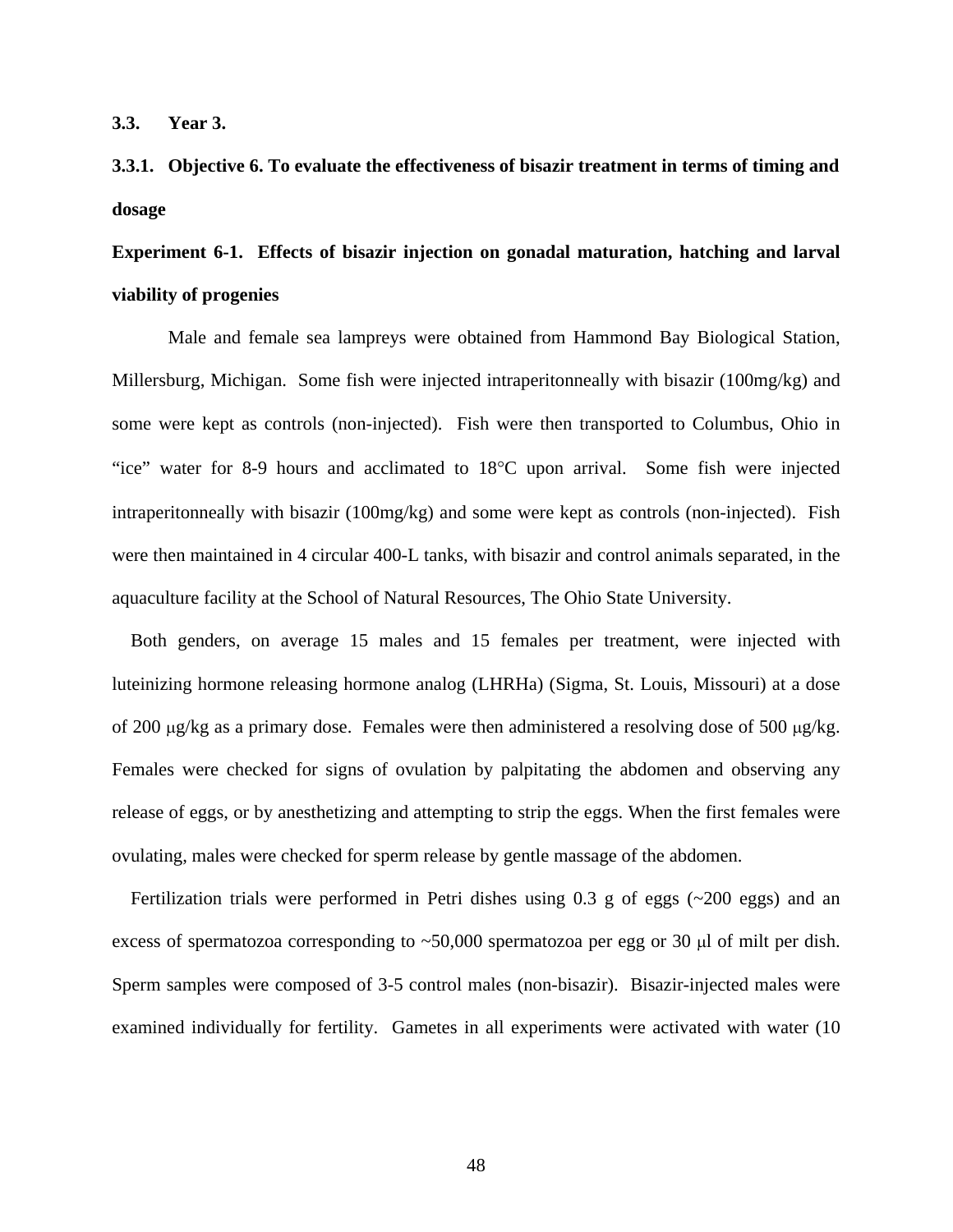ml) and incubated first at room temperature for 5 h (2-cell embryo stage), then transferred to California-type hatching trays for 9-10 days at  $19^{\circ}$ C (pre-hatching stage).

The results indicate that both genders injected with bisazir and LHRHa reached reproductive maturity sooner than those injected solely with LHRHa. Bisazir females ovulated on average  $4.3 \pm 0.58$  days after the initial injection with LHRHa while control females ovulated on average 7.5  $\pm$  1.87 days after the initial LHRHa injection. The bisazir appears to have accelerated ovulation by  $3.2 \pm 2.19$  days. Five of the 11 control females were injected a second time, 4 days after the initial LHRHa injection. This may have accelerated ovulation of these control females over those injected only once (Figs. 21 and 22). However, until this observation was made, we did not intend to compare the effect of LHRHa, but solely targeted "synchronized" ovulation in lamprey.

 All males received only one LHRHa injection and were checked for spermiation when the first ovulating females were detected. The first ovulating females (bisazir/LHRHa) were found in both experiments (July and August) at 4 days after the initial LHRHa injection. When males were checked at this time, 100% of the bisazir/LHRHa injected males were spermiating compared to 50% of control/LHRHa and bisazir/saline injected males. Males were checked the second time at 6 days after the initial LHRHa injection. All of the Bisazir/LHRHa injected males were spermiating as well as 100% of the bisazir/saline-injected males. The percentage of control/LHRHa spermiating males increased by 16% (from 50% to 66%) and the percentage of control/saline injected males spermiating remained the same at 44% on both sampling days (Fig. 23).

 Fertilization experiments were performed to test the viability of eggs obtained from bisazir treated females. Milt from control males was used to test the effectiveness of bisazir to prevent

49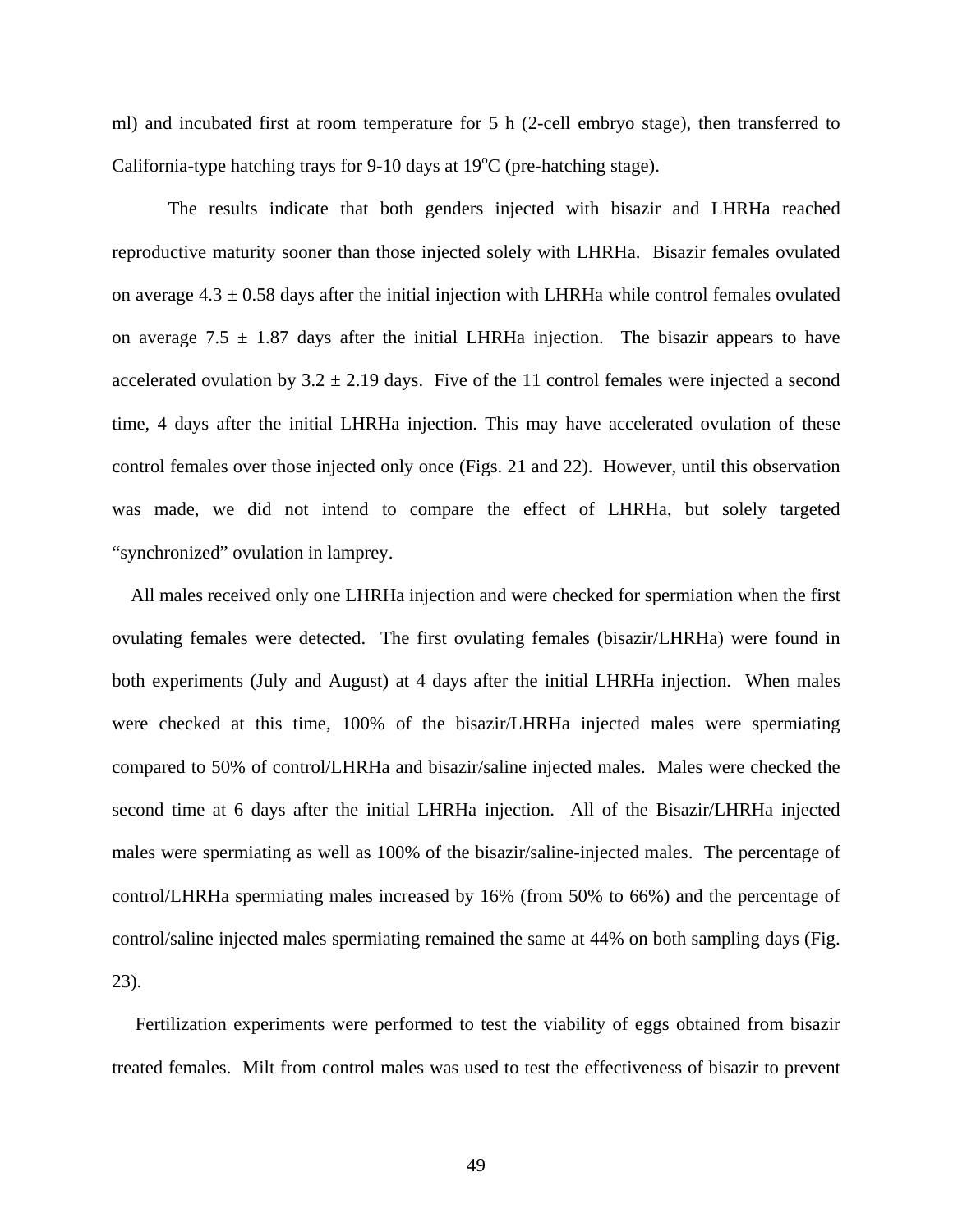egg fertilization. Likewise, milt from individual bisazir treated males was tested against control females. Fertilization rates were assessed at the 2-cell and pre-hatching stages. The fertilization rate for bisazir males with control females at the 2-cell stage decreased significantly in the prehatching stage. The fertilization rate for bisazir females with control males was  $66.3 \pm 34.0$  at the 2-cell stage and also decreased significantly in the pre-hatching stage (Figure 23, Table 4).

 Preliminary data suggests the possibility that bisazir may act to accelerate the reproductive maturation of sea lamprey. The mechanism by which this may be occurring is as yet unknown. However, it is clear that bisazir is not as effective a sterilant in females as it is in males and may actually be enhancing the reproductive performance of these females and the probability of producing viable larvae. Treating both males and females with bisazir sets the stage for early maturation of both genders and, therefore, early fertilization of bisazir females by control (normal) males. This selection theoretically enhances fertilization rates with less competition from control (normal) females. Conversely, bisazir treated lamprey males may spermiate earlier and die before control (normal) females become ready to spawn (ovulate). This may compromise the competitiveness of bisazir treated males against control (normal) males for fertilization opportunities of control (normal) female eggs.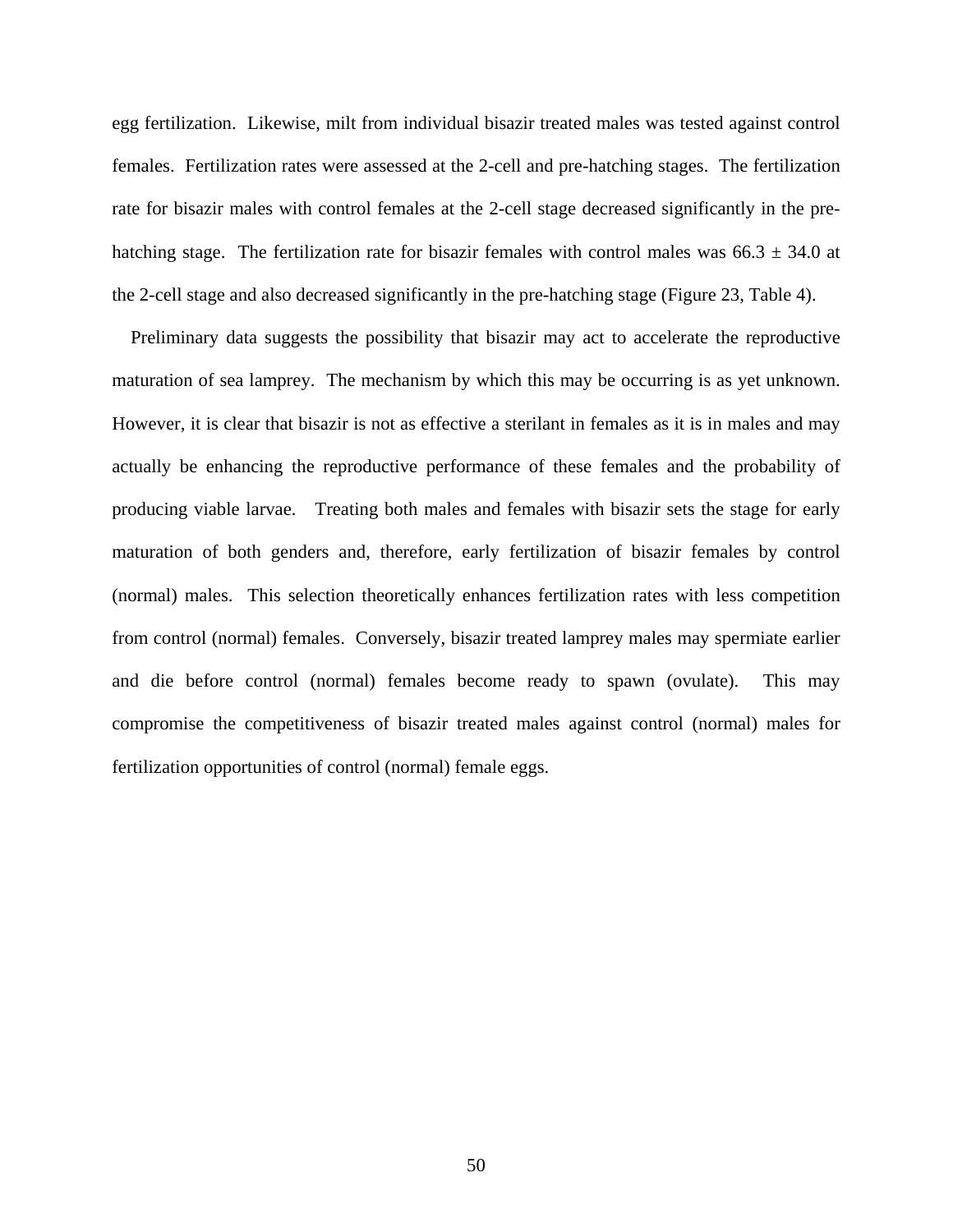

Figure 21. Number of ovulating sea lamprey females, injected with or without bisazir, following LHRHa injection on July 10, 2003. Ovulating bisazir females received only the priming dose of LHRHa, whereas controls were injected with the resolving dose on the  $4<sup>th</sup>$  day after the priming dose. First injection: n=18 control/LHRHa injected; n=17 bisazir/LHRHa injected. Second injection: n=16 control/LHRHa injected; n=4 bisazir/LHRHa injected. None of the control females ovulated before the resolving dose was administered and none of the bisazir females ovulated after receiving a resolving dose.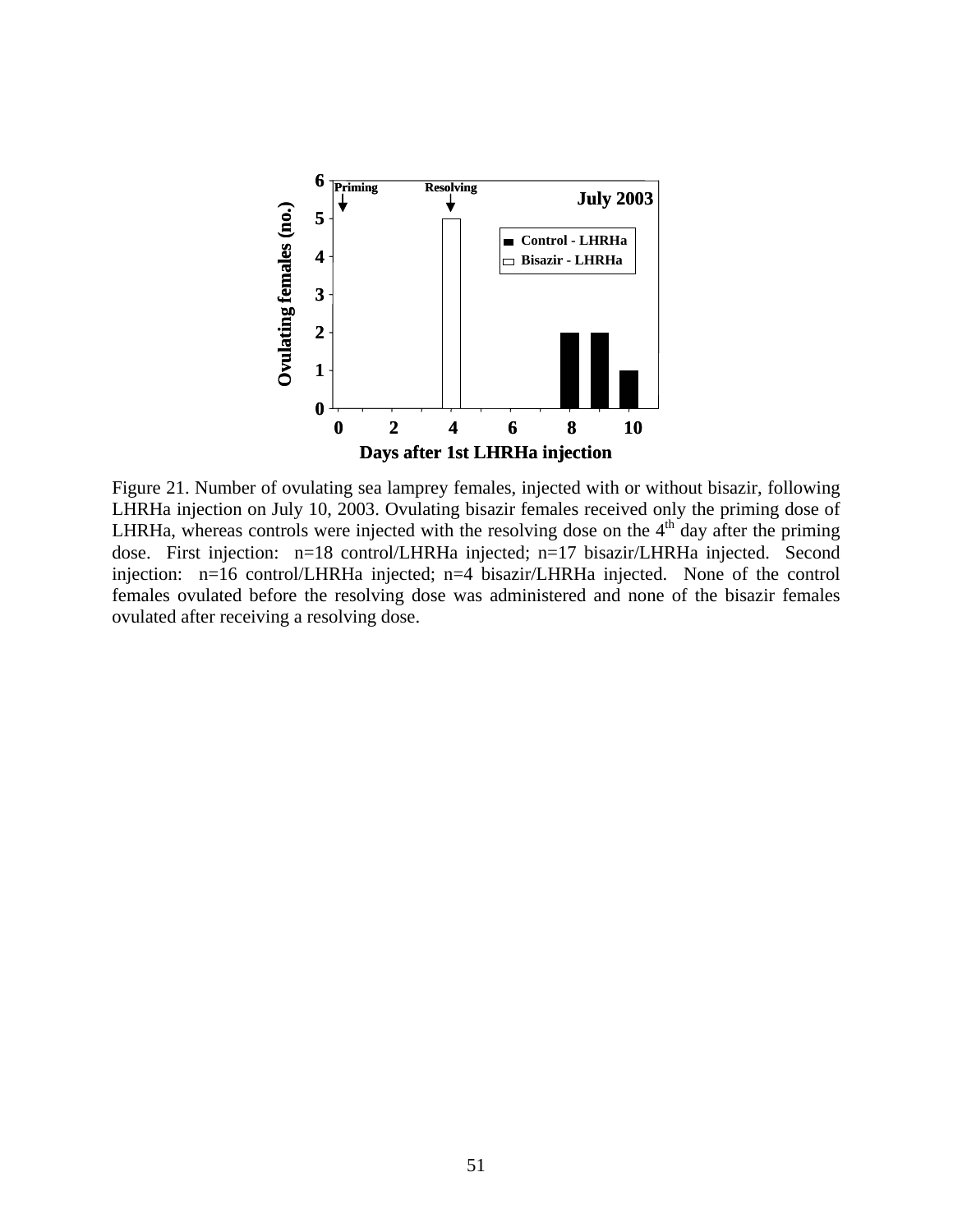

Figure 22: Number of ovulating sea lamprey females, treated with or without bisazir, following LHRHa or saline injection on July 28, 2003. Only the animals ovulating on day 7 received the resolving dose on the 4th day after the priming dose. First injection: n=19 control/LHRHa injected; n=16 bisazir/LHRHa injected; n=13 bisazir/saline injected. Second injection: n=10 control/LHRHa injected; n=1 bisazir/LHRHa injected; n=6 bisazir/saline injected.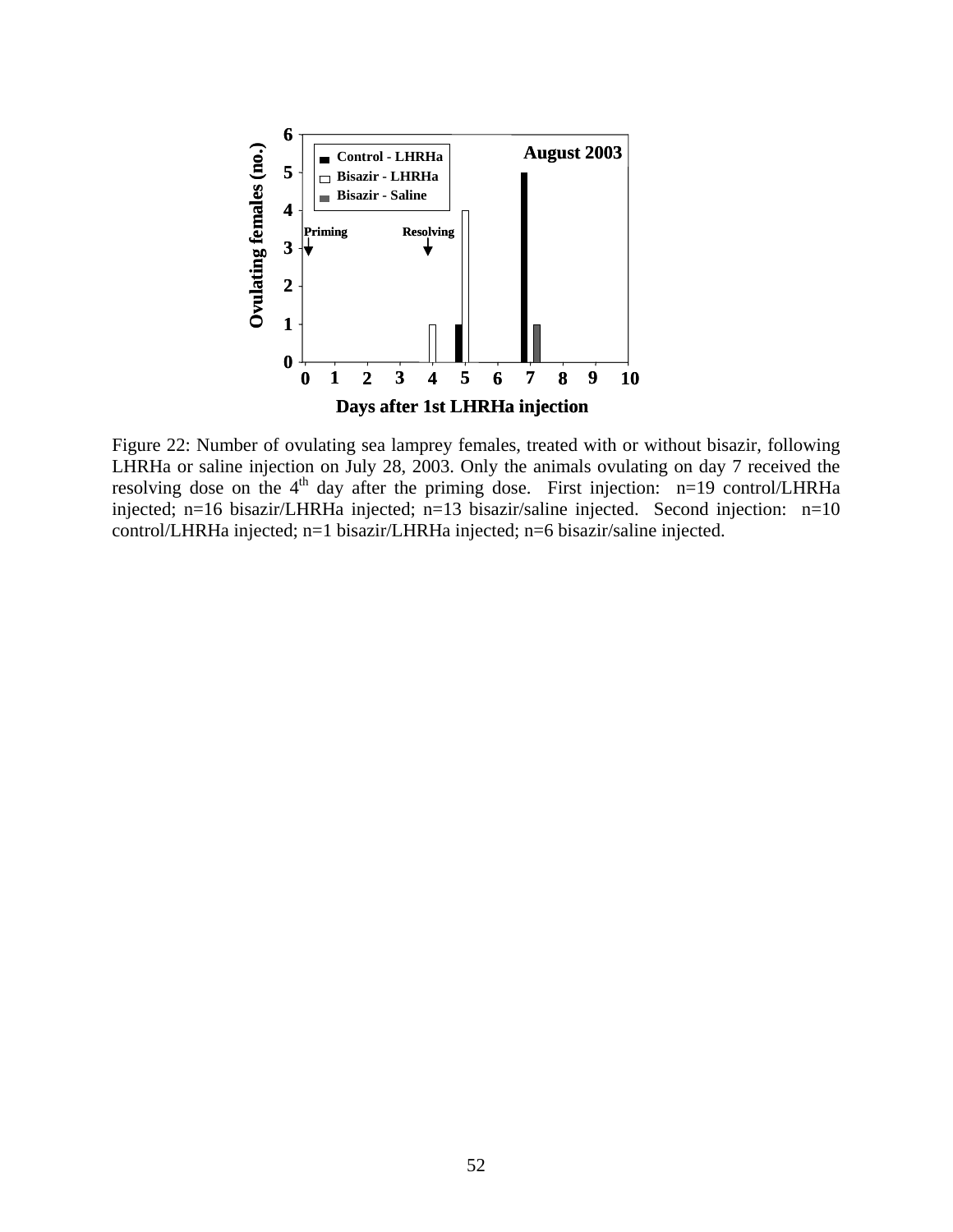

Figure 22A: Number of spermiating sea lamprey, treated with or without bisazir, following LHRHa or saline injection in July 2003. All males received only a priming dose on day 0. n=10 control/saline injected; n=7 control/LHRHa injected; n=7 bisazir/LHRHa injected; n=8 bisazir/saline injection.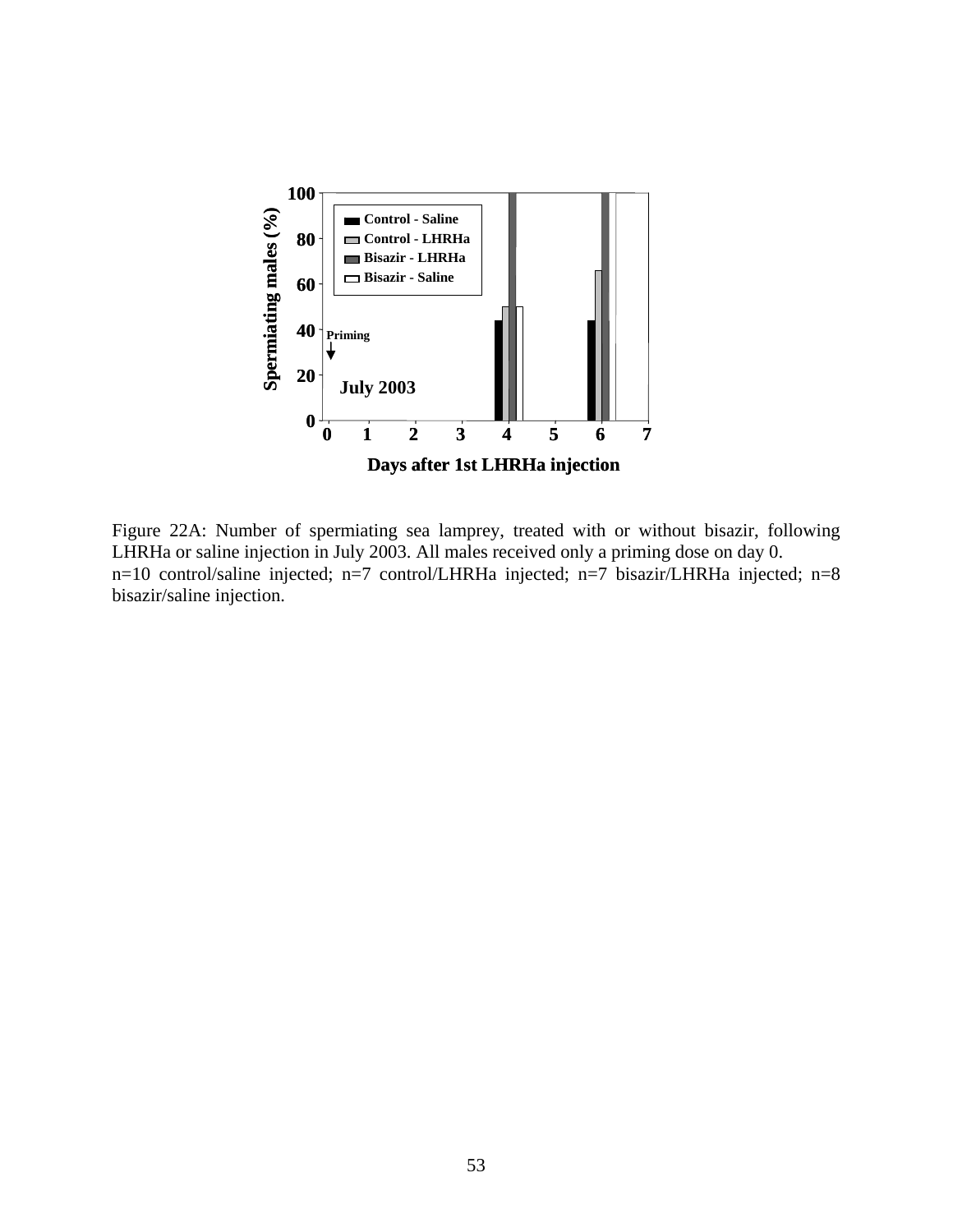

Figure 23: Sea lamprey survival rates at 2-cell embryo and pre-hatching stages for individual control (A) and bisazir treated (B) females. Sperm from 3-4 control males was used in all experiments.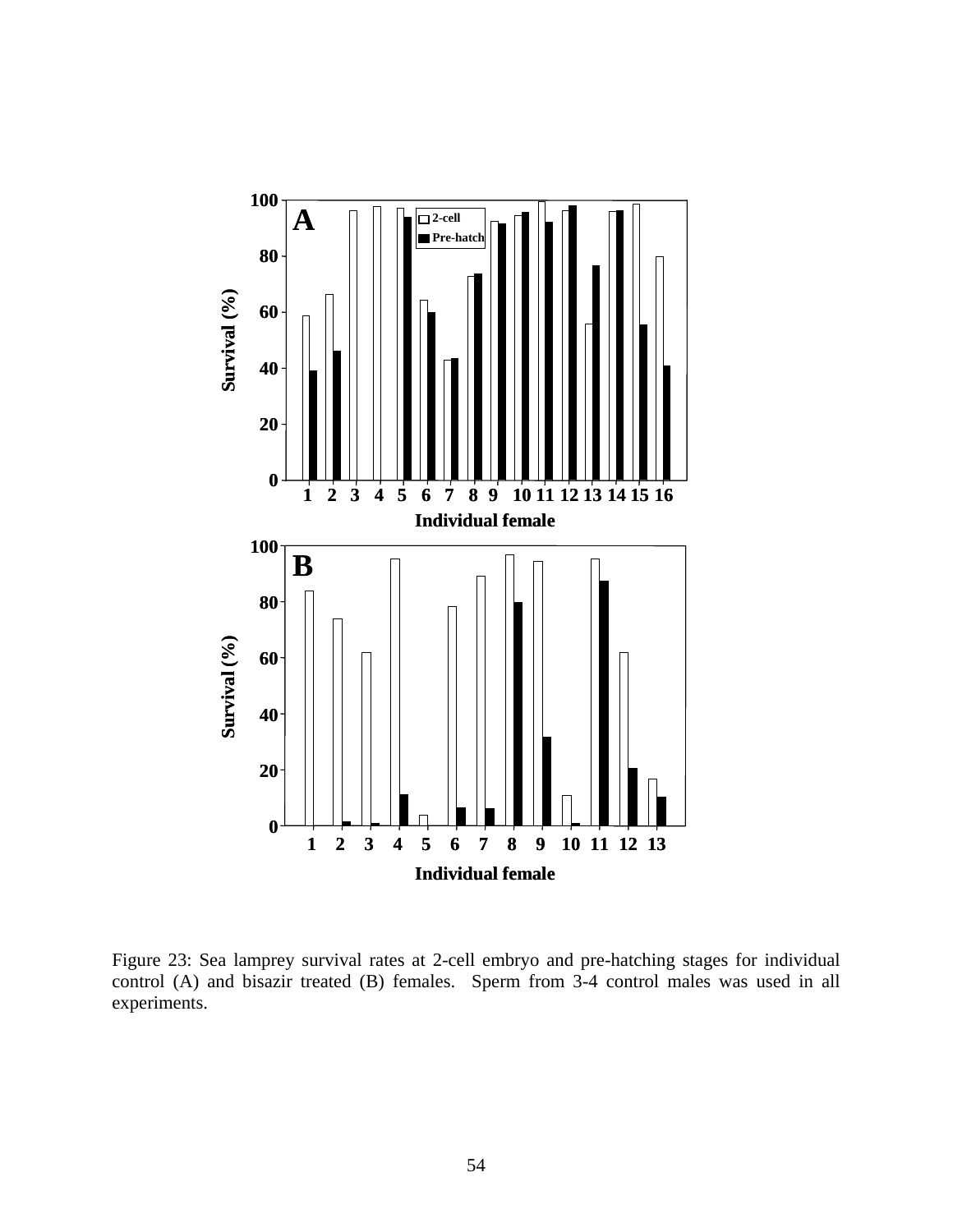Table 4: Sea lamprey survival rates at 2-cell embryo and pre-hatching stages. Data was combined from three batches of fish obtained from Lake Huron Biological Station, Millersburg, Michigan. The first two batches of fish originated from the Cheboygan River. All others originated from the St. Mary's River.

|               | Males           |                 | Females         |                 |  |
|---------------|-----------------|-----------------|-----------------|-----------------|--|
|               | Control         | <b>Bisazir</b>  | Control         | <b>Bisazir</b>  |  |
| 2-cell embryo |                 |                 |                 |                 |  |
| N             |                 |                 | 16              | 13              |  |
| Survival (%)  | $73.4 \pm 21.3$ | $74.2 \pm 25.8$ | $81.8 \pm 18.8$ | $66.3 \pm 34.0$ |  |
| Pre-hatching  |                 |                 |                 |                 |  |
| N             |                 |                 | 14              | 12              |  |
| Survival (%)  | $72.9 \pm 21.7$ | $8 \pm 18.6$    | $71.7 \pm 23.3$ | $21.4 \pm 30.5$ |  |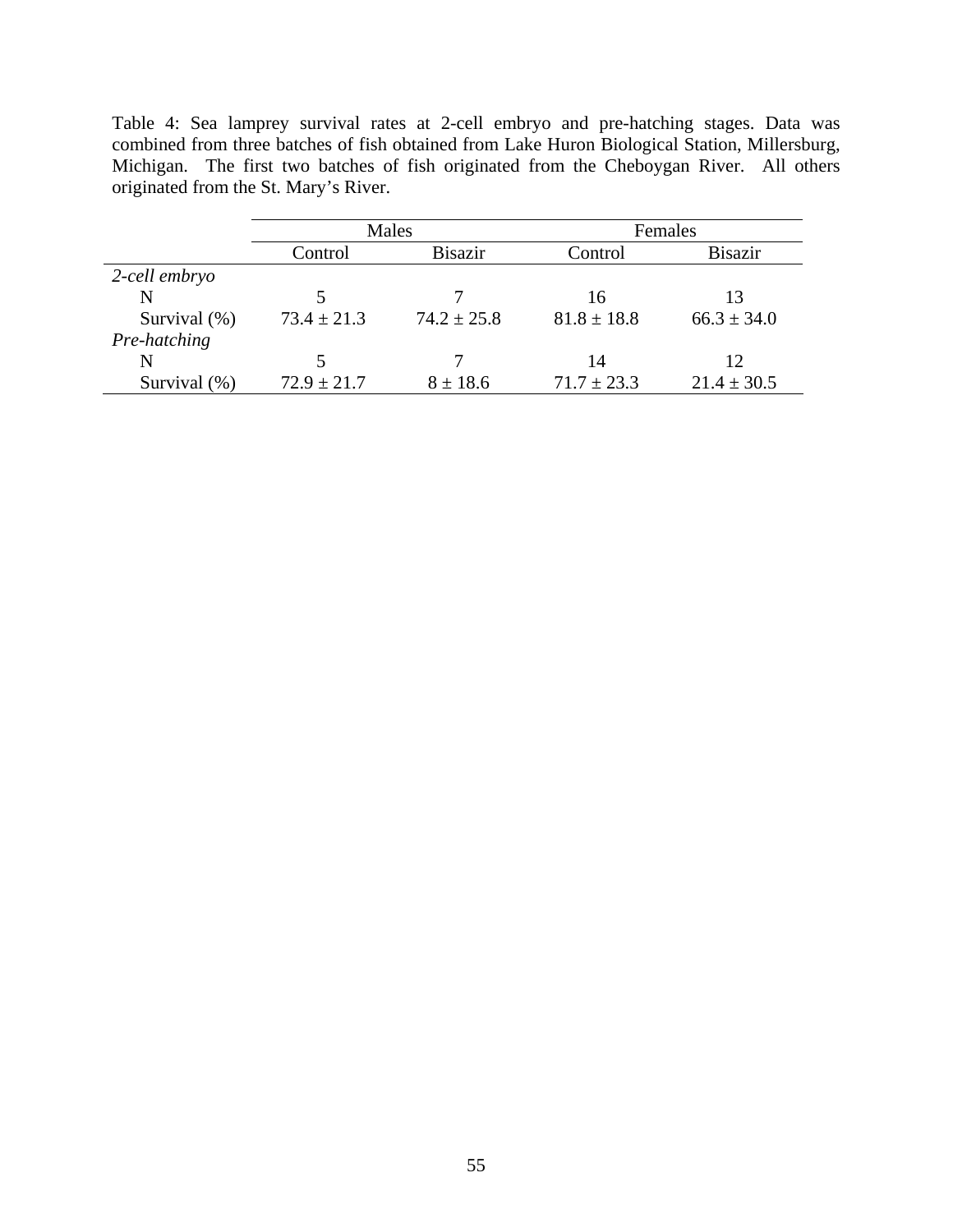Objective 7. To optimize 8-hydroxy-deoxyguanosine assay of sea lamprey sperm and ova and measure its concentration in urine.

This protocol was based on Huang et al. (2001).

#### *DNA extraction*

Milt from sea lamprey was collected by gentle stripping and placed on ice. Sperm motility of each individual was assessed and sperm concentration estimated microscopically using a Double Neubauer Counting Chamber. The milt was centrifuged and the resulting supernatant (seminal plasma) was measured and removed leaving behind a sperm pellet. The sperm pellets were stored in eppindorf tubes at -70°C until the initiation of DNA extraction. All buffers and reagents used for DNA extraction, DNA digestion, and HPLC / EC analysis were prepared with C18 triple filtered HPLC water and filtered through a 0.2 µm filter.

Sperm pellets were removed from storage, placed on ice, and diluted with 1 ml of room temperature phosphate buffered solution (PBS, 10 mM) to restore previously measured sperm concentrations. The tubes were gently tapped and aspirated with a pipet to facilitate dispersal of all cells. Persistent cell clumps were carefully disrupted with a hand-held, battery-powered minihomogenizer fitted for 1.5 ml Eppendorf tubes. A volume of sperm + PBS corresponding to a total of 75 million cells was pipeted into a 15 ml tube. Each tube received 6 ml of Cell Lysis Solution (CLS) (Puregene,Gentra Systems, Minneapolis, MN) and 36 ul of diethylenetriamine pentaacetic acid (DTPA). DTPA prevents artificial DNA oxidation by chelating iron that may be released from red blood cells (RBC) or cytoplasm. The contents of each tube were mixed by pipeting up and down. Next, 240 ul of 1M dithiothreitol (DTT) (Sigma, St. Louis, MO) solution and 30 ul of Proteinase K (20 mg/ml)(Puregene,Gentra Systems, Minneapolis, MN) were added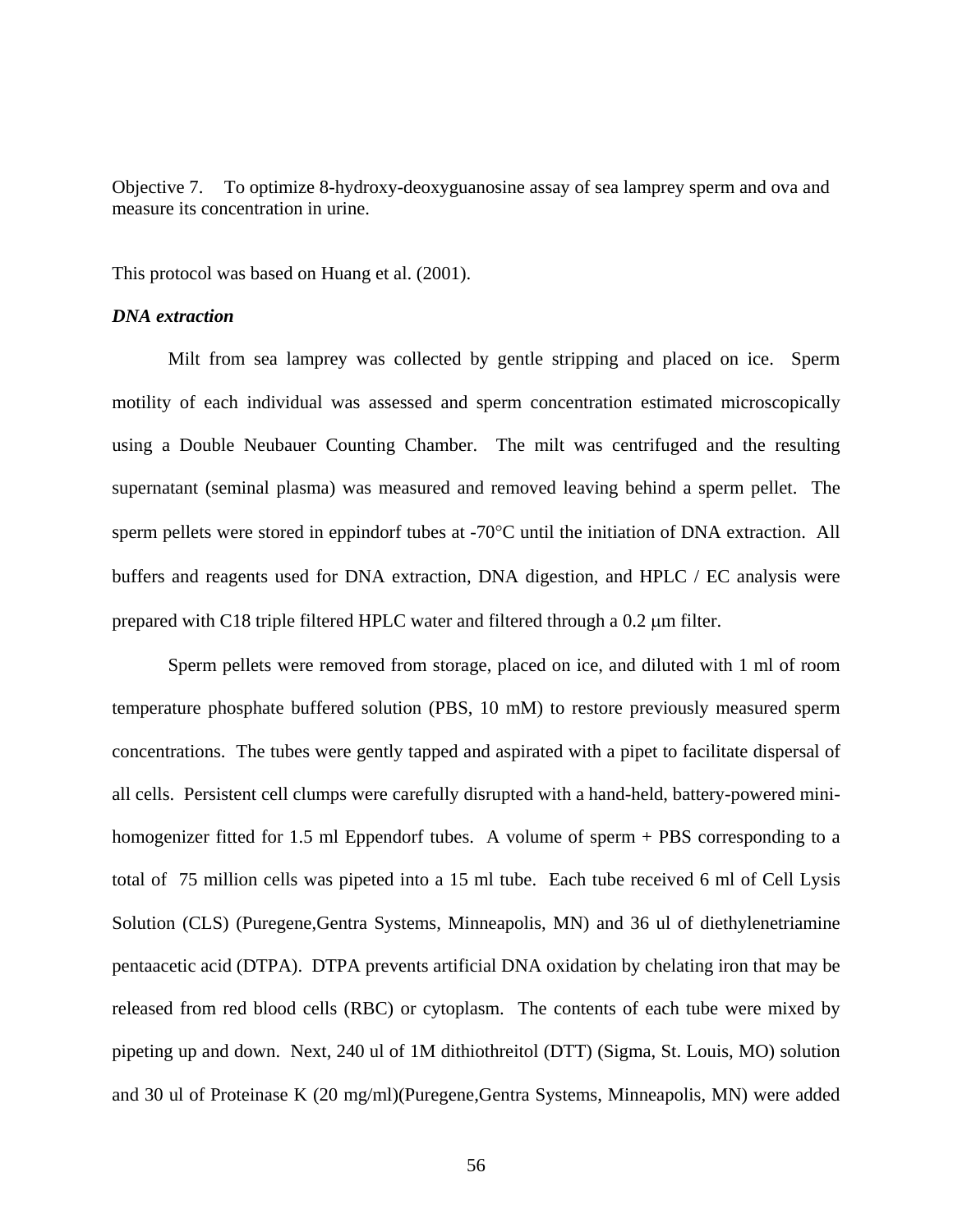to each sample. The tubes were inverted 25 times and incubated at 55°C for 1 hour in a water bath. Tubes were inverted 25 times after 30 minutes of lysis.

Samples were removed from the water bath, inverted 25 times, and 30 ul of Rnase-A Solution (Puregene,Gentra Systems, Minneapolis, MN) was added to each tube. The samples were mixed by inverting 25 times and incubated at 37°C in a water bath for 30 minutes. After cooling the samples to room temperature, 2 ml of Protein Precipitation Solution (Puregene,Gentra Systems, Minneapolis, MN) was added to the RNAse-A treated cell lysate and vortexed vigorously at high speed for 20 seconds. Samples were cooled on ice for 5 minutes and centrifuged at 2000 x g for 10 minutes to precipitate all proteins. The supernatant containing suspended DNA was carefully poured off the protein pellet into a clean 15ml tube containing 100% isopropanol (HPLC grade, Fisher Scientific, Pennsylvania) and 6 ul of glycogen (Puregene, Gentra Systems, Minneapolis, MN). Glycogen increases DNA yields by acting as a carrier. The tubes were gently mixed on a rocker for 1 minute and centrifuged at 2000 x g for 3 minutes, precipitating the DNA into a small white pellet. The supernatant was poured off and the tubes were drained on a paper towel.

DNA was washed twice with 70% isopropanol, centrifuging after each washing. The isopropanol was poured off the pellet and the DNA was dissolved in HPLC grade water. The absorbance of the DNA was measured at 260 nm to determine the ug of DNA successfully isolated (Beckman 640 DU Spectrophotometer) and the 260 / 280 nm ratio determined.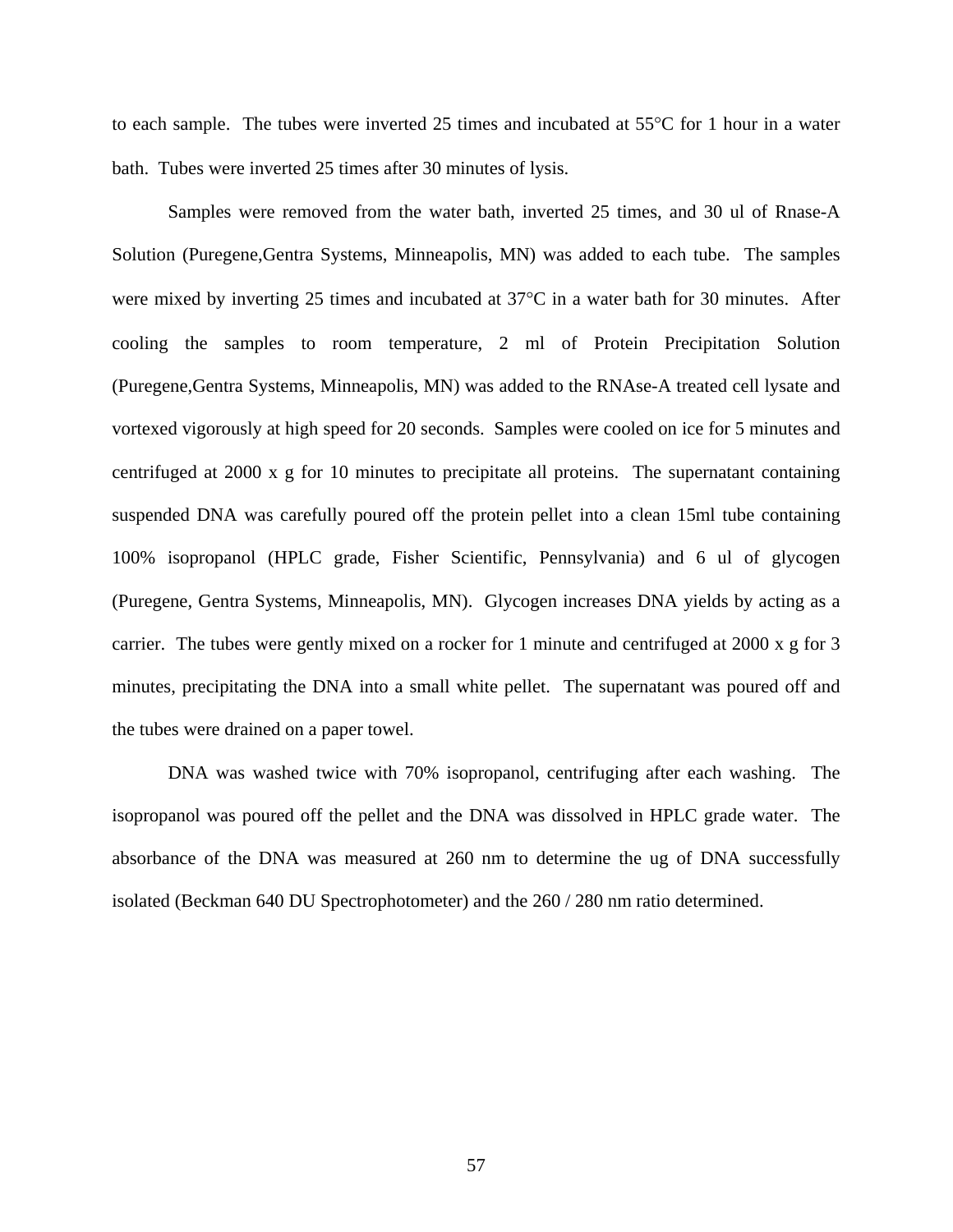# **DNA Digestion (performed at New York University School of Medicine, Department of Environmental Medicine, NY, NY, courtesy of Dr. Krystyna Frenkel's lab)**

### *Preparation of standards:*

Nucleosides (2'-deoxycytidine (dC), 2'-deoxyinosine (dI), 2'-deoxyguanosine (dG), thymidine (dT), and 2'-deoxyadenosine (dA)) ("cigta") (Sigma, St. Louis, MO) were weighed and added to triple filtered HPLC grade water at a concentration of 5 mM, except for dA, which was prepared to a concentration of 2.5 mM. The solutions were incubated at 37<sup>o</sup>C for 5 minutes and vortexed to ensure complete dissipation. A 1 mM concentration of total nucleosides was prepared by mixing 1 ml each of dC, dI, dG, dT and 2ml of dA. Aliquots of 200 ul of the mixture were pipeted into eppindorf tubes, dried under vacuum centrifugation (SpeedVac, Savant, Holbrook, NY) and stored at -70°C. The concentration of 8-hydroxy-2'-deoxyguanosine (8-OHdG) (Sigma, St. Louis, MO) was measured by dissolving  $\sim 1$  g in 1 ml of triple filtered HPLC water, measuring the UV absorbance at 248 nm and dividing by the extinction coefficient of 12,300. 8-OHdG was diluted to a final concentration of 1 uM and aliquoted into 100 ul portions, dried and stored at -70°C. Standards were prepared for HPLC analysis by adding 1 ml of HPLC water to the 8-OHdG tube and 200 ul of water to the "cigta" tube. The solutions were allowed to sit for 20 minutes prior to HPLC and then combined in equal amounts for a final concentration of 0.5 mM cigta and 0.05 uM 8-OHdG. During HPLC sampling, 5, 10, 20 and 40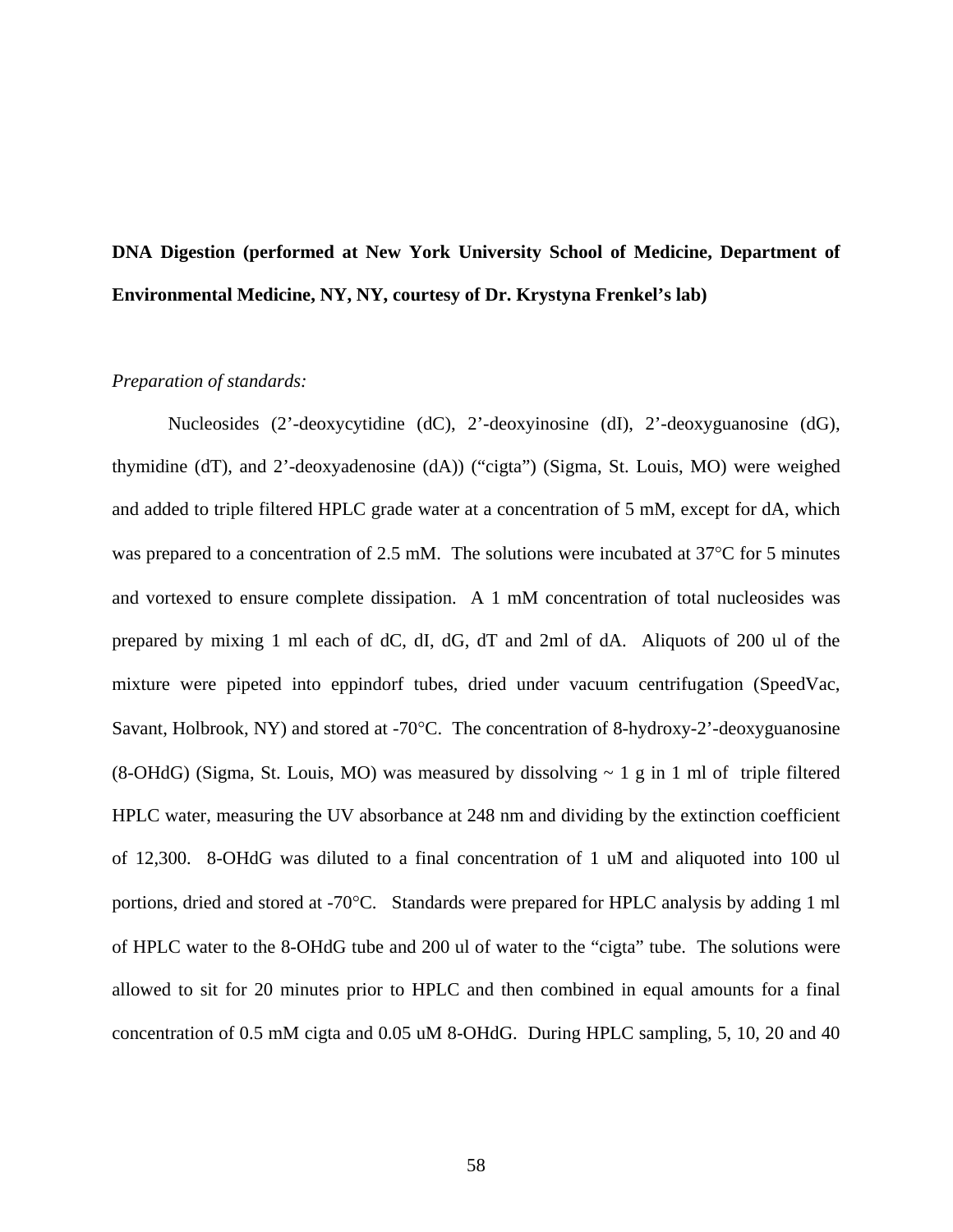ul of the standard (corresponding to 2.5-20 nmoles nucleosides and 0.25-2 pmoles 8-OHdG) were used to create a standard curve.

Deoxyribonucleic acid from salmon testes (ST DNA) (Sigma, St. Louis, MO) was hydrated in triple filtered HPLC water at a concentration of 5 ug/ul. Thirty ug (6ul) of ST DNA was aliquoted into one set of eppendorf tubes and 100 ug (20ul) of ST DNA was aliquoted into another set of tubes to serve as DNA standards. The portions were stored at -70°C until needed for use as digestion controls.

#### *DNA Digestion and HPLC:*

Isolated and hydrated DNA samples from sea lamprey were aliquoted in  $\sim$  40 ug portions into eppendorf tubes for digestion. One tube containing 30 ug of ST DNA and one tube of 100 ug ST DNA were pulled from storage for digestion. HPLC water was added to the 100 ul mark on all sample tubes. Each tube was gently tapped to ensure even dispersal. The following solutions, previously prepared, were added to each tube: NaCl, 2 ul  $5M$ ; MgCl<sub>2</sub>, 10 ul 100mM; Tris, 1 ul 1M (pH=7.4); DTPA, 2 ul 2mM; and Dnase I, 2 ul 20 units/ul (Sigma, St. Louis, MO). Each tube was gently tapped to create a homogenous mixture, quickly spun in a mini-centrifuge and incubated in a 37°C water bath for 30 minutes. Samples were acidified with 1 ul 3M  $(pH=5.2)$  acetate buffer and digested with 1 ul 1 unit/ul NP1 (Sigma, St. Louis, MO). After 1 hour of incubation, the PH was raised with Tris, 10 ul 1 M (pH=8.0) and 1 ul 1 unit/ul AP added for digestion. Following 30 minutes of incubation, 1 ul each of PDE I (0.1 unit/ul) and PDE II (0.01 unit/ul) were added to ensure complete digestion of DNA and incubated another 30 minutes.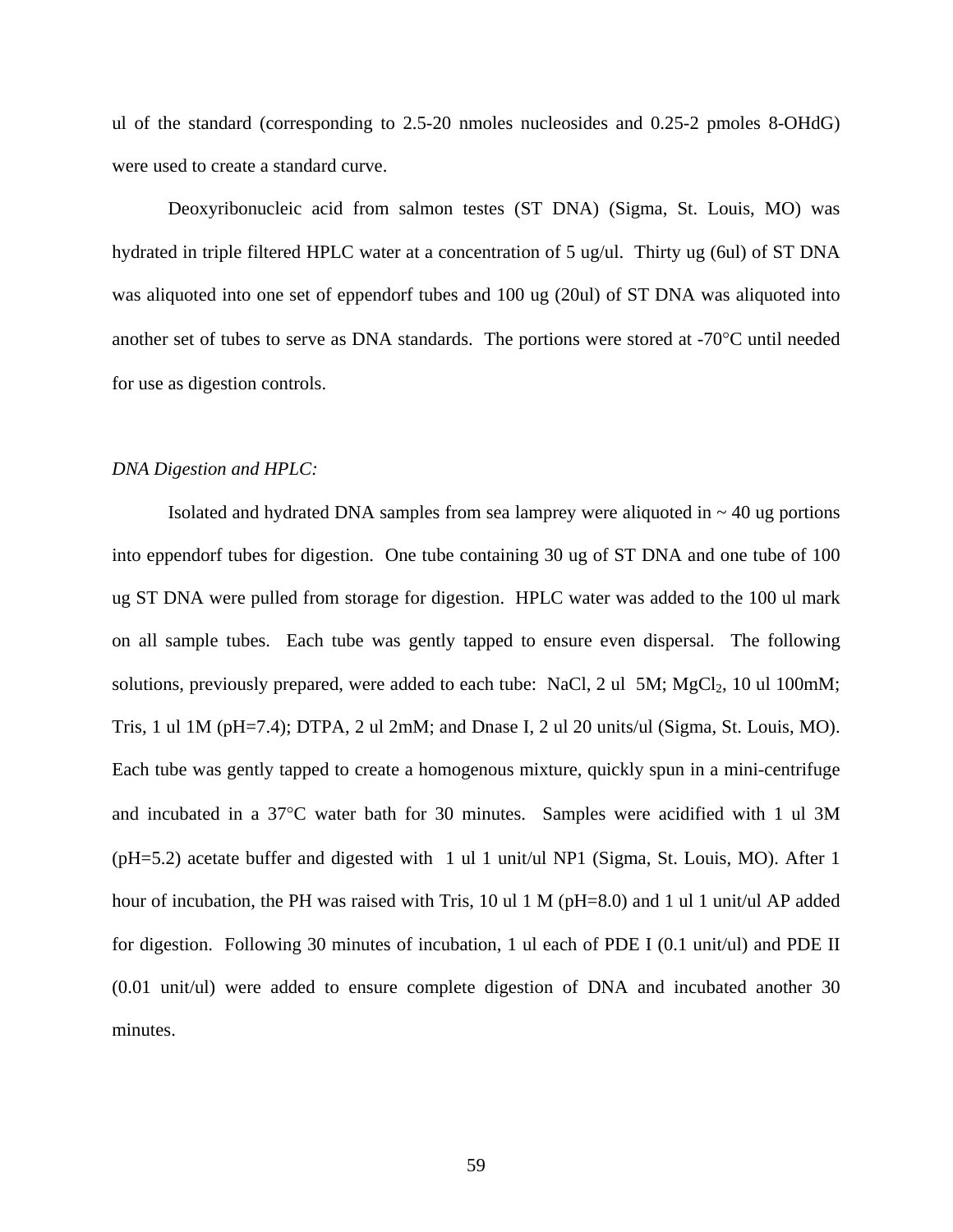Samples were transferred to filter tubes with a molecular weight cut-off of 5,000 (Sigma, St. Louis, MO) and spun at  $\sim$  12,000 x g for 20 minutes. The filtered samples were transferred to HPLC sample collection tubes and 60 ul of DNA hydrolysates were analyzed by HPLC (Beckman Coulter Inc., Fullerton, CA) coupled with UV (Model 166) and EC (Coulochem II, ESA Inc., Chelmsford, MA) detectors, via an autosampler (Model 507e). The system utilized 2 pumps with 4-way solvent programming (Model 126). Data from the UV and EC detectors was collected by Gold Nouveau Software (Beckman Coulter Inc., version 1.6) installed on an IBM computer. The mobile phase incorporated 50 mM sodium acetate buffer (pH 5.2) in 6% aqueous methanol with a flow rate of 1 ml/min. Normal nucleosides (dC, dI, dG, dT, dA) were detected by UV absorption at 254 nm and the EC detector using analytical cell 1 at 400 mV and 20nA identified 8-OHdG. The column used on the HPLC system was a Rainin ODS  $C_{18}$  protected by an Ultrasphere ODS guard column. A standard curve was created for normal and oxidized nucleosides and was used to quantify the levels of each compound in the samples. The degree of DNA damage was expressed as 8-OHdG per  $10^6$  total normal nucleosides or as 8-OHdG per  $10^6$ dG.

#### **Results**

We successfully utilized a commercial kit for isolation of sperm DNA and prepared a digest of lamprey sperm for nucleoside chromatography (Fig. 24). More specifically, the degradation product of 8-hydroxy-deoxyguanosine was identified and measured. There were no significant changes in nucleoside concentrations between bisazir-treated and control lamprey sperm (Figure 25). When 8-OH-dG was expressed in terms of total dG or total nucleosides, it has shown numerically higher value for bisazir treated males (Figure 26). These results have to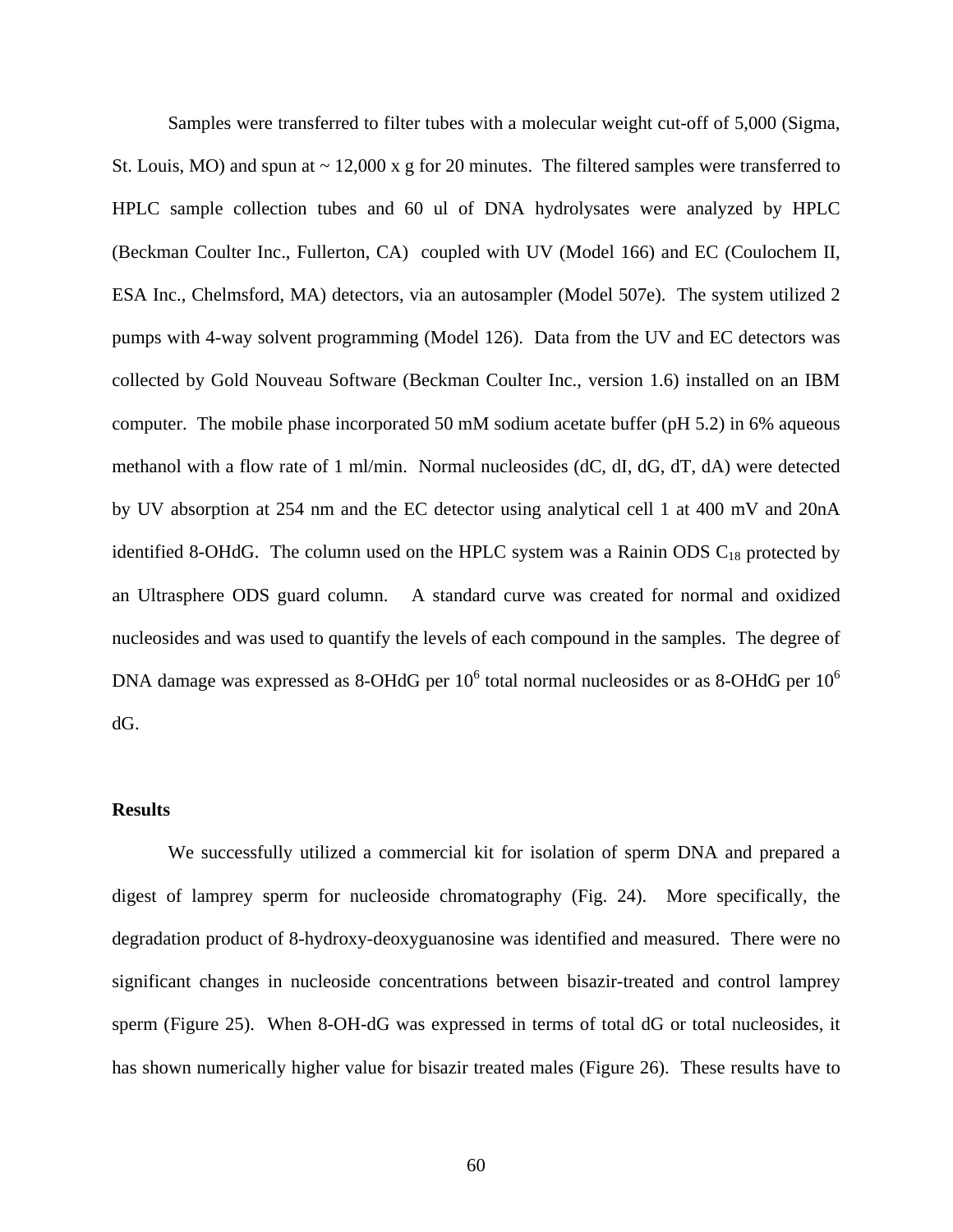be viewed in the context of the earlier analysis of bisazir concentrations in testes (Tables 2 and 3) and sperm viability (hatching rate, Table 4). For the purpose of the present analysis, one sample of the combined two fish was excluded as clear "outlier". However, further analysis is required to compare the level of 8-OH-dG with individual fertility. Results of 2003 indicated that bisazir concentrations varied in sperm by a factor of 8-10 suggesting that treatments (doses) were extremely variable among individual fish. Secondly, some bisazir treated males provided sperm with comparably high fertility. Therefore, we can conclude that despite the relatively high complexity of 8-OH-dG analysis, it may offer a very reliable measure of DNA degradation (oxidation) resulting in sperm infertility when physiological inferiority (motility, insemination capacity, i.e., percentage of 2-cell embryo) was not observed.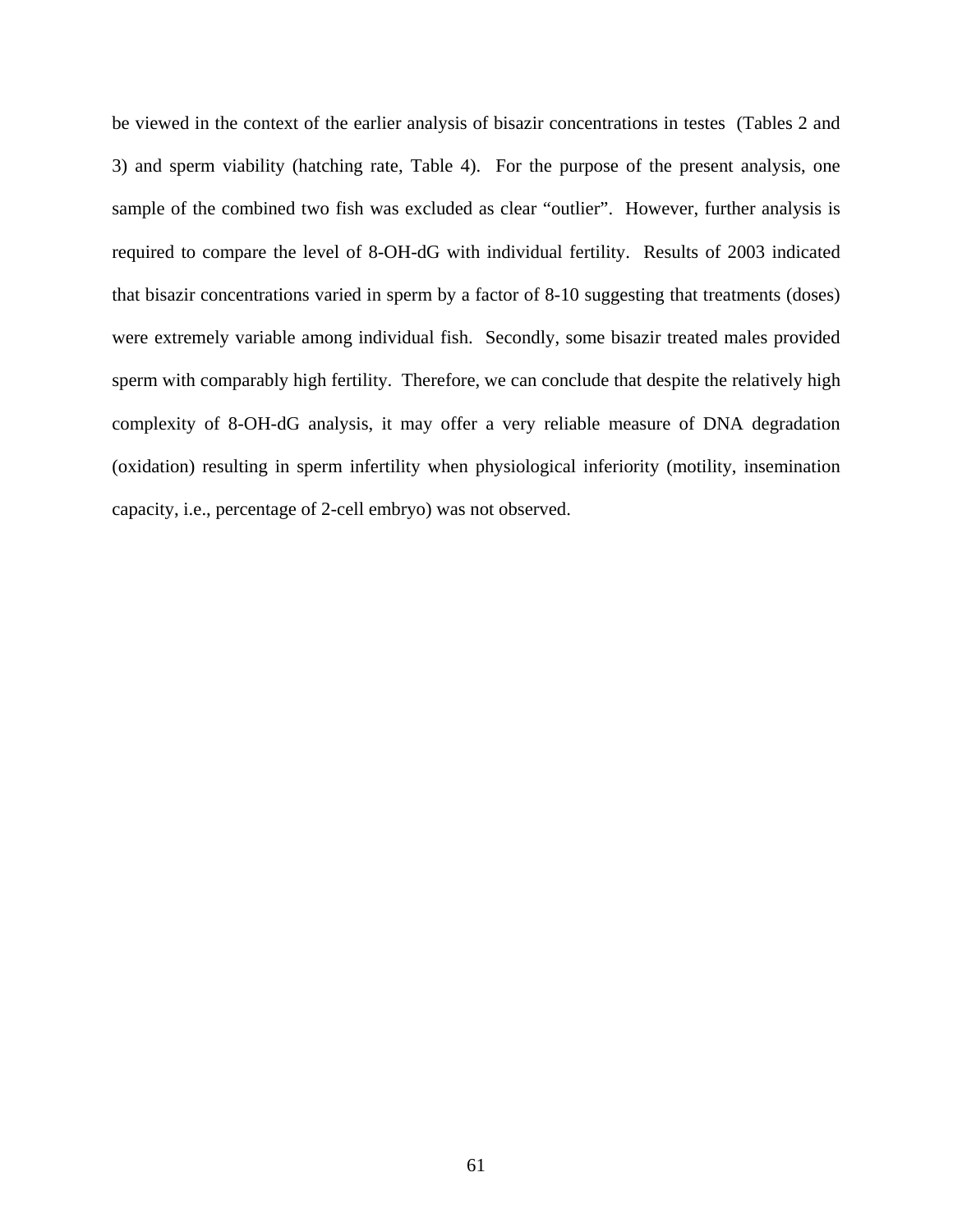

Figure 24. Representative HPLC-UV (A) and EC (electrochemical detector) (B-D) chromatograms showing peaks of total nucleotides in standard solution and 8 hydroxydeoxyguanosine (8-OH-dG) (arrows) in DNA digests from standard (salmon DNA) and lamprey sperm (control, C) and lamprey treated with bisazir.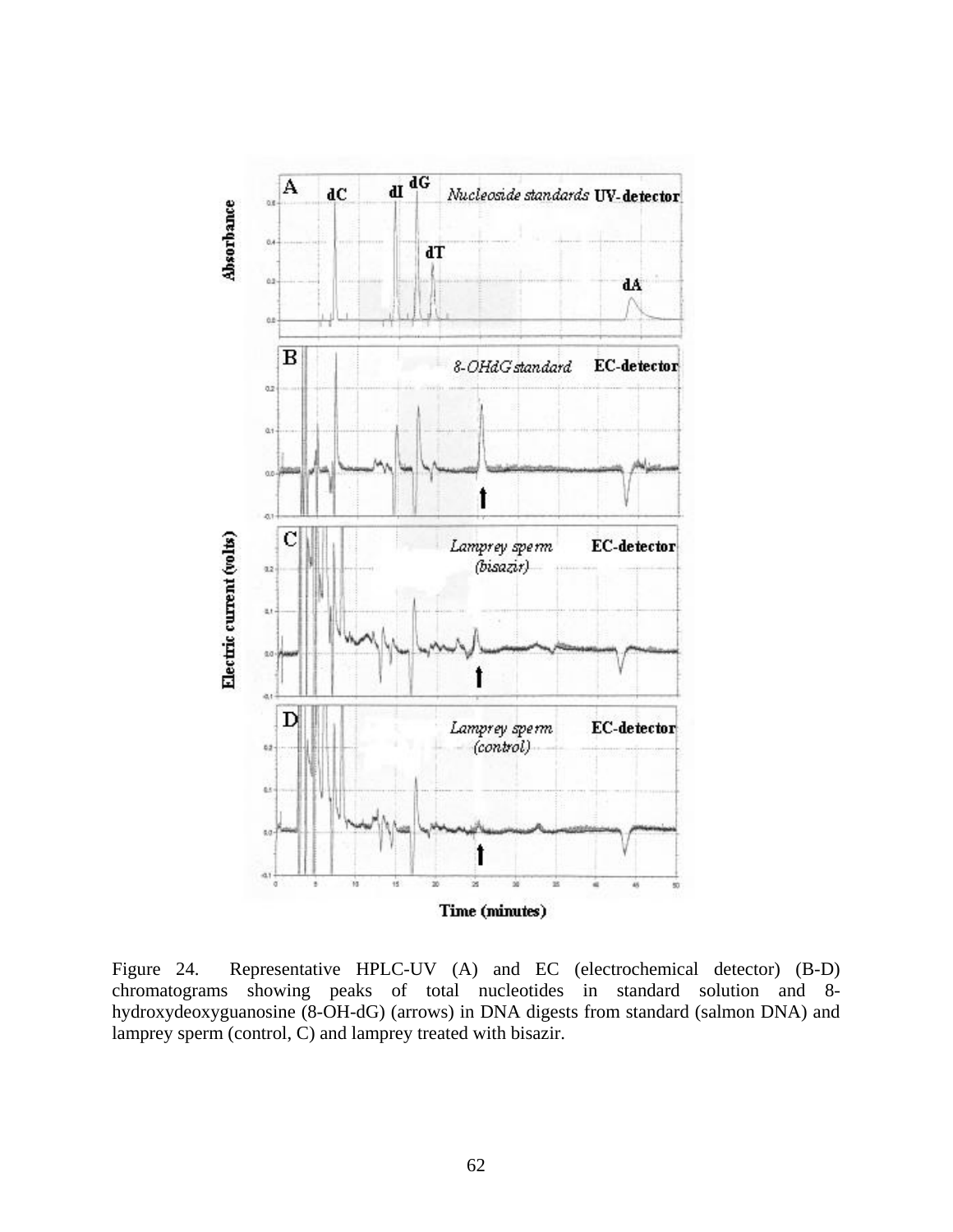

Figure 25. Concentration of individual nucleosides (dC, dI, dG, dT, and dA) and total nucleosides in control and bisazir-treated animals. See page 59 for explanations.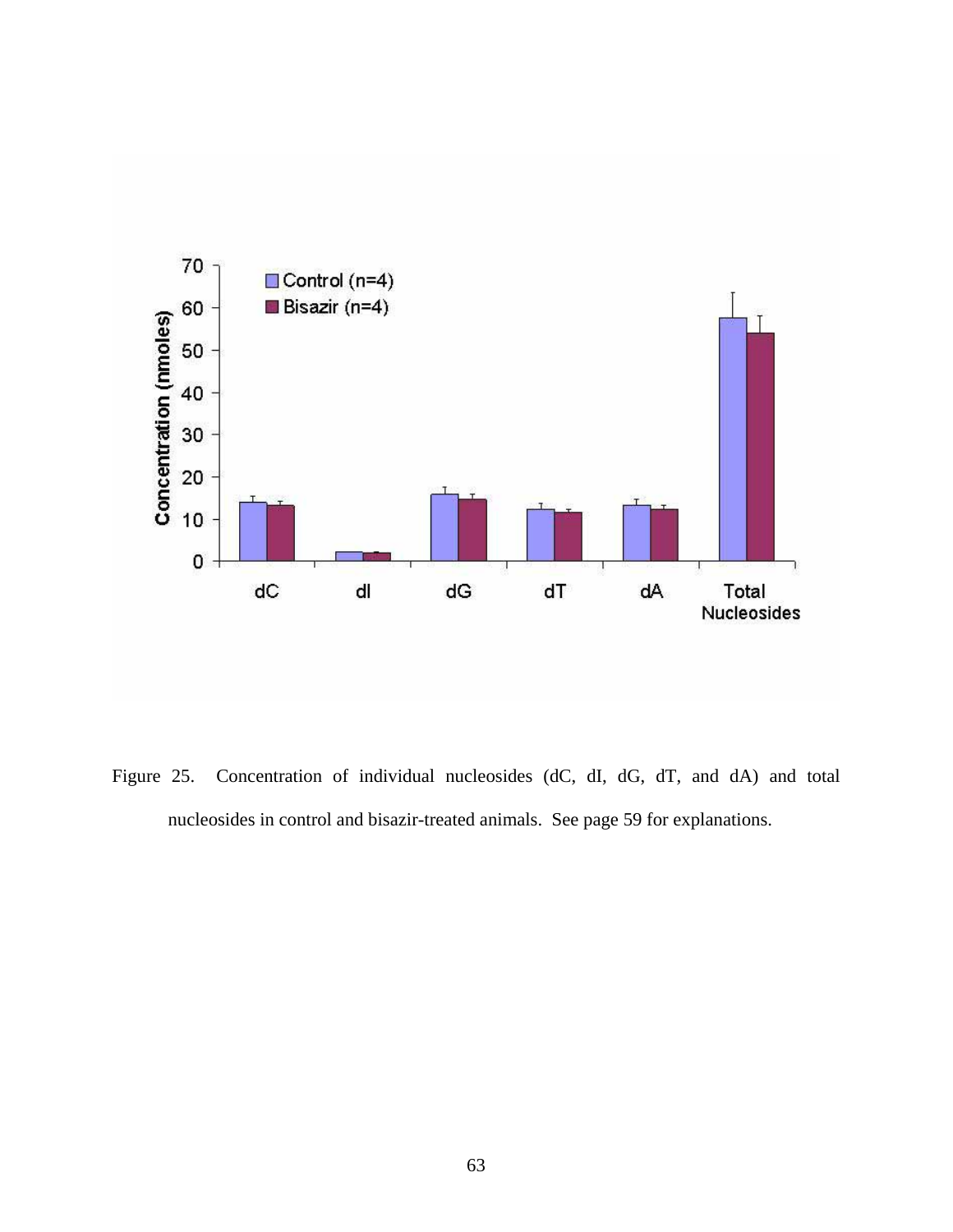

Figure 26. Levels of 8-OHdG in control and bisazir-treated males.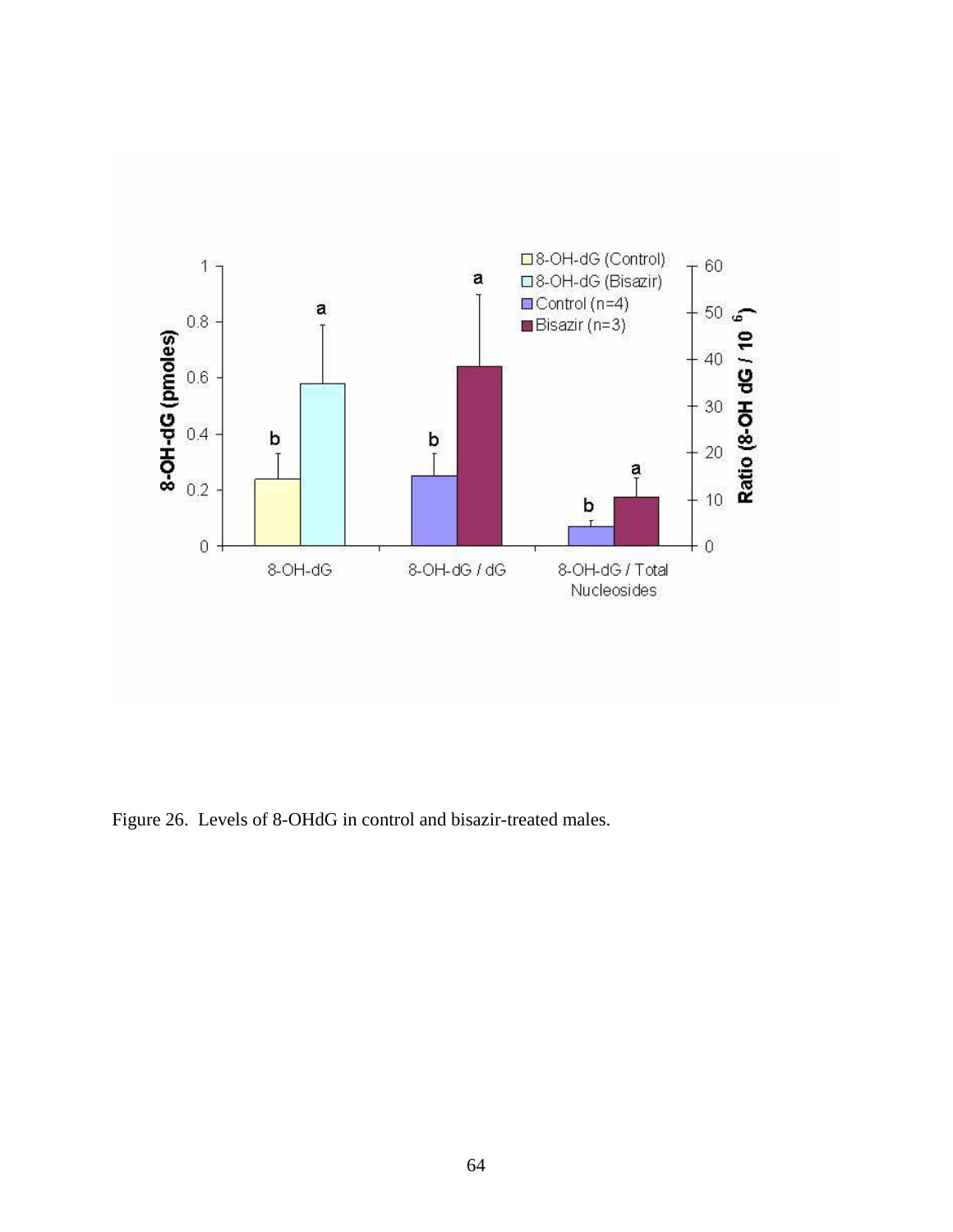#### **Deliverables/Major Findings/Conclusions**

1. Neutral and alkali comet assays were evaluated for their effectiveness in determining DNA lesions in sperm cells and erythrocytes. Both assays revealed more DNA damage to cells obtained from bisazir treated animals than from controls (non-treated). Likewise, microscopic evaluation of bisazir spermatozoa revealed sub-standard concentrations and impaired motility. This data affirms the mutagenic action of bisazir to gonadal cells (spermatozoa) and to cells not directly involved in reproduction (erythrocytes). Further studies on the effects of bisazir on tissue cells from organs such as the liver, kidney, muscle and even heart may prove helpful in fully understanding the mode of action of bisazir. This could prove important in elucidating the effects of bisazir on the health, performance, and mortality of sea lamprey; all critical factors when evaluating the ability of treated animals to compete for spawning with non-treated males.

2. Maximal damage to sea lamprey spermatozoa was induced by exposing control spermatozoa to concentrations of  $H_2O_2$  up to 1000  $\mu$ M. This data served as a positive control with which to compare control and bisazir treated cells. DNA damage was evaluated by using an unbiased, computer-based scoring program. A dose-dependent increase in damage to DNA of sea lamprey sperm in relation to concentration range (0-1000  $\mu$ M) was observed in all the major comet measurements, thus validating the usefulness and accuracy of the scoring program.

Spermatozoa from bisazir treated animals exhibited greater DNA damage when compared to controls. The damage displayed itself less dramatically as the maximal damage induced by  $H_2O_2$  illustrated by its long tails. Bisazir damage presented slightly enlarged heads (over control) with small amounts of DNA spilling out into a tail. This, however, make comet assay a perfect validation assay for quality control purposes of bisazir treatments.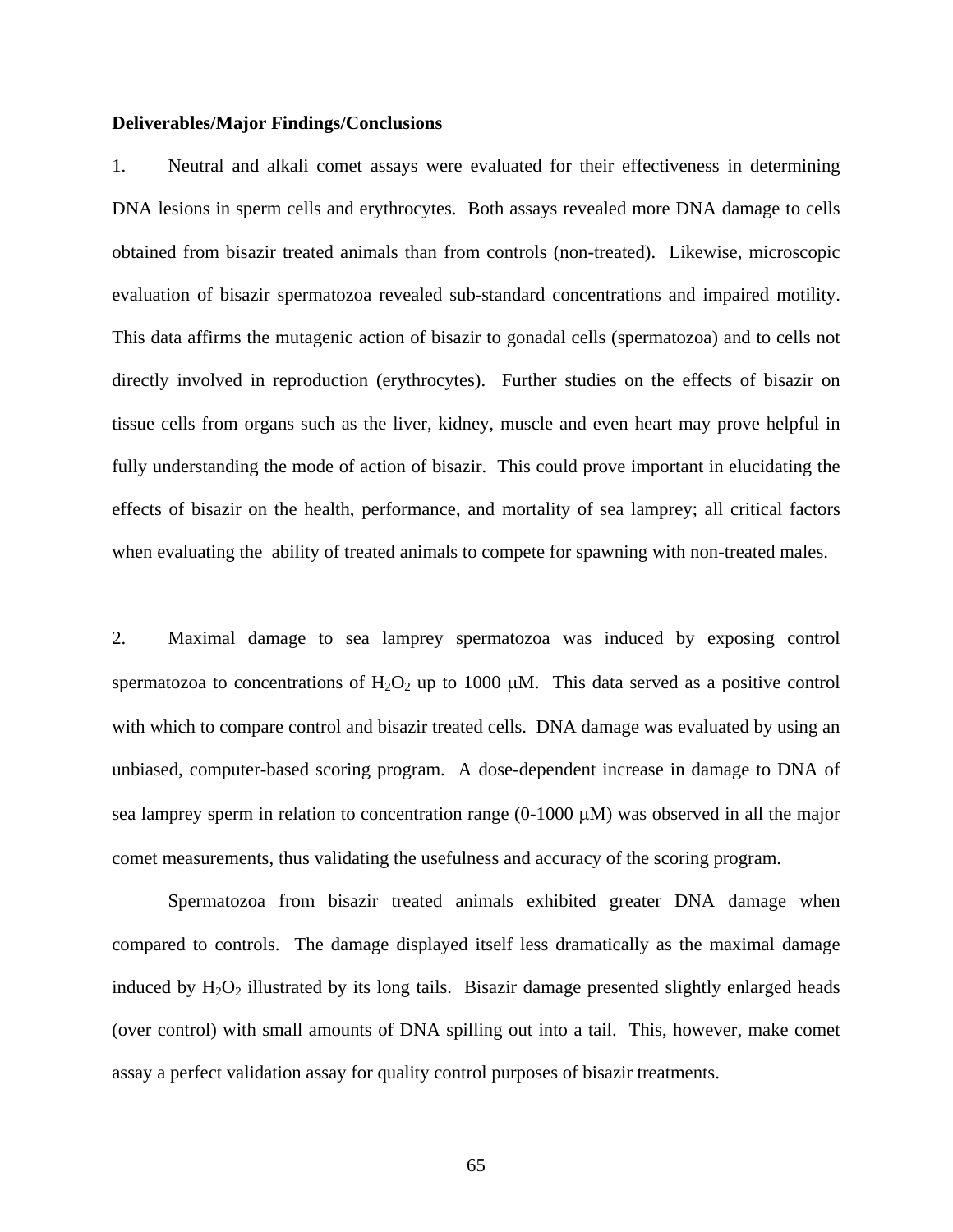Storage of sperm on ice was tested to screen for the possibility of spurious DNA damage due to the effects of storage. An increase in DNA fragmentation was indeed detected in direct relation to storage time. It is therefore imperative that cells targeted for DNA studies are immediately prepared for evaluation following recovery or be stored at --70ºC until further studies can be conducted.

3. Comet assay proved further usefulness for detecting UV-induced damage to DNA. Dosedependent effects of UV on DNA fragmentation were clearly illustrated by several major comet parameters. These changes parallel the dose-dependent decrease in sperm fertilizing ability as measured at pre-hatching stage.

Furthermore, KMnO4 was investigated *in vitro* as a possible DNA mutagen. KMnO4 affected damage to sea lamprey spermatozoa as detected by comet assay. The damage incurred by the cells more closely paralleled the conservative damage seen in bisazir treated cells. It would be interesting to further explore the fertilizing ability of spermatozoa following exposure to KMnO<sub>4</sub>.

4. Bisazir concentrations in both liver and water samples (~10 hours after intraperitoneal injection of bisazir) of male lamprey were 26% and 10% higher, respectively, than those found in females. However, the average whole body weights of males exceeded females by only 1%. The females appear to be eliminating bisazir from the liver more rapidly than the males but are not excreting the chemical from their bodies as quickly.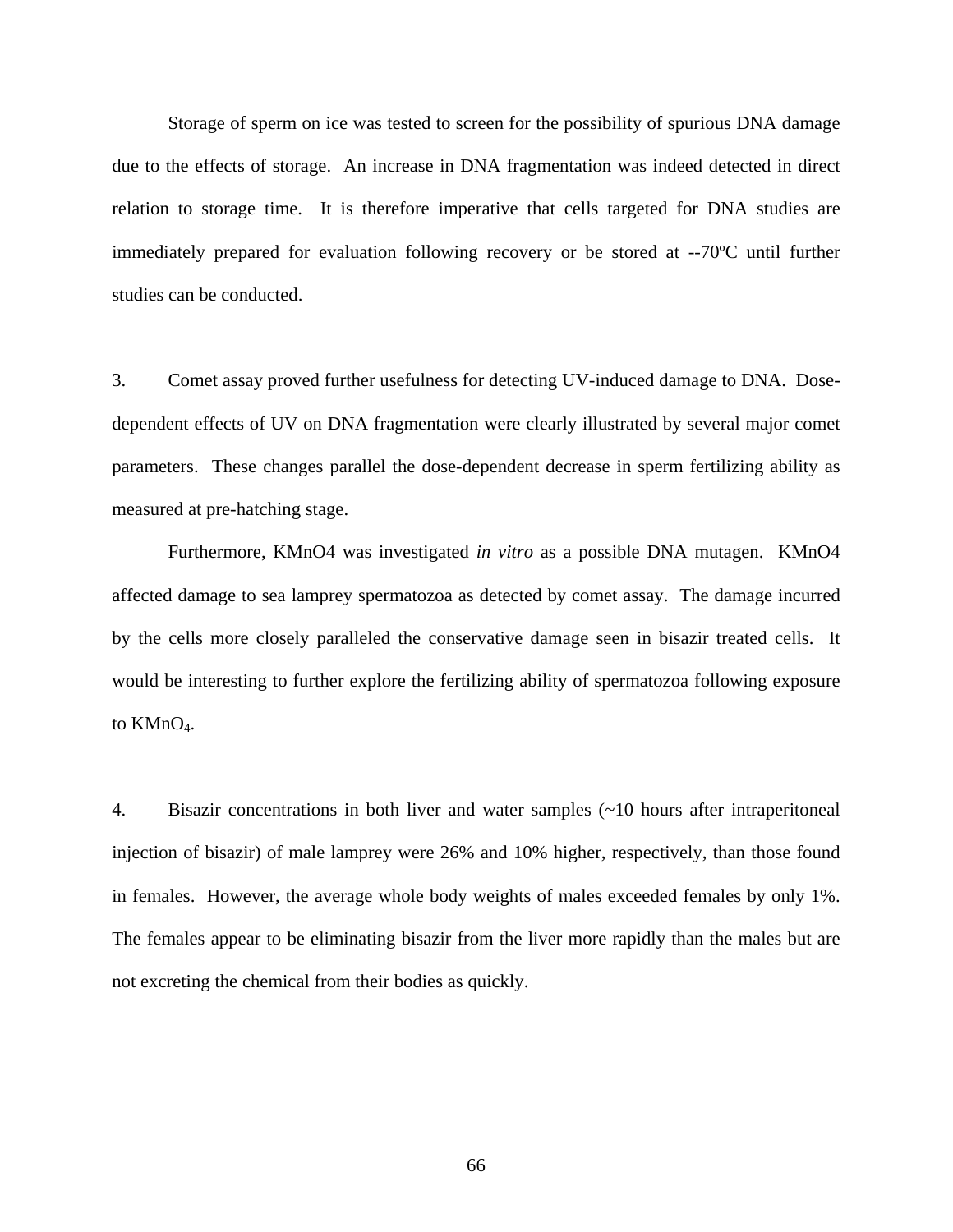5. In an attempt to synchronize ovulation and spermiation of sea lamprey, animals were injected intraperitonealy with luteinizing hormone releasing hormone a (LHRHa). LHRHa significantly accelerated the rate of maturation and onset of ovulation and spermiation of biszir treated animals. While we were not attempting to study the effects of LHRHa, it should be noted that in light of these results, further studies of the effects of bisazir on gonadal maturation of males and females should be conducted. Current sterilization protocols targeting injection of both males and females with bisazir may be assisting these animals in reaching reproductive maturity sooner than their control counterparts, thus reducing competition between treated and controls. This finding should be considered as a priority research goal in "lamprey control" program.

6. The assay for determination of 8-OHdG in tissues was successfully implemented in the laboratory following DNA isolation and digestion. Spermatozoan DNA from bisazir-treated lamprey contained higher ratios of 8-OHdG per dG (2'-deoxyguanosine) when compared to controls. This is indicative of DNA damage due to oxidative stress. Again, this procedure, although time consuming and more expensive than comet assay, can be used for quality control of bisazir treatment in lamprey sperm.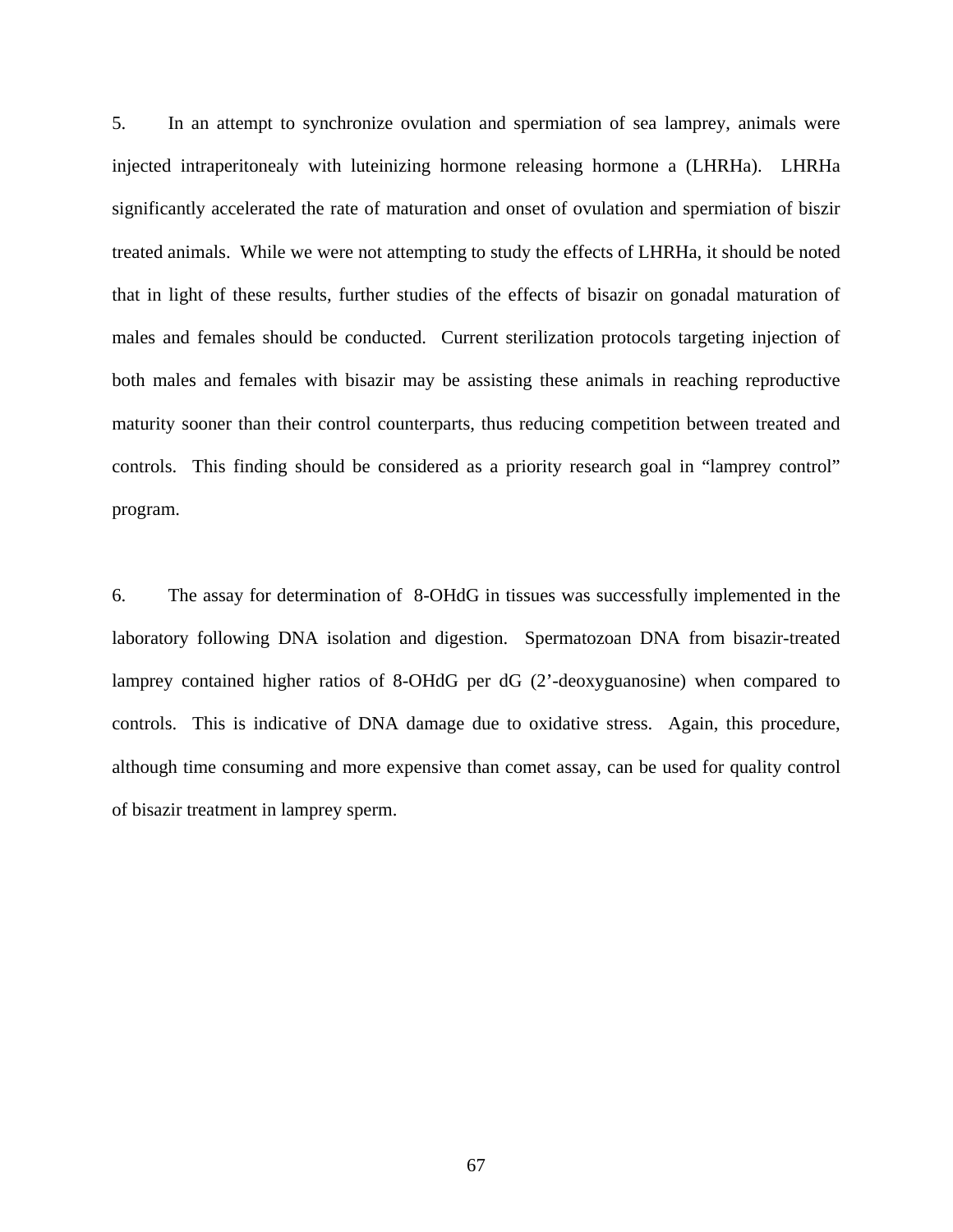### **References**

- Coble, D.W., Druesewitz, R.E., Fratt, T.W. and Scheirer, J.W., 1990. Lake trout, sea lampreys, and overfishing in the UpperGreat Lakes: a review and reanalysis. *Trans. Am. Fish. Soc.* 119, 985-995.
- Ciereszko, A., Glogowski, J., and Dabrowski, K. 2000. Fertilization in landlocked sea lamprey: storage of gametes, optimal sperm:egg ratio, and methods of assessing fertilization success. *J. Fish Biol.* 56, 495-505.
- Ciereszko, A., Dabrowski, K., Christ, S.A., Toth, G.P., and Glogowski, J. 2002. Factors affecting motility characteristics and fertilizing ability of sea lamprey spermatozoa. *Trans. Am. Fish. Soc.* 131, 193-202.
- DuBois, R.B. and Blust, W.H., 1994. Effects if lampricide treatments, relative to environmental conditions, on abundance and sizes of salmonids in a small stream. *N. Am. J. Fish. Mngt.* 14, 162-169.
- Foksinski, M., Bialkowski, K., Skiba, M., Ponikowska, I., Szmurlo, W. and Olinski, R. 1999. Evaluation of 8-oxodeoxyguanosine, typical oxidative DNA damage, in lymphocytes of ozone-treated artriosclerotic patients. *Mutation Res.* 438: 23-27.
- Green, M.H., Lowe, J.E., Delaney, C.A. and Green, I.C., 1996. Comet assay to detect nitric oxide-dependent damage in mammalian cells. *Meth. Enzymol.* 269, 243-266.
- Huang, X., Powell, J., Mooney, L.A., Li, C., and Frenkel, K. 2001. Importance of complete DNA digestion in minimizing variability of 8-oxo-dG analyses. *Free Rad. Biol. Med.* 31:1341- 1351.